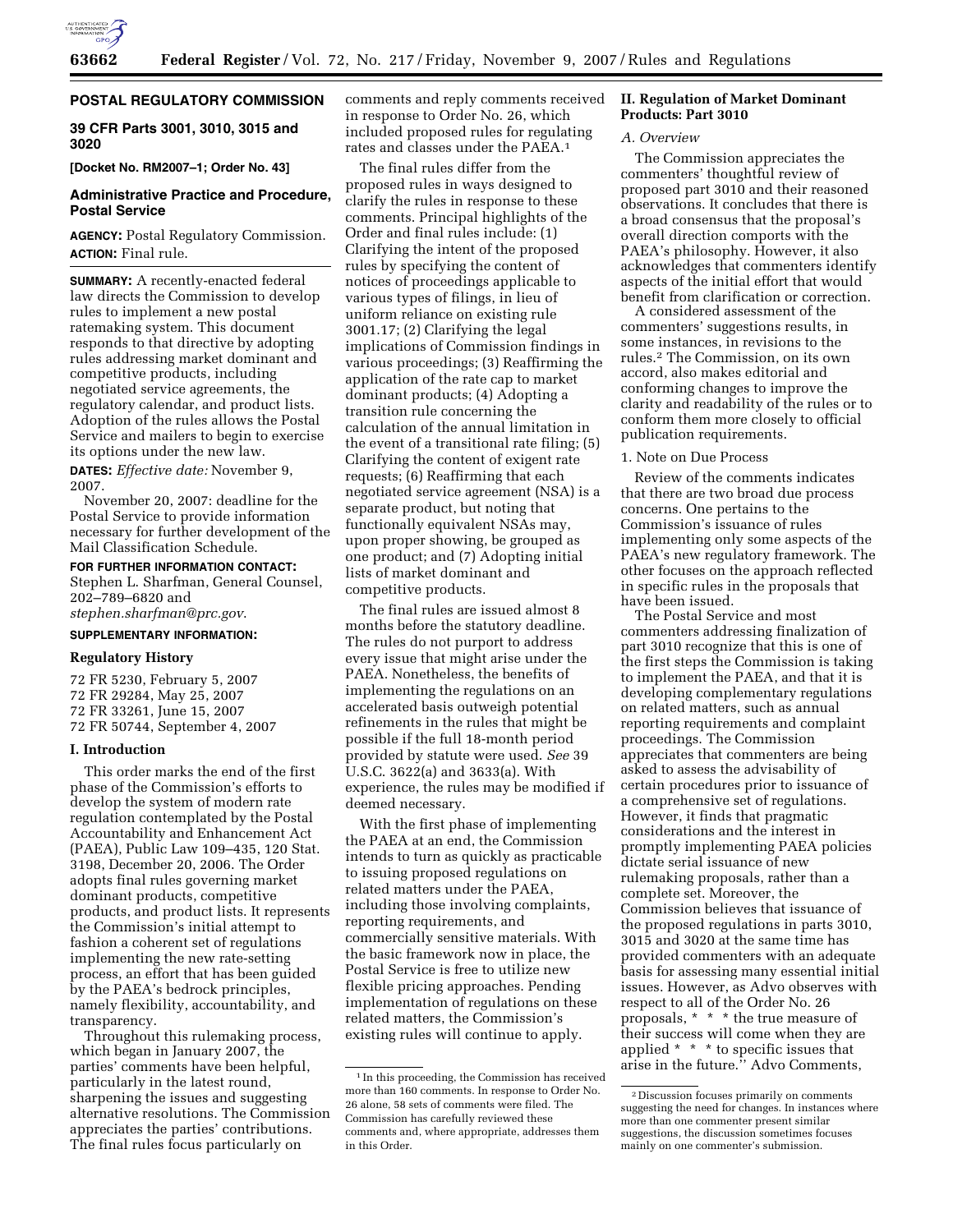September 24, 2007, at 1. The Commission recognizes this, and intends to provide an opportunity to address concerns about conflicts, gaps, or the need for other adjustments as the need arises.

As to the specific proposals, some are concerned that the approach the Commission has adopted with respect to notices, public participation, and Commission review either is not consistent with due process considerations or does not make clear that the Commission intends to honor pertinent requirements. See, for example, Valpak Comments, September 24, 2007, at 3–16 and 20–27; Medco Comments, September 24, 2007, at 4–10; OCA Comments, September 24, 2007, at 12–15, and APWU Comments, September 25, 2007, at 1–4. In brief, the Commission believes that the rules, as proposed, are consistent with pertinent due process considerations. However, it appears that there are several areas where improvements can be made to make the Commission's intentions more clear, without imposing undue burden on the Postal Service or the Commission or compromising the PAEA's new regulatory approach. Accordingly, the Commission reconsiders its approach to several matters and revises or clarifies affected rules to reflect this decision. The Commission provides a single discussion of the matter here.

# 2. The Role of the Administrative Procedure Act

As the Commission has noted in Order No. 26, there is a tension in the PAEA between its goals of facilitating rapid and flexible adjustments to rates and classifications, and increasing the transparency and accountability of those processes.3 The regulations that the Commission proposed to govern Postal Service notices of rate adjustment for market dominant products, as well as changes to the Mail Classification Schedule, were intended to afford opportunities for public participation that meet the basic guarantees of public participation provided for by the PAEA and the Administrative Procedure Act (APA) (chapter 5 of title 5 of the United States Code), either explicitly or implicitly.

With respect to Type 1 rate adjustments, the essential features of the proposed regulations were requirements that the public receive notice of the proposed rate adjustment from both the

Postal Service and the Commission (proposed rule 3010.10(a)), a 20-day period for public comment (proposed rule 3010.13(a)), and a 14-day period for the Commission to evaluate the consistency of the rates proposed with the relevant requirements of the PAEA and issue its findings (proposed rule 3010.13(c)).

*Applicability of the APA*. Medco concludes that Commission orders that determine the status of the Postal Service's rate proposals are ''rulemakings'' subject to section 553 of the APA. *See* 5 U.S.C. 553. It argues that rate adjustments provided for in the PAEA fall unambiguously within the applicable definition of a rule for purposes of the APA, citing 5 U.S.C. 551(4):

'[R]ule' means the whole or part of an agency statement of general or particular applicability and future effect designed to implement, interpret, or prescribe law or policy \* \* \* and includes the approval or prescription for the future of rates. \* \* \*

Medco Comments, September 24, 2007, at 5.

Consequently, Medco notes, Commission review of rate adjustments, such as those provided for in 39 U.S.C.  $3622(d)(1)(C)(ii)$ , is informal ''rulemaking'' that is subject to the notice and comment requirements of 5 U.S.C. 553 of the APA. *Id*.

Because a ''rule'' can be of either ''general or particular applicability,'' the definition covers the adjustments that the Postal Service might propose to both Type 1 (general) and Type 2 (NSA) rates. Section 503 of title 39 authorizes the Commission to make such rules as are ''necessary and proper'' to carry out its duties. That section states that Commission rules, are ''subject to chapters 5 and 7 of title 5.'' (Section 553 of the APA is placed within chapter 5 of title 5.) Medco cites *National Easter Seal Society* v. *USPS*, 656 F.2d 754, 767 (D.C. Cir. 1981) as confirming this interpretation of what is now 39 U.S.C. 503. Because Commission orders that determine the status of postal rates are ''rules,'' and are subject to the requirements of 5 U.S.C. 553, Medco explains, Commission review of the Postal Service's rate adjustment proposals must satisfy the notice and public comment requirements of section 553. *Id*., at 3.

5 U.S.C. 553 requires that an gency:

(2) ''[G]ive interested persons an opportunity to participate in the rulemaking

through submission of written data, views, or arguments \* \* \*'';

(3) Consider ''the relevant matter presented''; and

(4) ''[I]ncorporate in the rules adopted a concise general statement of their basis and purpose.''

Medco emphasizes that complying with these section 553 obligations is mandatory unless an exception can be shown to apply. *Id*. at 7.

*The public notice requirements of section 553*. With respect to Type 1 notices of rate adjustment, Order No. 26 proposed that the Commission ''publish notice of the [Postal Service rate adjustment filing] in the **Federal Register**'' and ''post the filing on its Website.'' *See* proposed rule 3010.13(a)(1). The Commission intended that consistent with existing rule 3001.17(d), APA notice requirements would be satisfied.4 This pattern was followed in the remainder of the rules proposed in Order No. 26 that address various forms of preimplementation review by the Commission. Valpak asserts that this set of notice requirements would not have satisfied section 553 of the APA because the proposed rules did not expressly require that they include the terms of the proposal (*e.g.*, proposed rates) or any supporting detail. Valpak Reply Comments, October 9, 2007, at 9.

Although the Commission fully expected to issue notices that complied with the content requirement of section 553, it accepts that uncertainty is diminished by specifying this intention in every applicable regulation. The Commission revises its proposed regulations governing public notices to explicitly include the categories of information that section 553 requires. Under the final rules, the public can be assured that such notices will contain summaries of the Postal Service's proposed rate and classification-related changes in sufficient detail to satisfy the notice requirements of the APA. *See*  final rules 3010.13(a), 3010.44(a), 3010.65(a), 3020.33, 3020.53, and 3020.73.5

*The public comment requirements of 5 U.S.C. 553*. The regulations proposed in Order No. 26 would have allowed the public 20 days from the filing of a proposed Type 1 rate adjustment to comment on whether the proposed rates

<sup>3</sup>*See* PRC Order No. 26, ¶¶ 3070, 3074. This tension is readily apparent from 39 U.S.C. 3622(b)(6), which simultaneously calls for reducing the administrative burden and increasing transparency relative to the system that prevailed under the Postal Reorganization Act.

<sup>(1)</sup> Publish notice of the proposed rule in the **Federal Register**, and that it include ''either the terms or substance of the proposed rule or a description of the subjects and issues involved'';

<sup>4</sup>Order No. 26 also proposed that the Postal Service ''[p]rovide public notice in a manner reasonably designed to inform the mailing community and the general public that it intends to change rates. \* \* \*'' *See* proposed rule 3010.10(a)(1). This is designed to fulfill the requirement of section 3622(d)(1)(C) of the PAEA. 5No party contested notice applicable to

competitive products.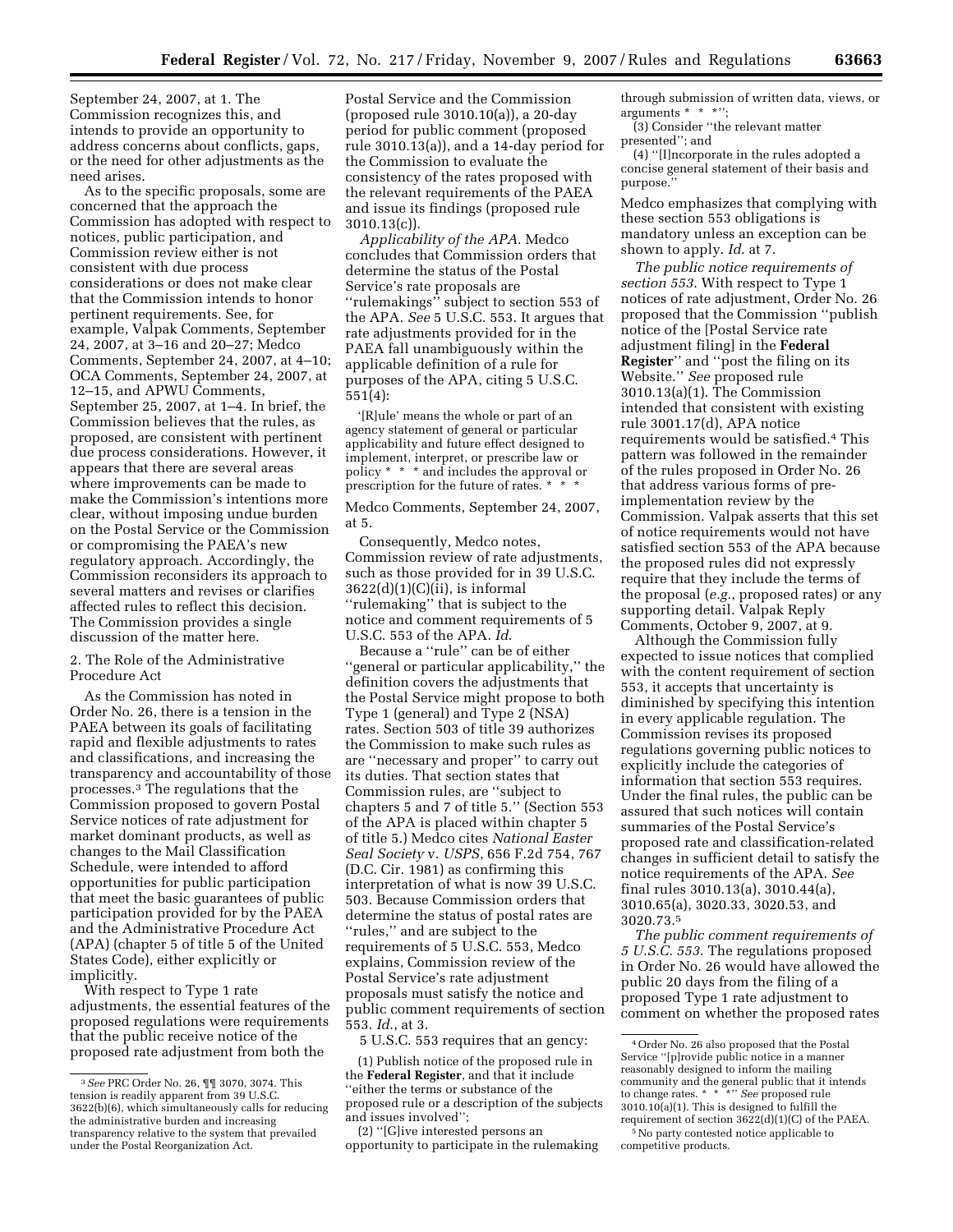comply with the rate cap provisions of the Commission's proposed rules and whether they comply ''with the policies of 39 U.S.C. 3622.'' *See* proposed rule 3010.13(b)(2). The regulations proposed in Order No. 26 did not specifically provide for public comment on proposed Type 2 rate adjustments. *See*  proposed rule 3010.41.

*Commenters' positions*. Some commenters argue that the regulations proposed in Order No. 26 provided opportunities for public comment during the pre-implementation period that went beyond what the PAEA intended. Advo Reply Comments, October 9, 2007, at 3; DFS Comments, September 24, 2007, at 2–4; and PostCom Comments, September 24, 2007, at 1–3. Another group of commenters argued that these opportunities were inadequate to honor the PAEA's directive to increase transparency and accountability in the rate-setting process, and inadequate to satisfy even the minimum requirements of the APA. APWU Reply Comments, October 9, 2007, at 1–2; Medco Comments, September 24, 2007, at 2–5; McGraw-Hill Reply Comments, October 9, 2007, at 4–5; NAA Reply Comments, October 9, 2007, at 1–5; OCA Reply Comments, October 9, 2007, at 3–4; Valpak Comments, September 24, 2007, at 2–16, 20–23; and Valpak Reply Comments, October 9, 2007, at 1–34.

Advo argues that Congress did not contemplate, and the Commission should not allow, any public input prior to implementation of the Type 1 or Type 2 rates. It points out the PAEA provides for public comment during preimplementation review of proposed Type 3 rates (those prompted by ''extraordinary'' circumstances), but makes no mention of them in the context of pre-implementation review of Type 1 and Type 2 rates. From this Advo infers that Congress meant to prohibit public participation in preimplementation review wherever it did not expressly require it. Advo Reply Comments, October 9, 2007, at 1–3.

DFS contends that no issues may be commented upon or considered by the Commission at the pre-implementation stage except compliance with the rate cap. It takes the view that the objectives and factors governing postal rate setting set out in section 3622(b) and (c) are relevant only to the process by which the Commission designs a ''modern system of ratemaking'' for market dominant products. DFS Reply Comments, October 9, 2007, at 5–7.

PostCom and the Postal Service offer another rationale for reaching the conclusion that public comment on any compliance issue other than the rate cap

at the pre-implementation stage conflicts with the PAEA. They argue that the scope of pre-implementation review is necessarily limited by the changed role that the Commission plays in rate setting under the PAEA. They assert that it is the role of the Postal Service rather than the Commission to balance the elaborate list of largely qualitative objectives and factors that apply to the modern system of ratemaking when proposing changes in rates. They contend that Commission review is relevant only where a clear violation of one of those objectives or factors can be demonstrated. They argue that the rate cap is the only section 3622 requirement that is concrete and objective enough to be susceptible to such a finding. Therefore, in their view, compliance with the cap is the only issue upon which public comment might be relevant to Commission review.

They emphasize that the rate-setting apparatus described in 39 U.S.C. 3622(d) focuses on the rate cap and its administrative details. In particular, they note that section 3622(d) provides for a feedback mechanism to resolve only the issue of non-compliance with the rate cap. This supports the conclusion that Congress intended the rate cap and its administration to be the only concern of pre-implementation review. PostCom Reply Comments, October 9, 2007, at 1–3; and Postal Service Reply Comments, October 9, 2007, at 14–17. A number of other commenters agree that preimplementation public comment and Commission review should be confined to the issue of rate cap compliance. *See*  ANM/MPA Comments, September 24, 2007, at 2; NPPC Comments, September 24, 2007, at 2; Pitney Bowes Comments, September 24, 2007, at 7–8; and Time Warner Comments, September 24, 2007, at 4–5.

Another group of commenters take the opposing position, namely that failing to provide an opportunity for public comment before rate or classification changes take effect, or restricting the scope of the issues that such comments may address, undermines the PAEA's objective of increasing the transparency and accountability of the rate-setting system (*see* 3622(b)(6)) and violates section 553 of the APA.6 They note that section 553(c) requires an agency to allow interested persons to ''participate'' in substantive rulemakings by submitting ''written data, views, or arguments \* \* \*'' They

note that section 553(c) also requires an agency order adopting a rule to include 'a concise general statement of the basis and purpose''' after considering the '' 'relevant matter''' that has been presented in the course of the rulemaking. Medco Comments, September 24, 2007, at 3. These commenters acknowledge that in addressing pre-implementation procedures in 39 U.S.C. 3622(d), the PAEA emphasizes compliance with the rate cap. But, they point out, there is no language in section 3622(d) or elsewhere in chapter 36 that excludes broader pre-implementation review by the Commission. Therefore, they argue, there is no legal ground for excluding either the objectives and factors listed in section 3622, or the general policy provisions of title 39, from preimplementation review. Valpak Reply Comments, October 9, 2007, at 12, 20; Medco Comments, September 24, 2007, at 7; and McGraw-Hill Reply Comments, October 9, 2007, at 5.

These commenters also acknowledge that expedition and flexibility in rate setting are among the PAEA's goals, and that the Commission has a good deal of discretion to set priorities with respect to which compliance issues it will focus on in the limited time it has set aside for pre-implementation review. They contend, however, that prohibiting public comment outright on statutory policies, objectives, and standards that would be affected by the rates under Commission review would not allow some compliance issues to be evaluated by APA mandated procedures. This, they suggest, would have the effect of selectively reading section 503 of title 39 (which subjects substantive Commission orders to the requirements of the APA) out of the statute. *See*  Medco Comments, September 24, 2007, at 4–5, 7.

It is certain, Medco and others argue, that barring public comment altogether before adopting a substantive rule violates the notice and comment guarantee of section 553 of the APA. They note that regulations proposed in Order No. 26 do not explicitly assure an opportunity for public comment with respect to amended notices of Type 1 rate adjustments, all Type 2 rate adjustments, and significant classification changes that do not require amendments to the market dominant and competitive product lists. They argue that deferring consideration of the public's views to various *post hoc*  forms such as the Commission's annual compliance report required by 39 U.S.C. 3653 or a complaint filed under 3662 does not preserve the interests protected by 5 U.S.C. 553. Those interests include

<sup>6</sup>*See generally* Medco and Valpak comments, and the reply comments of McGraw-Hill, NAA, the OCA, and Valpak.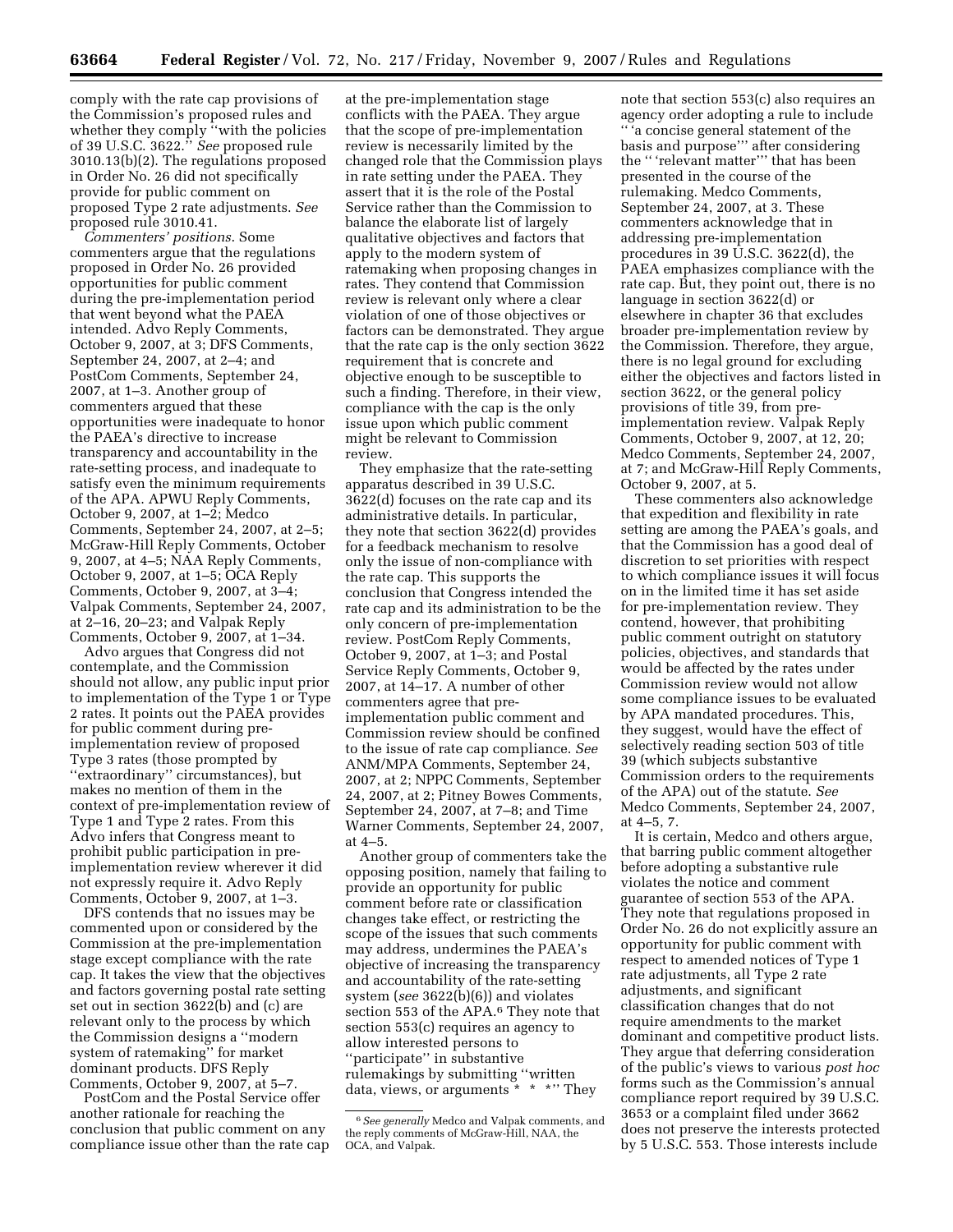the chance for the public to be heard before a rule has been finalized when its comments are more likely to influence the agency's rule. *See* Valpak Reply Comments, October 9, 2007, at 6, 7, and 16.

*Commission analysis*. The tension between the groups interpreting the PAEA as mandating little, if any, preimplementation review of proposed changes in postal rates and classes, and those interpreting it as requiring that all issues be reviewable prior to implementation, is clear. It is equally clear that the Commission can interpret its responsibilities in a way that reconciles the flexibility and expedition that the PAEA requires with the public participation guarantees of the APA.

A statute should be construed ''so that effect is given to all its provisions, so that no part will be inoperative or superfluous, void or insignificant.'' *Pennsylvania Medical Society* v. *Snider*, 29 F.3d 886, 895 (3d Cir. 1994). The court observed in *Citizens to Save Spencer County* v. *EPA*:

[i]f inconsistent provisions point generally in a common direction, it is the task of an agency with requisite authority to pursue a middle course that vitiates neither provision but implements to the fullest extent possible directives of each, \* \* \*

600 F.2d 844, 870 (D.C. Cir. 1979). This is particularly true if a construction can be found that will give force to and preserve all the provisions of the statute. *FDA* v. *Brown and Williamson Tobacco Corp.*, 529 U.S. 120, 133 (2000). Accordingly, the Commission reconciles those provisions of the PAEA that promote flexible and expedited rate setting with those that foster transparent and accountable rate setting.

To do this, it helps to clearly identify the statutory purposes that need to be reconciled. The Commission concludes that one of Congress's main motives in enacting the PAEA was to simplify and expedite the setting of postal rates. It further concludes that Congress intended to give the Postal Service wide latitude in designing specific rates and rate relationships, expecting that the Commission would alter those decisions only where disregard of particular statutory standards is clear. Consequently, the Commission now plays a different role in reviewing proposed rates prior to their implementation than it has in the past.

The Commission also concludes that Congress expected that a modern system for regulating rates and classes would afford the public and the Commission only a limited period of preimplementation comment and review. This finding is supported primarily by

the 45-day period of advance notice of proposed changes in rates that is referenced in section  $3622(d)(1)(C)$ . This provision indicates that Congress viewed 45 days as an adequate review period for the compliance issues that would be raised prior to implementing new rates. This implies that the preimplementation issues with which Congress expected the Commission to deal would be few enough, or the level of scrutiny would be light enough, to allow the Commission to evaluate them adequately within 45 days. The inference is strong that Congress contemplated that complicated or subjective compliance issues would be addressed during the annual compliance review, or through the complaint procedures of section 3662.

Even though Congress intended limited pre-implementation review of postal rate changes, it must be presumed that Congress was aware of 5 U.S.C. 553 and the limits it sets on the extent to which public participation can be deferred until after a rule is finalized. That APA provision is designed to ensure that the opinion of those whose interests will be affected by an agency's rules will be heard before a rule is finalized, not after. Courts have emphasized the distinction:

The EPA overlooks, however, the crucial difference between comments before and after rule promulgation. Section 553 is designed to insure that [parties affected by an agency decision] have an opportunity to participate in and influence agency decisionmaking at an early stage, when the agency is more likely to give real consideration to alternative ideas.

*United States Steel Corp.* v. *EPA,* 595 F.2d 207, 214 (5th Cir. 1979), rehearing granted 598 F.2d 915.7

The Commission notes that neither the PAEA nor its legislative history explicitly define the scope of public input or Commission review of proposed rates prior to their implementation. It concludes that the weight of the inferences that may be drawn from the provisions of the PAEA itself indicate that Congress intended to leave room for Commission discretion in determining the degree of public input that would be afforded in the preimplementation period, the form that it should take, and what priority the Commission would give to evaluating

the public input that it decided to elicit. Given this, the most likely and most reasonable assumption is that Congress expected the Commission to give as much consideration as it could to the issues most capable of resolution in the brief period that the PAEA provides, without violating the minimum guarantees that 5 U.S.C. 553 provides.

The Commission can give close scrutiny to only a limited number of compliance issues in the time available before rate changes are implemented, but it can not always predict in advance precisely which issues will be of highest priority. In recognition of that fact, the final rules adopted by the Commission require the Postal Service to address a broad range of relevant issues in any notice of rate adjustment, but clarify that the Commission focus must be primarily on the requirements of 39 U.S.C. chapter 36, subchapter 1. See final rules 3010.13 and 3010.14.8

PRC Order No. 26, ¶ 2029 commented that the Commission would not entertain comments on costing methodology during the preimplementation period. Valpak and NNA infer from this that the Commission proposed to prohibit public comments from discussing any issue that involves attributable costs. Valpak Comments, September 24, 2007, at 5; Valpak Reply Comments, October 9, 2007, at 29–34; and NNA Comments, September 24, 2007, at 8. Valpak argues that the requirement that classes and services cover their attributable costs remains a requirement of the PAEA (*see*  39 U.S.C. 3622(c)(2)), just as it was under the Postal Reorganization Act. Valpak goes on to identify more than a dozen basic policies, objectives, and factors in title 39 that have no force unless attributable cost levels for the various classes and services are known. Valpak argues that it is inconsistent for the rules proposed in Order No. 26 to

<sup>7</sup>*See also, City of New York* v. *Diamond,* 379 F. Supp. 503, 517 (S.D.N.Y. 1974) (''Permitting the submission of views after the effective date is no substitute for the right of interested persons to make their views known to the agency in time to influence the rule making process in a meaningful way \* \* \*''). *Accord, Maryland* v. *EPA,* 215, 222 (4th Cir. 1975); vacated on other grounds *sub nom. EPA* v. *Brown,* 431 U.S. 99 (1977).

<sup>8</sup>Within the 45-day period contemplated for preimplementation review, the Commission is likely to be able to scrutinize and reach definitive conclusions on compliance issues that are factually clear and straightforward-such as rate cap compliance, or compliance with formulas for calculating preferred rates. Commission review of more complex or nuanced issues within that timeframe is likely to be somewhat less thorough, and any conclusions that it reaches are likely to be of a preliminary nature. For that reason, final rule 3010.13(j) distinguishes between the effect of the Commission's pre-implementation findings concerning formula-determined caps and rates, and other issues. The Commission will treat its findings concerning the former as decided on the merits for purposes of subsequent proceedings, but will not attach comparable presumptions to findings concerning the consistency of a proposed change with complex or subjective policy factors. Final rule 3010.13(j) responds to a suggestion by GCA that this dichotomy be reflected in the Commission's rules. *See* GCA Comments, September 24, 2007, at 5–6.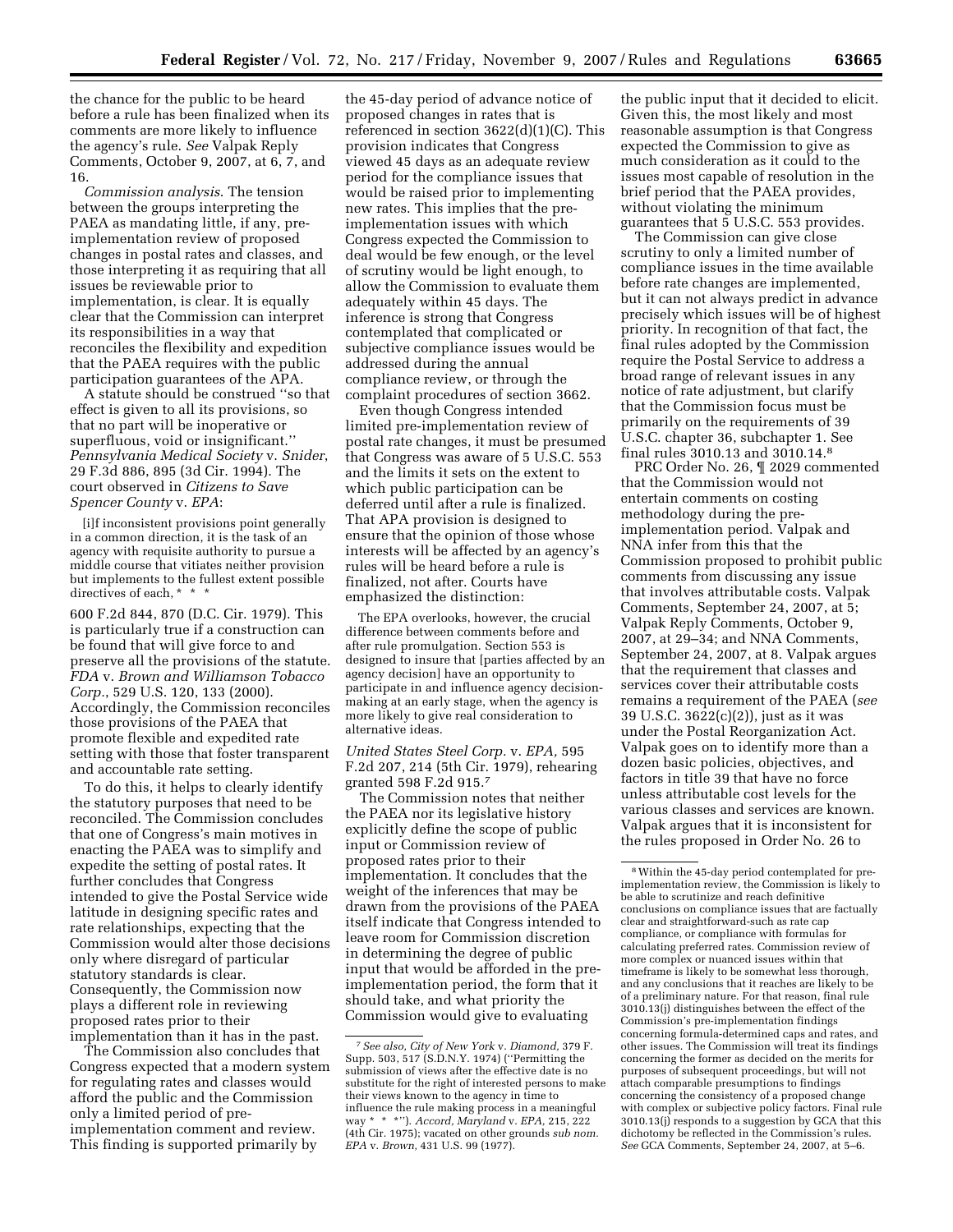allow comments of section 3622 requirements generally in the preimplementation review period, but single out costs for exclusion from consideration.

The comment in Order No. 26 of which Valpak and NNA complain may not have been adequately explained. The merits of one attribution methodology relative to another is an example of an issue that is too complex to be re-evaluated in a preimplementation context. Cost attribution methods should be reviewed in other rulemaking proceedings. Whether rates properly reflect costs will be judged using the most recently approved attribution methodologies.

Final rule 3010.13 retains the 20-day period for public comment proposed in Order No. 26. Some commenters complain that Order No. 26 did not analyze the adequacy of this amount of time to afford a meaningful opportunity to respond to the issues that proposed rates might raise, as 5 U.S.C. 553 requires. Medco Comments, September 24, 2007, at 8; and Valpak Reply Comments, October 9, 2007, at 12. The adequacy of the 20-day comment period must be viewed in the context of the PAEA's goals. Major goals are to simplify and expedite the process by which rates are adjusted. Routinely enlarging the public comment period would reduce the time available to the Commission to evaluate the comments received, if it is to provide the expedition that Congress contemplated. Twenty days should be adequate to allow interested persons to identify and explain perceived failures to conform to the statutory requirements.

*Type 1 and Type 2 rate adjustments compared.* The notice and comment guarantees of section 553 of the APA apply to both Type 1 and Type 2 rate adjustments. The Commission's final rules, however, still distinguish between Type 1 and Type 2 review. Where the scope of public comments and Commission orders addressing Type 1 rate adjustments primarily focus on the requirements of 39 U.S.C. 3622(d), the scope of comments and orders addressing Type 2 rate adjustments focus on compliance with the requirements of 39 U.S.C. 3622(c)(10).

Similarly, where the period for public comments addressing Type 1 rate adjustments is 20 days from the Postal Service's filing, the period for public comments addressing Type 2 adjustments is 10 days from the Postal Service's filing. This reflects the narrower potential compliance issues that Type 2 rate adjustments raise, and a lesser need for review for such

adjustments. *Compare* final rule 3010.13(c) with final rule 3010.44. *Implementation dates under the APA.* 

Section 553(d) of the APA states that:

The required publication or service of a substantive rule shall be made not less than 30 days before its effective date, except—

[A] substantive rule which grants or recognizes an exemption or relieves a restriction;

[I]nterpretative rules and statements of policy; or

[A]s otherwise provided by the agency for good cause found and published with the rule.

If one were to add the 20-day comment period to the 14-day period that the Commission will allow itself for issuing an order regarding a proposed rate adjustment, and add a 30-day waiting period before the order could take effect, the total number of days required before a proposed rate adjustment could take effect would exceed the 45 day pre-implementation period provided for in section 3622(d)(1)(C). Recognizing this possibility, DFS urges the Commission to routinely accompany its rate adjustment orders with findings that there is good cause to waive the 30-day waiting period. It argues that the Commission could base its finding of good cause on the generalized notion that the PAEA puts a high priority on allowing the Postal Service to change rates quickly. DFS Reply Comments, October 9, 2007, at 4.

Finding good cause, however, requires a showing that a 30-day waiting period is either ''impractical, unnecessary, or contrary to the public interest.'' It is essentially an emergency procedure. *See Buschmann* v. *Schweiker,* 676 F.2d 352, 357 (9th Cir. 1982).9 Since the purpose of the section 553(d) waiting period is ''to give affected parties a reasonable time to adjust their behavior before the final rule takes effect'' (*Omnipoint* v. *FCC,* 78 F.3d 620, 630 (D.C. Cir. 1981)), it usually requires an analysis of specific interests that will be hurt and those that will be helped by waiver of the waiting period. *See, for example, American Bankers Association* v. *National Credit Union Administration,* 38 F. Supp. 2d 114, 139,140 (D.D.C. 1999); *Buschmann*  v. *Schweiker. Id.* Accordingly, it would seem problematic for the Commission to require itself, by rule, to routinely determine that the factual circumstances surrounding a rate adjustment support a finding of ''good cause'' for waiver. The

Commission properly will consider such a finding on a case-by-case basis.

*Classification issues and the APA.*  Several commenters criticize the rules proposed in Order No. 26 for failing to explicitly provide notice and public comment opportunities before changes in the Mail Classification Schedule are put into effect. They note the Commission's proposed rules allow for public comment before the Mail Classification Schedule is adopted, but make no provision for notice or public comment for major classification changes unless they involve amendments to the lists of market dominant or competitive products that the Commission is required to maintain under 39 U.S.C. 3642. *See* proposed rules 3020.33, 3020.53, and 3020.73. This, they contend, violates the notice and comment guarantees of section 553 of the APA. They also note that Order No. 26 proposed rules that would require 15 days' notice from the Postal Service prior to ''updating'' product descriptions in the Mail Classification Schedule, but would not have provided an opportunity for public comment on these changes. *See* proposed rules 3020.90 *et seq.* They contend that major classification changes can potentially be imposed through such updates. Medco Comments, September 24, 2007, at 9–10; OCA Comments, September 24, 2007, at 15–17; McGraw-Hill Reply Comments, October 9, 2007, at 2–3; and Valpak Comments, September 24, 2007, at 4, 15–16.

The Commission does not contemplate engaging in preimplementation review of the merits of any classification change. However, to preserve Postal Service flexibility yet provide assurance that the Postal Service will not misuse the system for correcting the Mail Classification Schedule, additional opportunity for mailer comment is provided in the final rules. The Postal Service notices of planned classification changes will be posted on the Commission Web site and interested persons will be afforded the opportunity to comment. *See* chapter IV–B and rules 3020.91 through 3020.93.

# 3. Transparency Concerns

Several commenters assert that the rules proposed in Order No. 26 are inadequate to preserve, let alone increase, the transparency and accountability of postal rate setting under the PAEA relative to the regulatory regime under the Postal Reorganization Act. They make this assertion, in large part, because the Commission has not published proposed rules specifying the

<sup>9</sup>The need to meet tight statutory deadlines has been rejected as a justification for waiving the waiting period requirement. *U.S. Steel Corp.* v. *EPA,* 595 F.2d 207, 214 (5th Cir. 1979).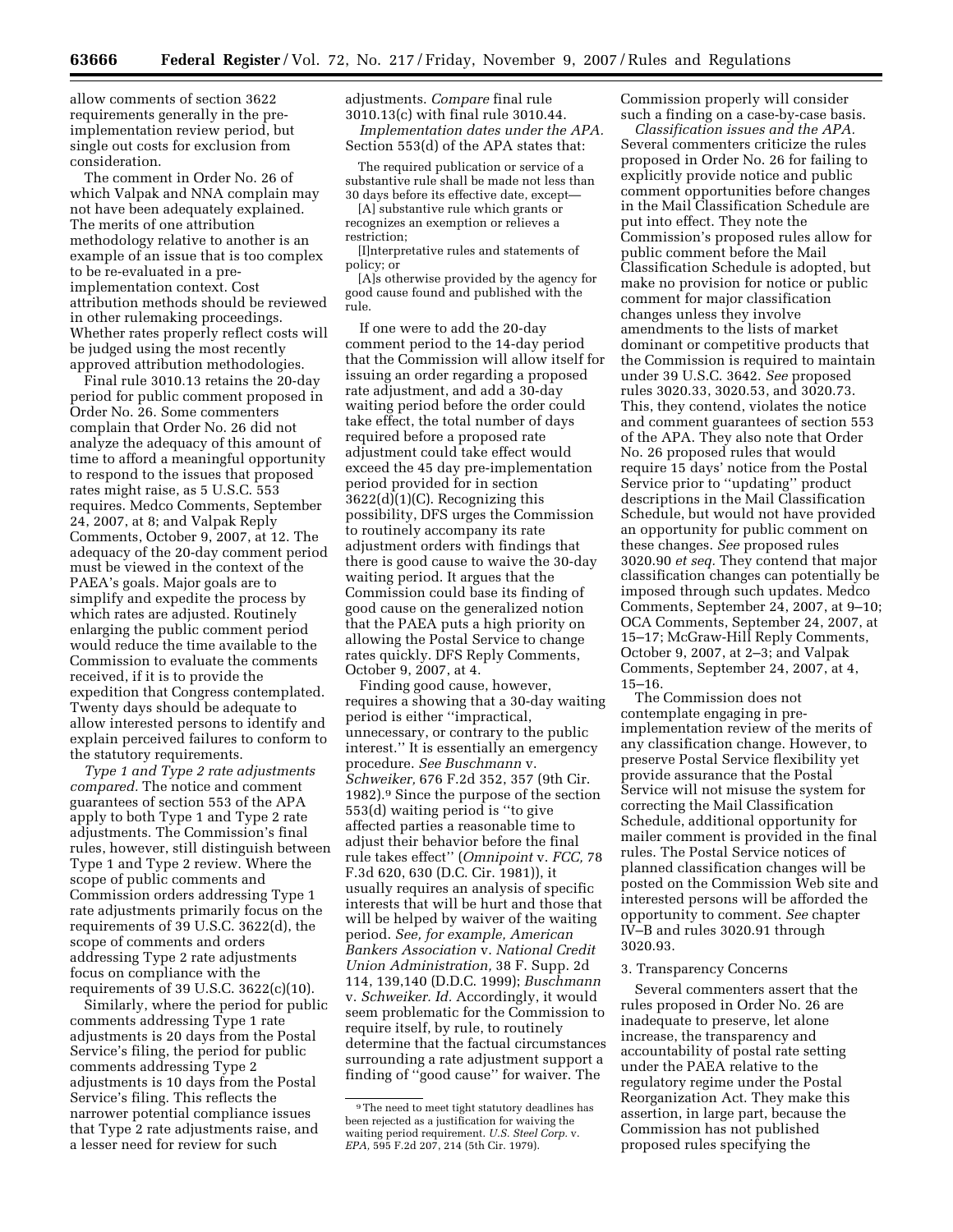information that the Postal Service will be required to provide to the Commission as part of its periodic reporting under 39 U.S.C. 3652, and the information and issues that will be covered by the Commission's annual compliance report under 39 U.S.C. 3653. *See,* for example, Valpak Comments, September 24, 2007, at 6; and Valpak Reply Comments, October 9, 2007, at 4. NAA observes that:

[I]t is difficult to comment on \* \* \* the proposed ratesetting rules without an understanding of how the Commission envisions the interplay between annual reporting requirements, the data submissions required to support notices of rate adjustments, and the respective roles of the reporting requirements and the complaint process.

# NAA Comments, September 24, 2007, at 13.

The Commission anticipates issuing proposed rules soon after the close of this docket that specify the information that the Postal Service will provide in its periodic reporting under section 3652 to facilitate preparation of the annual compliance report that the Commission will provide pursuant to section 3653. Interested persons will have ample opportunity to identify the types of information that will best inform the Commission and the public, and assure the level of accountability and transparency contemplated by the PAEA. Data from the Postal Service's periodic reports under section 3652 will be available and provide the basis for pre-implementation analysis of the Postal Service's proposed rate adjustments, and will inform any complaints that might be filed by the public. The Commission is optimistic that the combination of preimplementation review of rate changes, periodic reporting by the Postal Service, annual compliance reports by the Commission, and the complaint mechanism, all supported by the Commission's subpoena power, will serve to increase the level of transparency and accountability of postal rate setting under the PAEA relative to that which prevailed under the prior regulatory regime.

Ex parte communications. In PRC Order No. 26, ¶ 2026, the Commission remarked that:

[t]he Commission does not propose formal discovery, Notices of Inquiry, Presiding Officer's Information Requests, testimony, and hearings. It anticipates handling resolution of discrepancies or other matters through direct communication with the Postal Service.

Valpak criticizes these remarks, observing that:

PAEA-mandated transparency cannot be achieved by private communications, such as meetings or briefings held behind closed doors. Rather than achieving increased transparency, the result would be muchreduced transparency.

Valpak Comments, September 24, 2007, at  $11-12$ .

Valpak misinterprets the Commission intentions for fact gathering during the pre-implementation review period. While the Commission does envision direct communications as an important method of promptly clarifying factual issues raised by the Postal Service's rate adjustment filings, it intends that the substance of those communications be made public in written memoranda placed in a public file. The Commission is aware that in formulating informal rules, which would include its orders determining compliance of proposed rate adjustments with the requirements of the PAEA, it must inform the public of the nature and substance of any exchanges with the Postal Service or other interested persons that address the merits of the proposed rate adjustment. The Commission anticipates issuing proposed rules regularizing ex parte procedures in the context of informal rulemakings soon after the conclusion of this docket. In the interim, if the Commission initiates ex parte communications concerning the merits of rate adjustment filings, including the accuracy of the data that support the filing, it will summarize the ex parte contact and place the summary in a public file shortly afterward.

### 4. Complaints

In the context of this rulemaking, several commenters have expressed their views on certain aspects of the complaint process. PostCom argues that the Commission should not hear complaints against proposed rates during the 45-day notice period before a CPI increase takes effect. PostCom also advocates limiting the hearing of complaints under section 205 of the PAEA to the time of the annual compliance review. PostCom acknowledges that the Commission will promulgate rules governing the complaint process in the near future, yet it believes that the Commission should ''nevertheless take the opportunity in this proceeding to clarify this matter.'' PostCom Comments, September 24, 2007, at 2; *see also* MOAA Reply Comments, October 5, 2007, at 2, n.1. Other commenters oppose PostCom's proposed limitations on the filing of complaints on the grounds that they would unduly prejudice mail users or that the proposed limitations are contrary to the PAEA. GCA Reply

Comments, October 9, 2007, at 2–5; NAA Reply Comments, October 9, 2007, at 10–13.

NAA argues that the Commission should provide for expedited consideration of post-implementation complaints that allege a failure to meet the statutory conditions of 39 U.S.C. 3622(c)(10). Several commenters contend that (1) the standard for setting a complaint for proceedings should be construed generously, and (2) an expeditious complaint procedure should be adopted.10 Other commenters believe that the complaint procedures are outside the scope of this rulemaking and these issues should be deferred to another rulemaking.11

These comments on the complaint process raise important policy considerations. They are, nonetheless, beyond the scope of this current rulemaking proceeding. The Commission does not find it appropriate in this proceeding to make any pronouncements on certain isolated aspects of the complaint process. The Commission will shortly initiate a separate rulemaking to consider modifications to the existing rules governing complaints, *see* 39 CFR 3001.81 *et seq.*, during which all interested persons can address all such issues. The Commission believes that the best way to make important policy decisions regarding the complaint process is by dealing with all complaint related issues together on a comprehensive basis.

In its comments, GCA asks the Commission to make it the ''next item of business to propose and enact appropriate rules governing the complaint process \* \* \*'' GCA Comments, September 24, 2007, at 5. Another commenter echoes this plea. *See* Valpak Comments, September 24, 2007, at 6–7. The Commission acknowledges that the complaint process is of great importance to the PAEA's statutory scheme and will shortly issue proposed rules for public comment.

# 5. Other Considerations

Free Press and *The Nation,* in joint comments, raise concerns about the impact of the Commission's proposed implementation of a new ratemaking system on Periodicals. They say they

<sup>10</sup> GCA Comments, September 24, 2007, at 2–5 (incorporating by reference: GCA Comments, April 6, 2007; Joint Comments of ABM, GCA, and NAA, April 6, 2007; GCA Reply Comments, May 7, 2007; ABM, GCA, NAA, and NNA Joint Reply Comments, May 7, 2007); *see also* NAA Comments, September 24, 2007, at 11–12.

<sup>11</sup>ANM and MPA Reply Comments, October 9, 2007, at 11; Advo Reply Comments, October 9, 2007, at 10.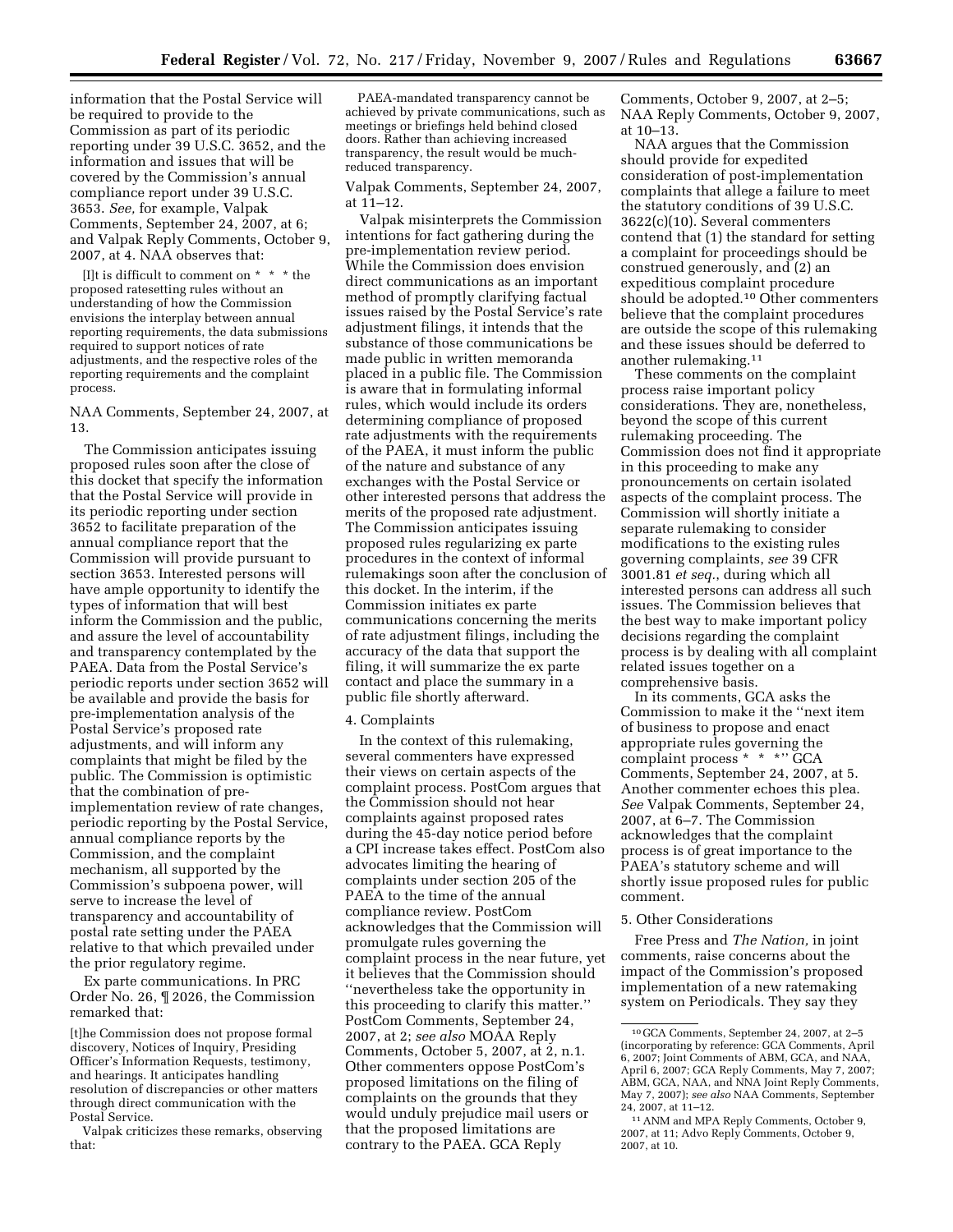strongly reject the notion that the Commission should take a ''lighthanded'' approach in pursuit of values ''held by the American people that are embodied in a free press that cultivates new ideas and fosters a robust political debate.'' Free Press and *The Nation*  Comments, September 25, 2007, at 1–2. They urge that Periodicals be considered very carefully and that rate setting reflect the unique character of publications in this subclass and their contribution to the nation. They propose that the Commission reincorporate these values into its proceeding. *Id.* at 2.12 They also provide a summary of views on Docket No. R2006–1 to demonstrate why the Commission should ''inject historical, democratic values back into its current work.'' *Id.* at 2–3. This summary makes clear that they consider the outcome, for Periodicals, a reversal of public policy.

Free Press and *The Nation* do not propose specific revision to the proposed rules. The Commission does not revise the rules to effect any additional preferences for Periodicals. The Commission notes that the regulatory calendar should provide publishers and other mailers with an increased degree of certainty about when changes will occur. Similarly, the annual limitation on rate increases should provide insulation from rate shock.

# *B. Basic Framework for Rules on Market Dominant Products*

No commenter takes issue with the organizational structure the Commission has proposed for rules on market dominant products. The Commission has reviewed that structure, and finds it appropriate to adopt this framework without change; however, it makes two minor editorial revisions. One is a change in the caption of part 3010 from ''Rules Applicable to Rate Adjustments for Market Dominant Products'' to ''Regulation of Rates for Market Dominant Products.'' The other is a change in the caption of subpart B.13

This entails revising the reference to ''Type 1'' to the more inclusive and descriptive reference to ''Type 1–A and 1–B.'' The intention is to make it readily apparent from a reading of the caption that the text addresses both types of filings.

Accordingly, part 3010, organized into five subparts, houses the text of the final rules regulating rates for market dominant products. The Commission emphasizes that although the overall organization remains the same at the part and subpart level, the number, designation, and text within the five subparts differ in some respects from the proposal, based on revisions associated with comments, Commission decisions, or on publication requirements. For example, in subpart C as adopted, a new rule 3010.29 is added to address transitional filings. This change, and others, are identified and discussed within.

Based on the foregoing considerations, the Commission adopts the following organization and captions for the final set of regulations on market dominant products in its final rules:

Part 3010—Regulation of Rates for Market Dominant Products

Subpart A—General Provisions

- Subpart B—Rules for Rate Adjustments for Rates of General Applicability
- (Type 1–A and 1–B Rate Adjustments) Subpart C—Rules for Applying the Price
- Cap
- Subpart D—Rules for Rate Adjustments for Negotiated Service Agreements (Type 2 Rate Adjustments)
- Subpart E—Rules for Rate Adjustments in Exigent Circumstances (Type 3 Rate Adjustments)

# *C. Subpart A—General Provisions*

### 1. Overview

Subpart A, as originally proposed, consists of a set of seven general provisions. These provisions include a standard statement (in rule 3010.1) noting that the rules in this subpart implement provisions in the PAEA related to market dominant products. They also provide that advance noticeand-review period for planned rate adjustments consists of a minimum of 45 days for adjustments other than those based on an exigency. They establish that exigency-based rate adjustments require the Postal Service to file a formal request with the Commission and state that they entail special procedures.

There is more detailed development of these general points in subsequent rules.

# 2. Issues

*Rule 3010.1.* In Order No. 26, the Commission said that the crux of the debate that had emerged over the length of time for Commission review was whether 45 days constitutes the statutory maximum or minimum. It noted that the Postal Service interpreted the language in the statute as establishing a maximum, but also had acknowledged that some changes, as a matter of good business practice, will entail considerable implementation, and that it intended to provide additional notice in these instances. PRC Order No. 26, ¶¶ 2019–21. Some commenters viewed the wording in the statute as establishing an absolute minimum, and therefore clearly authorizing the Commission to explicitly require the Postal Service to provide more notice.

The Commission concluded that the appropriate way to implement the PAEA was to require that the Postal Service provide notice of rate adjustments no later than 45 days before the intended implementation date. Rule 3010.1, as proposed, reflects this assessment.

*Commenters' positions.* Most commenters addressing this point agree with or accept the Commission's disposition.14 Some, however, continue to express concerns about the impact of a short notice period on adjustments on mailers. The NPPC, for example, emphasizes ''that the minimum notice period needed for mailers and thirdparty vendors to *implement* rate changes will often be considerably longer, particularly when classification changes require substantial rewriting of software.'' NPPC Comments, September 24, 2007, at 5. (Emphasis in original.) Similarly, MMA considers the Postal Service's promised 90 days' notice insufficient, given implementation requirements. MMA Comments, September 24, 2007, at 5. It suggests addressing this problem by limiting index and exigent rate adjustments to rate changes, and not permitting other changes, such as new mail preparation requirements and transportation requirements, to be part of the proceedings. *Id.* at 6.

*Commission analysis; final rule.* The Commission agrees that both the 45 days provided in the rule and the 90 days' notice the Postal Service intends to issue allows only a brief period for

<sup>12</sup> Dow Jones opposes any revision of the rules based on the comments of Free Press and *The Nation.* It notes: ''There is no place in postal ratemaking to ignore proper cost-attribution, for otherwise, inefficiencies will be encouraged, not discouraged.'' Dow Jones Reply Comments, October 4, 2007, at 3.

<sup>13</sup>Two commenters address other potential changes in terminology. NPMHU takes issue with the Commission's use of the term ''exigent.'' NPMHU Comments, September 24, 2007, at 8–10. MOAA notes that the Service's use of ''customized agreement'' may be more accurate than ''negotiated service agreement.'' MOAA Reply Comments, October 5, 2007, at 2. The Commission generally finds these points well taken, but retains the terms used in the proposed rules. They lack precision, but

have met with wide acceptance in the postal community.

<sup>14</sup>NNA suggests consideration be given to requiring notice in public media. NNA Comments, September 24, 2007, at 5–6.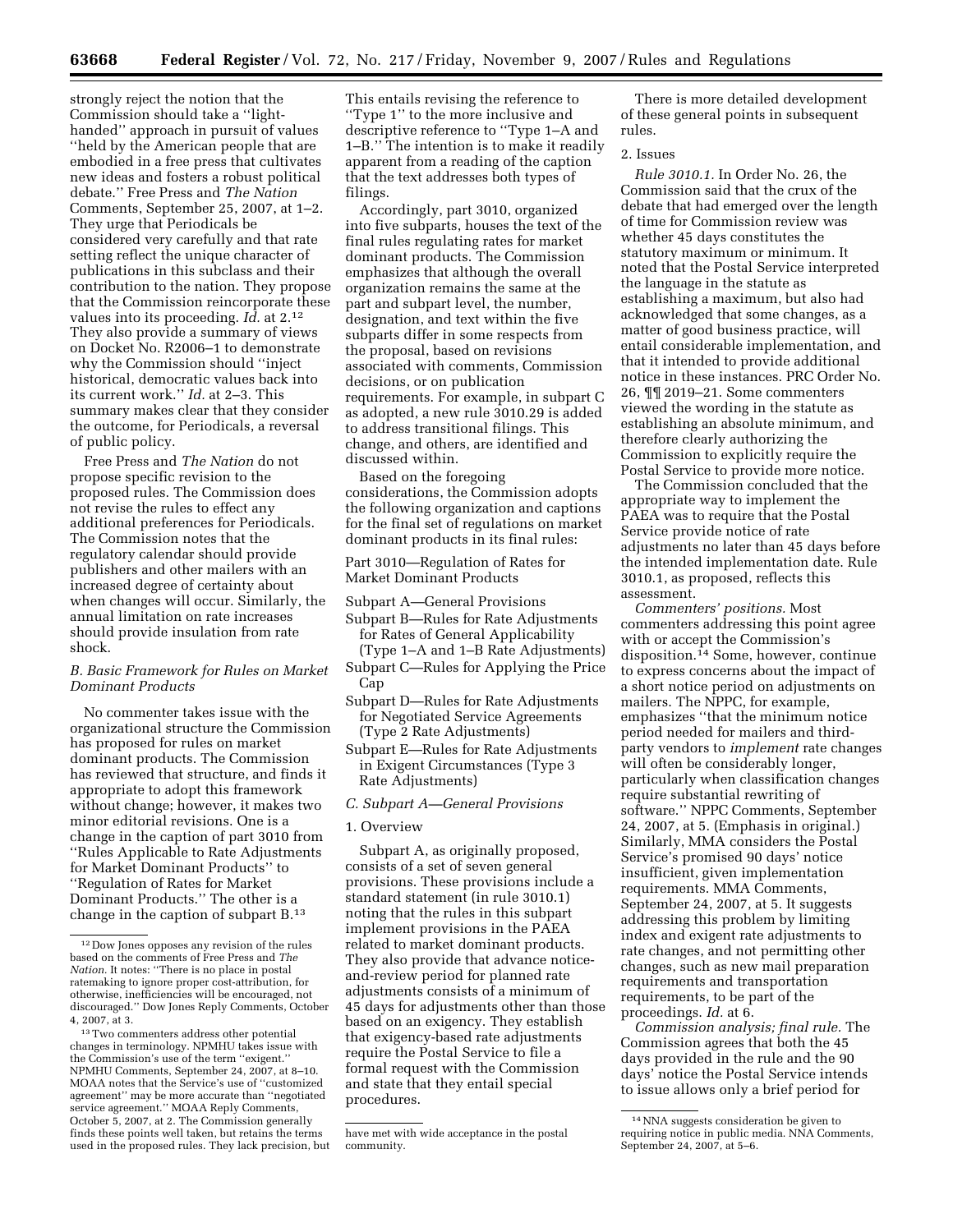assessing the Postal Service's notice and implementing the changes, but continues to believe that the proposed approach comports with the statutory language and strikes an appropriate initial balance between Postal Service flexibility and Commission review responsibilities. The Commission appreciates mailers' concerns in this regard, but considers revisions that would explicitly extend the period inappropriate at this time as they would reduce the flexibility the PAEA intends the Postal Service to have. Thus, MMA's suggestion is not accepted, although minor changes to improve clarity are made.

*Rules 3010.2 through 3010.6.* This series of rules codify ''type'' and address general aspects of the PAEA-authorized scenarios for addressing rate changes for market dominant products. As explained in Order No. 26, the rationale for assigning types to the various scenarios is to facilitate future reporting and general discussion, and the proposal generally tracks an approach that has been successfully employed for filing library references since Docket No. RM98–2. PRC Order No. 26, ¶ 2017.

*Suggested revisions.* No commenter takes issue with the overall approach in this series. However, OCA suggests, in the nature of a clarification, that the Commission revise rule 3010.2(b) by adding references to ''service'' and ''by class of service.'' It suggests the inclusion of similar references in other rules for consistency.15 OCA Comments, September 24, 2007, at 23–24. The Commission does not find that this clarification will assist administration of the new ratemaking process.

Commenters propose two revisions in proposed rule 3010.4. The Postal Service points out that the reference to ''a rate'' in the second sentence of paragragh (a) of this section is not consistent with the language in the relevant provision in the PAEA. It suggests that substituting the phrase ''an increase for the class'' for the original wording would achieve this consistency. In addition, DMA expresses concern that the Commission has not adequately addressed the limit on application of unused rate authority for Type 1–B adjustments filed within 12 months of each other, and suggests adding language that clarifies this point. DMA Comments, September 24, 2007, at 3. The Postal Service considers this concern adequately addressed by

operation of rule 3010.7. Postal Service Reply Comments, October 9, 2007, at 40.

*Commission analysis; final rule.* The Commission finds proposed rules 3010.2 and 3010.3 achieve their intended objective and adopts them without change. The Commission finds that several revisions to rule 3010.4 are warranted, based on commenters' observations. One simply reflects redesignation of proposed paragraph (b) as final paragraph (c) to accommodate a new provision. The other revisions are substantive. The first adopts the Postal Service's suggested revision to the second sentence of rule 3010.4(a). In final form, this now reads as follows: ''A rate adjustment using unused rate adjustment authority may not result in an increase for the class that exceeds the applicable annual limitation plus 2 percentage points.'' The second change, based on DMA's suggestion, entails the addition of a new paragraph (b), which reads as follows: ''Type 1–B rate adjustments filed within 12 months of each other may not apply more than 2 percentage points of unused rate authority to any class.'' The Commission adopts rule 3010.4 as revised and explained above.

The Commission adopts rule 3010.5 as proposed, without change, as no commenter took issue with it and it achieves the intended objective of providing a basic statement defining Type 2 rate adjustments.

*Rule 3010.6: general information about Type 3 proceedings.* This provision consists of three paragraphs. The text provides in general terms for public participation in Type 3 cases and Commission review in 90 days. Subpart E addresses Type 3 requests in considerably more detail.

*Suggested revisions.* OCA proposes revision of proposed rule 3010.6(c) to address its due process concerns and consistency with the PAEA. It suggests adding an explicit reference to notice and an opportunity for a public hearing and comment. OCA Comments, September 24, 2007, at 24–25.

*Commission analysis; final rule.* The Commission is revising other rules in subpart E of part 3010 to make clear its intentions with respect to due process. As this rule is only a general statement, the Commission does not find that OCA's proposed revision, even if modified to reflect the Commission's approach, appropriate. Accordingly, it adopts proposed rule 3010.6 without change.

*Rule 3010.7.* This proposed rule consists of six paragraphs addressing the regulatory calendar, which the Commission refers to as a schedule in the rules. The text provides, among

other things, for development, maintenance and posting of the calendar.

*Suggested revisions.* The Commission's proposed treatment of issues related to the regulatory calendar did not generate proposals for revisions, but Valpak expresses a concern about how exigent requests will mesh with the regulatory calendar and poses several potential scenarios. Valpak Comments, September 24, 2007, at 26–27.

*Commission analysis; final rule.* The Commission agrees that in the event of an exigent request, it is likely the points NNA usefully raises will need to be addressed. At the same time, the Commission notes that in the interest of getting a basic framework in place for the new system, it is not practical to attempt to address every eventuality. This is especially the case with respect to exigent requests, which the Commission (and presumably most others) hope does not materialize in the near future. Accordingly, it adopts proposed rule 3010.7 without change.

# *D. Subpart B—Rules for Rate Adjustments for Rates of General Applicability (Type 1–A and 1–B Rate Adjustments)*

### 1. Overview

Subpart B, as proposed, consists of five sections covering basic matters related to Type 1–A and Type 1–B rate adjustments. There was no objection to the proposed organization of this set of rules; therefore, the Commission carries it over into the final rules.

# 2. Summary

The rules in this subpart, as proposed, reflect a broad range of considerations related to rate adjustments for Type 1– A and Type 1–B filings. These include, among others, the procedures to be followed by the Postal Service and the Commission (including each agency's notice requirements), the public's role, technical matters related to limits on adjustments, and the scope of Commission review. Several rules are affected by the Commission's decision on due process considerations. The impact mainly affects the text of rule 3010.13.

### 3. Issues

*Rule 3010.10: procedures.* This rule, as proposed, consists of two paragraphs that set out the basic procedures associated with Type 1–A and Type 1– B rate adjustments. Paragraph (a) establishes the minimum requirements regarding the timing and nature of notices of these two types of adjustments, as well as the filing thereof

<sup>15</sup>OCA identifies the following rules as candidates for similar treatment: rules 3010.3(a); 3010.4(a) and (b); 3010.11(b); 3010.14(b)(4); 3010.26(b); 3010.27; 3010.28; and 3010.63(a) and (b). *Id.*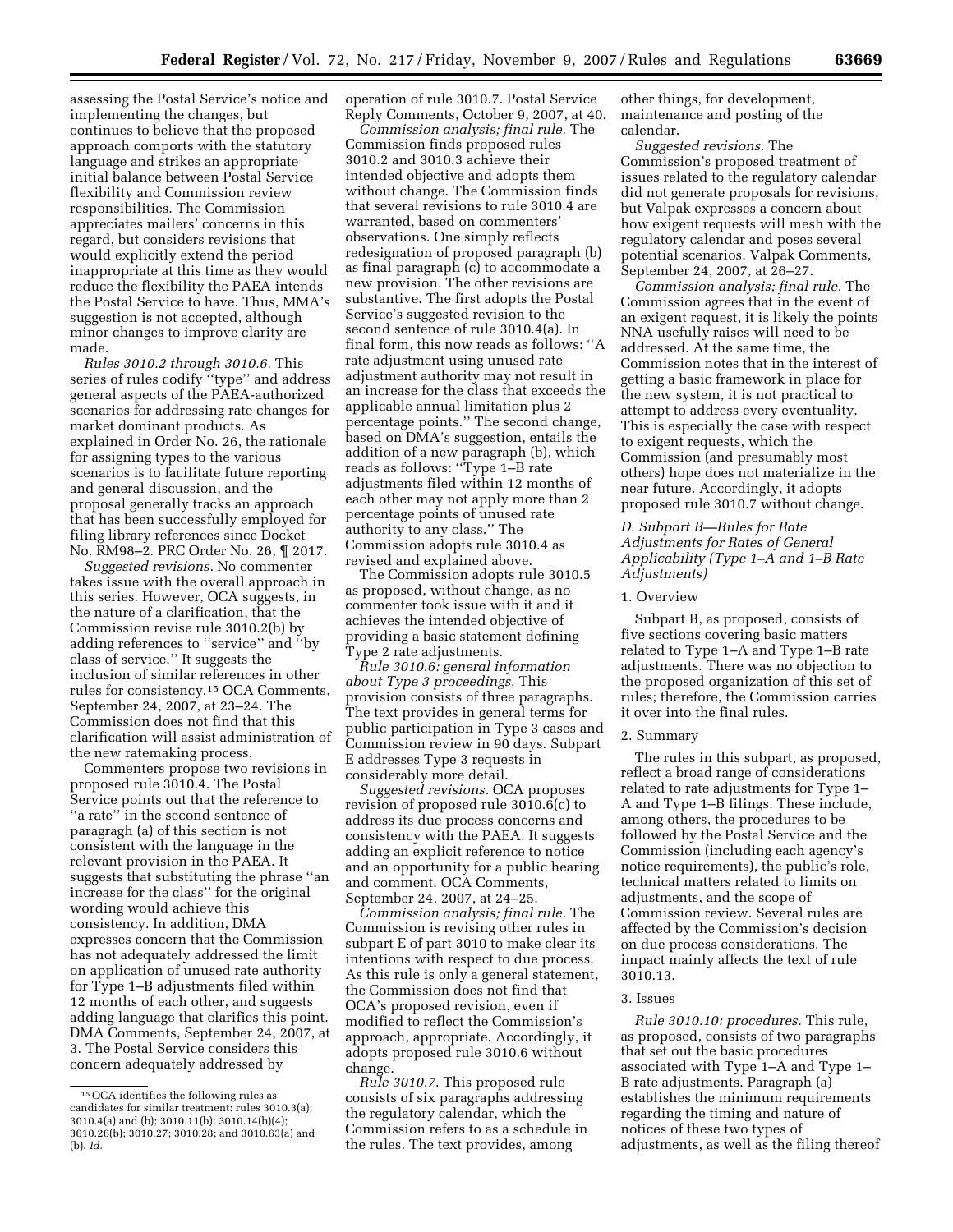with the Commission. The notice is to be provided in a manner reasonably designed to inform the mailing community and the general public that the Postal Service intends to change rates not later than 45 days prior to the intended implementation date. Transmission of a notice of rate adjustment to the Commission is also to occur no later than 45 days prior to the intended rate implementation date.

Paragraph (b) encourages the Postal Service to provide public notice and to submit its notice of rate adjustment as far in advance of the 45-day minimum as practicable, especially in instances where the intended price changes include classification changes or operations changes likely to have material impact on mailers.

*Suggested revisions.* McGraw-Hill suggests that the Commission should allow for an extension of the 45-day review period, of its own accord, or at the request of any interested party for good cause shown to the extent reasonably necessary under the circumstances. McGraw-Hill Comments, September 24, 2007, at 5.

*Commission analysis; final rule.* The Commission has considered the suggestion that it should impose more explicit or extensive notice requirements on the Postal Service. At this point, it continues to believe that leaving the Postal Service with the flexibility to determine the most effective way to distribute information about planned rate adjustments is the more appropriate course. This approach can be revisited if there are serious shortcomings in the Postal Service's practice.

The Commission makes one minor editorial revision to rule 3010.10(a)(2). This consists of deleting the word ''rate'' in the phrase ''intended rate implementation date.'' This deletion makes this reference consistent with rule 3010.10(a)(1). Accordingly, the Commission adopts rule 3010.10 as proposed, with the referenced editorial revision.

*Rule 3010.11: limit on size of rate increases.* This rule, as proposed, consists of an introductory phrase and three paragraphs. The introductory statement provides that rate increases for each class of market dominant products in any 12-month period are limited. Paragraph (a) notes that rates of general applicability are subject to an inflation-based limitation computed using the CPI–U values as detailed in section 3010.12. Paragraph (b) recognizes that the PAEA authorizes an exception to the inflation-based limitation by allowing the Postal Service to make a limited annual recapture of

unused rate adjustment authority. It further provides that the amount of unused rate authority is measured separately for each class of mail. Paragraph (c) provides that in any 12 month period the inflation-based limitation combined with the allowable recapture of unused rate authority equals the price cap applicable to each class of mail. OCA suggests revising paragraph (c) to conform it to the description of the price cap in proposed rule 3010.28. OCA Comments, September 24, 2007, at 25.

*Commission analysis; final rule.* The Commission has considered OCA's suggestion, but finds such a change unnecessary. Accordingly, it adopts the language of rule 3010.11 as proposed without change; however, it designates the introductory statement as paragraph (a) to conform the format to other rules, and redesignates the remaining paragraphs.

*Proposed addition to rate increase limitation.* Some commenters pursue the Commission's decision not to attempt to develop an adjustment to CPI–U, based on service deterioration or other considerations such as mail makeup requirements. ANM/MPA and NPPC observe that there is broad consensus among mailers that an index adjustment is necessary. They note that the principle involved is straightforward, even if a method has not been presented yet. They suggest adding to the weighted average change in rates for each class the additional costs imposed by changes in Postal Service mail preparation requirements and the diminution of economic value caused by changes in the quality of service. They assert that the magnitude of the adjustment (if any) could depend on evidence developed in a complaint or annual compliance proceeding. They recognize that fleshing out the details of an adjustment mechanism will become more practical once service standards and performance measurement systems are in place. They therefore urge that the issue be revisited as soon as possible after that occurs. ANM/MPA Comments, September 24, 2007, at 4–6; and NPPC Comments, September 24, 2007, at 7–8.

Pitney Bowes notes that in addition to the need for an adjustment factor to account for service degradation and additional mail preparation requirements, the Postal Service could also unfairly charge mailers for technological or other innovative enhancements to mail that increase its value, but impose no costs on the Postal Service. It asserts that charging for ''value added'' by mailers is equivalent to a tax on innovation and should be discouraged. It notes that either path

would frustrate the purpose of the annual limitation and undercut the intended discipline of the price cap on operational efficiency. Pitney Bowes Comments, September 24, 2007, at 11– 12.

DMA seeks inclusion of a general, but clear, statement that the CPI number upon which annual increases will be based assumes no change in service standards, actual performance, or makeup requirements, and that any such change will result in an adjustment to that number. DMA Comments, September 24, 2007, at 8–9. McGraw-Hill also seeks an affirmative indication from the Commission, to affirm in its rules that its remedial authority after an annual compliance review extends to rolling back the price cap or any unused rate adjustment authority if and as appropriate, to mitigate any wide and sustained deterioration in service (or cost shifting to mailers). McGraw-Hill Comments, September 24, 2007, at 8–9. NNA suggests that this proposal be considered in a future service standards rulemaking. NNA Comments, September 24, 2007, at 10.

The Postal Service opposes any revision in the rules to address these concerns not only on the grounds the Commission expressed in Order No. 26 (relating to lack of a method and the need to develop rules on this issue), but also on grounds that the PAEA provides no legal foundation for such an adjustment. It urges the Commission to adhere to this position as well, and let experience determine whether additional regulations in this area prove necessary. USPS Reply Comments, October 9, 2007, at 45–46.

*Commission analysis.* The Commission recognizes that this is of conern to mailers. Nevertheless, the Commission continues to conclude that any attempt to develop an adjustment factor based on service performance could be premature at this time.

*Rule 3010.12: source of CPI–U data.*  This rule, as proposed, consists of a two-sentence paragraph explaining that the source of the monthly CPI–U values for the calculation of the annual limitation is the Bureau of Labor Statistics (BLS) Consumer Price Index— All Urban Consumers, U.S. All Items, Not Seasonally Adjusted, Base Period 1982–84 = 100. It also identifies the current series identification number. No commenter suggested any revision to this rule. The Commission adopts proposed rule 3010.12 without revision.

*Rule 3010.13: Type 1–A and Type 1– B proceedings.* This rule, as proposed, consists of five paragraphs addressing proceedings for the two referenced types of adjustment filings. It addresses a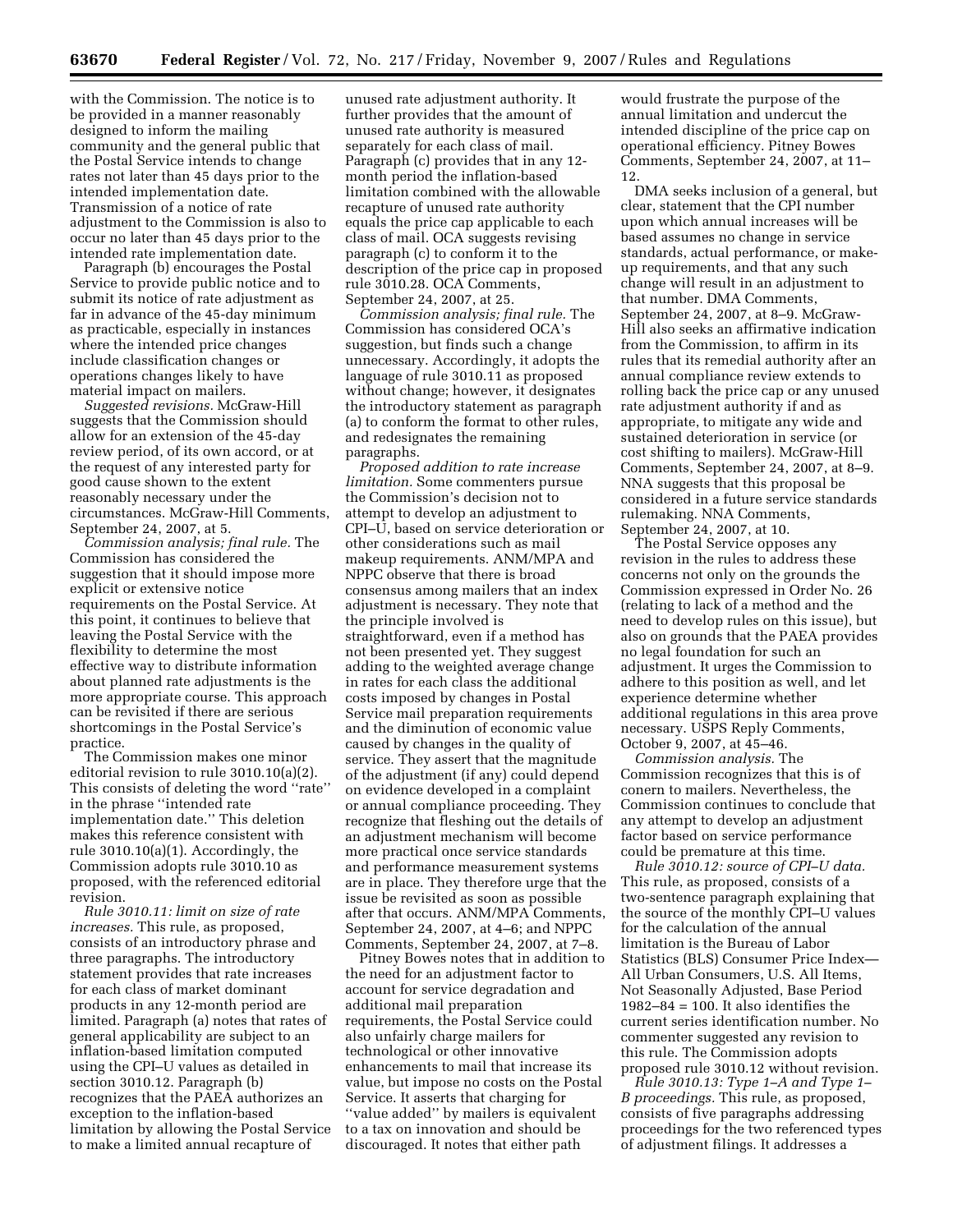considerable range of responsibilities on the part of the Postal Service and the Commission, and identifies the rights of the public in terms of public participation.

The discussion at the outset of this order noted and addressed many commenter suggestions regarding notice and public comments. There are some additional suggestions not directly addressed in the earlier discussion. For example, OCA proposes revising rule 3010.13(b)(1) to make it clear that comments may address planned rate adjustments that exceed the annual limitation. *Id.* NAA suggests a revision in this same rule to include a reference to 39 U.S.C. 403(c). NAA Comments, September 24, 2007, at 13–15. MOAA opposes NAA's suggestion on grounds of redundancy. MOAA Reply Comments, October 5, 2007, at 4–5. The Commission does not adopt these suggestions.

*Commission analysis; final rule.* Most of the revisions in rule 3010.13 flow from the Commission's decision to make its intentions with respect to ensuring adequate due process more clear. The Commission concludes that the approach it adopts is consistent with the PAEA.

Proposed paragraph (a) provides that the Commission will establish a docket for each rate adjustment filing, promptly publish notice of the filing in the **Federal Register**, post the filing on its Web site, and allow 20 days from the date of the filing for public comment. The Commission revises this rule to make its intentions with respect to due process and related considerations more clear, based on the rationale set out previously. This paragraph, as revised and adopted, provides that the Commission's notice shall include the general nature of the proceeding; a reference to legal authority to which the proceeding is to be conducted; a concise description of the planned changes in rates, fees, and the Mail Classification Schedule; identification of an officer of the Commission to represent the interests of the general public in the docket; a period of 20 days from the date of the filing for public comment; and such other information as the Commission deems appropriate.

Rules 3010.13(b) and  $(c)$  will be discussed together. Proposed rule 3010.13(b) invites public comments on whether planned rate adjustments are consistent with the annual limitation on increases (in subpart (1)) and the policies of 39 U.S.C. 3622 (in subpart (2)). Proposed rule 3010.13(c) then provided for a Commission order on whether the planned rate adjustments were consistent with the annual

limitations on rate increases established in 39 U.S.C. 3622(d).

Consistent with the previous discussion on APA requirements, and upon consideration of the extensive arguments presented on the proper scope of public comments and Commission action under these two rules, the Commission has determined to clarify its expectations by redrafting subparts (b) and (c) of the rule. Rule 3010.13(b) now makes more clear that the primary focus of public comment should be on the mandatory requirements of the PAEA subchapter detailing provisions relating to market dominant products. The two subparts now accurately cross-reference rules implementing the two mandatory annual limitations on rate increases established in 39 U.S.C. 3622(d).

Rule 3010.13(c), as redrafted, continues to provide for a Commission decision within 14 days, and now specifies that the Commission will address the statutory requirements related to the annual limitation on rate increases, the limits on the recapture of unused rate authority, and certain statutory rate preferences codified in that subchapter.

Rule 3010.13(c) is further clarified by changing ''and issue a notice and order announcing its findings'' to ''an order announcing its findings.'' An identical conforming change is made in rule 3010.13(g).

The text of new paragraph (d), which was formerly a subpart under paragraph (c), in addition to reflecting the clarified scope of the Commission's review, is also revised to provide that rate adjustments that are in compliance may take effect ''pursuant to appropriate action by the Governors''. *See* 39 U.S.C. 404(a). Former paragraph (d) is similarly clarified and retained as new paragraph (h).

New paragraph (f) reflects the Commission's decision to post any amended notice of rate adjustment on its Web site and allow a period of 10 days from the date of the filing for public comment. This reflects the Commission's decision to more clearly specify potential procedural processes. In paragraph (g), the text is revised to affirmatively note that the Commission will review the public comments, as well as the amended notice.

The Commission adds a new paragraph (j) to clarify that for purposes of subsequent proceedings, certain Commission conclusions with respect to the planned adjustments will be considered findings on the merits, and others provisional and subject to challenge. Conclusive findings are those related to compliance with the annual

limitation set forth in rule 3010.11; the limitations set forth in rule 3010.28; and the requirements of 39 U.S.C. 3626, 3627, and 3629. The Commission rejects the suggestion to disallow complaint filings related to the planned adjustments during the pendency of compliance reviews. This is based, in part, on the conclusion that 39 U.S.C. 3662 does not include any restriction or limitation on filing time. While a limitation may not be strictly prohibited, the Commission finds it should be hesitant to foreclose complaints. In addition, it is developing complaint rules that will provide a better forum for considering this issue. The Commission declines to adopt NAA's suggestion that an explicit reference be added in this rule to 39 U.S.C. 403(c). The same considerations are already covered in the rule.

*Rule 3010.14: contents of rate adjustment notice.* This section, as proposed, consists of three paragraphs. Paragraph (a) is a general provision requiring a Postal Service notice of rate adjustment to include a schedule of proposed rates; the planned effective date(s) of the proposed rates; a representation or evidence that public notice of the planned changes has been issued or will be issued at least 45 days before the effective date(s) for the proposed new rates; and the identity of a responsible Postal Service official who will be available to provide prompt responses to requests for clarification from the Commission.

Paragraph (b) requires and describes supporting technical information and justifications that are to accompany the notice of rate adjustment. This pertains to CPI–U calculation; a schedule showing unused rate authority available for each class of mail displayed by class and available amount for each of the preceding five years; the percentage change in rates for each class of mail calculated as required by the Commission; the amount of new unused rate authority, if any, that will be generated by the rate adjustment calculated as required by the Commission; and, if new unused rate authority will be generated for a class of mail that is not expected to cover its attributable costs, an explanation of the rationale underlying this rate adjustment.

It also requires a schedule of the workshare discounts included in the proposed rates; a companion schedule listing the avoided costs that underlie each such discount; a separate justification for all proposed workshare discounts that exceed avoided costs; identification and explanation of discounts that are set substantially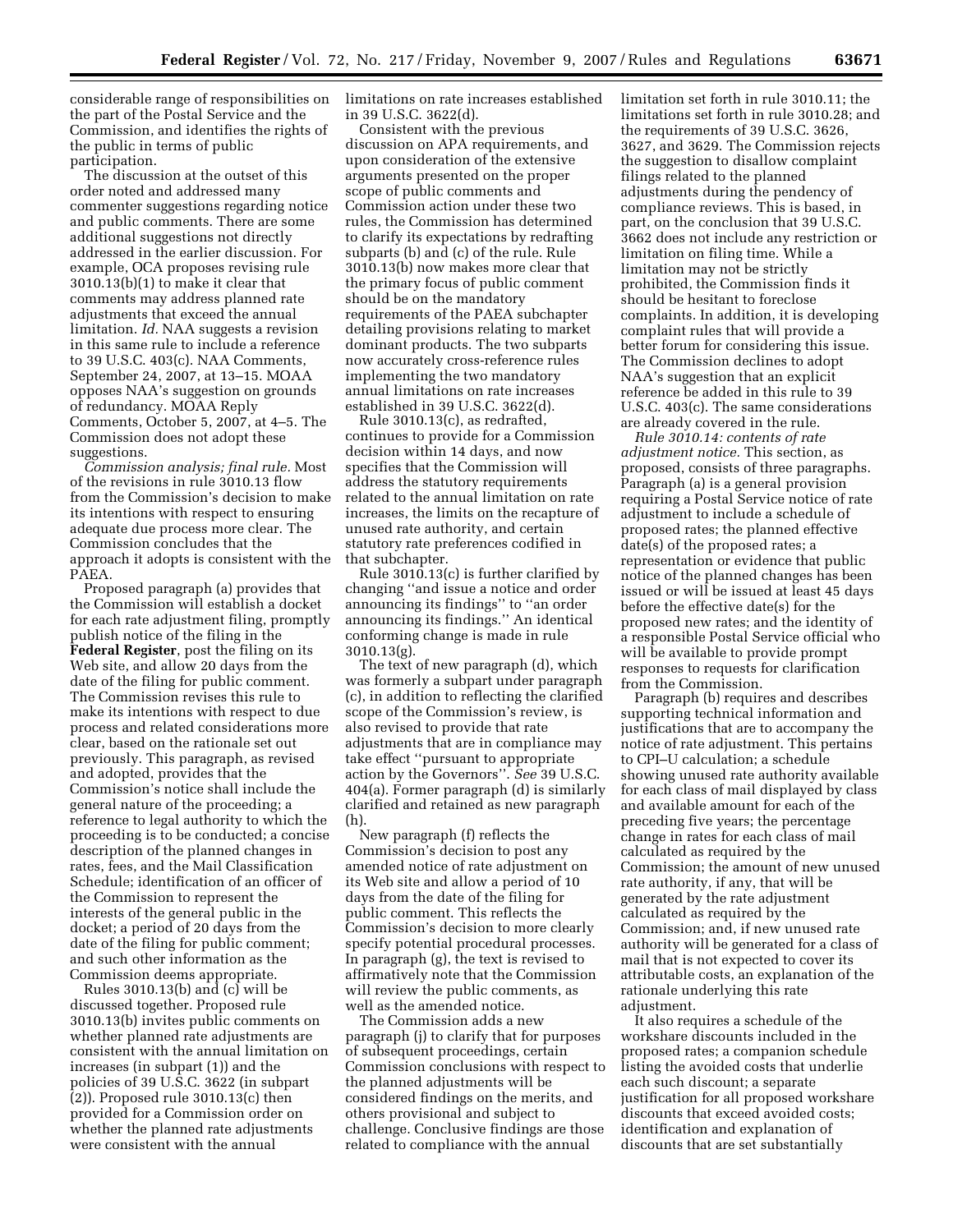below avoided costs focusing on any relationship between discounts that are above and those that are below avoided costs; a discussion addressing how the planned rate adjustments will help achieve the objectives listed in 39 U.S.C. 3622(b) and properly take into account the factors listed in 39 U.S.C. 3622(c); and such other information as the Postal Service believes will assist the Commission to issue a timely determination of whether the requested increases are consistent with applicable statutory policies.

Proposed paragraph (c) addresses new workshare discounts. It provides that whenever the Postal Service establishes a new workshare discount rate, it must include with its filing a statement explaining its reasons for establishing the discount; all data, economic analyses, and other information believed to justify the discount; and a certification based on comprehensive, competent analyses that the discount will not adversely affect either the rates or the service levels of users of postal services who do not take advantage of the discount.

Proposed paragraph (d) addresses the type of information that is required to be provided when only Type 1–B rate adjustments are proposed. It provides that the notice of rate adjustment shall identify for each affected class how much existing unused rate authority is used in the proposed rates calculated as required by rule 3010.27. It states that all calculations are to be shown, including citations to the original sources.

*Suggested revisions.* Suggestions related to this proposal differ on the amount and type of information the Postal Service should provide in its notice of adjustment, and run in opposite directions. Some say workshare information should not be required, or language should be revised to be less sweeping. Others, based either on due process considerations or on a general interest in more information and explanation, suggest adding more requirements to rule 3010.14. One of these is a proposal to require a schedule identifying every change in the Mail Classification Schedule that will be needed to implement the planned adjustments.

OCA asserts that proposed rule 3010.14(b)(4) may not sufficiently ensure that rates will satisfy the ''requirement'' of 39 U.S.C. 3622(c)(2) that each class or type of mail service bear its direct and indirect attributable costs. It expresses concern that the proposed rule may allow the requirement to be ''explained away[.]'' It proposes that the Postal Service be

required to increase rates the full amount possible under the CPI–U cap, plus any allowable banked authority, for any class that fails to cover its attributable costs. OCA Comments, September 24, 2007, at 18–22. Valpak argues that the proposed rule should go further to require the Postal Service to provide more detail as to how the rates will move towards eliminating any cross-subsidy. Valpak Comments, September 24, 2007, at 17–20.

In contrast to its opposition to proposals that would allow 39 U.S.C. 3622(c)(2) to trump the rate cap, ANM/ MPA find OCA's proposal to require the rates for a class that is below attributable cost to increase by the maximum amount of the CPI–U cap, plus banked authority ''quite reasonable.'' ANM/MPA Reply Comments, October 9, 2007, at 7. The Postal Service sees the styling of 39 U.S.C.  $3622(c)(2)$  as a "requirement" as an indication that its importance is elevated above that of the other factors of 39 U.S.C. 3622(c). It concludes that ''§ 3622(c)(2) should be interpreted as requiring that each 'class' of marketdominant mail cover its attributable costs.'' Postal Service Reply Comments, October 9, 2007, at 46–47. Time Warner discusses the issue at length and concludes that, at least for the time being, the proposed rules adequately address it. Time Warner Reply Comments, October 9, 2007, at 11–23.

APWU recommends that the Commission establish procedures for making a finding of compliance or noncompliance for workshare discounts prior to the annual compliance review. APWU acknowledges that the 45-day review period associated with notices of rate adjustments does not lend itself to an in-depth review of workshare discounts, but it recommends that the Commission ''evaluate workshare discounts early in the process[.]'' APWU Comments, September 25, 2007, at 5. On reply, several commenters oppose this suggestion on the grounds that it would undermine the streamlined rate-setting process contemplated in the PAEA. Advo Reply Comments, October 9, 2007, at 4; ANM/MPA Reply Comments, October 9, 2007, at 4; and NAPM Reply Comments, October 9, 2007, at 3. The Postal Service claims that additional procedures are not necessary because it intends to compare workshare discounts with cost avoidance numbers from the previous annual review and provide the required justifications. Postal Service Reply Comments, October 9, 2007, at 54–55.

*Commission analysis; final rule.* The Commission does not find it necessary to develop separate procedures at this

time. Rule 3010.14 will assure that interested persons can evaluate workshare discounts in a timely fashion, and the Postal Service has committed to preparing and providing appropriate justifications. If this system proves inadequate, the Commission will elicit specified suggested remedies.

39 U.S.C. 3622(e)(2)(B) provides that any discount above cost avoided must be phased out over time. Therefore, according to APWU, the regulations should require the Postal Service to explain how it will eliminate any passthroughs that are above 100 percent. APWU Comments, September 25, 2007, at 6. NAPM opposes this assertion, claiming that such a requirement would effectively ignore the limited exceptions allowed in 39 U.S.C. 3622(e)(2)(A)–(D). NAPM Comments, October 9, 2007, at 3. *See also* Pitney Bowes Reply Comments, October 9, 2007, at 4.

The Commission views the provisions in 39 U.S.C. 3622 as a means to foster pricing flexibility, reduce burden, and facilitate swift rate changes. Requiring the Postal Service to plan specifically how it intends to reduce excess discounts in the future is inconsistent with this purpose.

NPPC notes ''the Commission should clarify that the cap on worksharing discounts established by 39 U.S.C. 3622(e)(2) has five exceptions, not just the four listed in Order No. 26 ¶ 2037 n.10.'' NPPC Comments, September 24, 2007, at 3. Footnote 10 of Order No. 26 was intended to summarize the four specific exceptions to 39 U.S.C. 3622(e)(2):

(2) Scope.—The Postal Regulatory Commission shall ensure that such discounts do not exceed the cost that the Postal Service avoids as a result of workshare activity, unless—

(A) the discount is—

(i) associated with a new postal service, a change to an existing postal service, or with a new work share initiative related to an existing postal service; and

(ii) necessary to induce mailer behavior that furthers the economically efficient operation of the Postal Service and the portion of the discount in excess of the cost that the Postal Service avoids as a result of the workshare activity will be phased out over a limited period of time;

(B) the amount of the discount above costs avoided—

(i) is necessary to mitigate rate shock; and

(ii) will be phased out over time; (C) the discount is provided in connection with subclasses of mail consisting exclusively of mail matter of educational,

cultural, scientific, or informational value; or (D) reduction or elimination of the

discount would impede the efficient operation of the Postal Service.

39 U.S.C. 3622(e)(2)(A)–(D).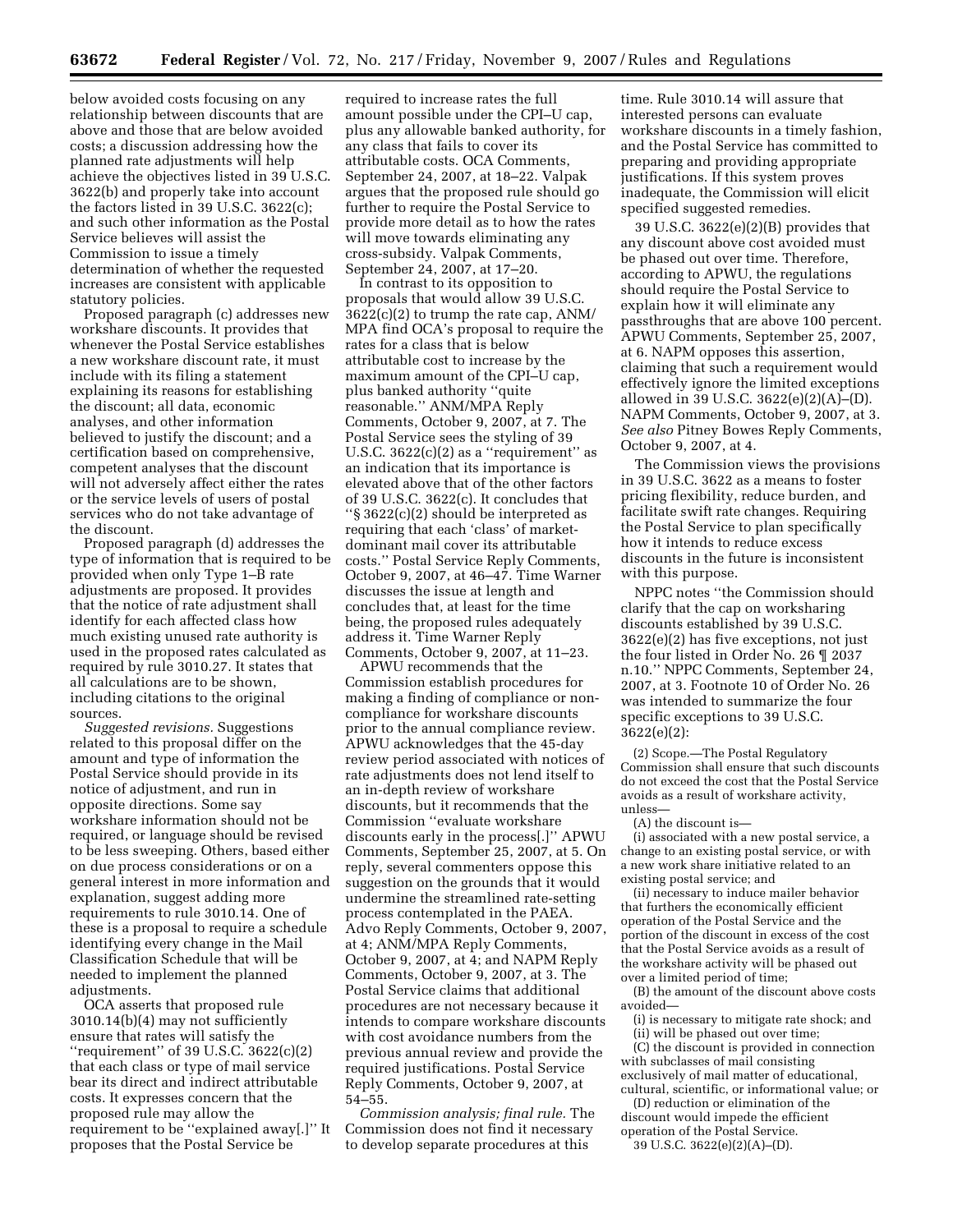The Commission is quite aware that 39 U.S.C. 3622(e)(3) includes a limitation on reducing worksharing discounts that are already in place. Presumably, this limitation is the fifth exception that NPPC refers to:

(3) Limitation.—Nothing in this subsection shall require that a work share discount be reduced or eliminated if the reduction or elimination of the discount would—

(A) lead to a loss of volume in the affected category or subclass of mail and reduce the aggregate contribution to the institutional costs of the Postal Service from the category or subclass subject to the discount below what it otherwise would have been if the discount had not been reduced or eliminated; or

(B) result in a further increase in the rates paid by mailers not able to take advantage of the discount.

Proposed rule 3010.14(b)(6) makes specific reference to the limitations contained in both 39 U.S.C. 3622(e)(2) and (3). No further clarification of this area is required.

Proposed rule 3010.14(b)(6) requires the Postal Service to ''identify and explain discounts that are set substantially below avoided costs.'' Pitney Bowes suggests that the word ''substantially'' be removed from this section. It claims that this modification would encourage the use of efficient component pricing as a guiding principle and promote productive efficiency. Pitney Bowes also notes that the word ''substantially'' is open to interpretation and removing it would avoid uncertainty. Pitney Bowes Comments, September 24, 2007, at 2–3. On reply, Stamps.com concurs with Pitney Bowes while APWU and the Postal Service oppose the suggestion. Stamps.com Reply Comments, October 9, 2007, at 4; and APWU Reply Comments, October 9, 2007, at 3–6. The Postal Service explains:

[T]he Postal Service has some concerns about the Commission's proposal to require an explanation of any discounts ''substantially below'' avoided costs. \* \* \* Understanding, however, that the Commission is attempting to navigate through a wide variety of competing concerns in developing an entirely new system, the Postal Service was willing [to] accept the rule as proposed as a practical compromise, which would still allow the Postal Service to achieve a workable balance for rate design purposes. If, however, the word ''substantially'' were removed as Pitney Bowes advocates, this balance would be upset. A system designed to presumptively lock-in all workshare passthroughs at exactly 100 percent of avoided costs would remove much of the flexibility that a price cap system is intended to achieve.

Postal Service Reply Comments, October 9, 2007, at 50.

The Commission purposefully included the word ''substantially'' in the rule so that the Postal Service would not be required to explain reasonable passthroughs of less than 100 percent that were due to rounding, or other similar rate design goals. Therefore, the wording will remain in the rules. If in the future the word ''substantially'' requires clarification, a more detailed and precise definition can be crafted.

Pitney Bowes suggests that efficient component pricing concepts should be extended to cost differences not strictly related to worksharing. It suggests that when the Postal Service departs from cost-based rate design, it should be required to explain its reasons for doing so. Pitney Bowes Comments, September 24, 2007, at 4. The Commission has used efficient component pricing as a guiding principle in rate design; however, the PAEA does not specifically require it for rate differences not related to worksharing.

NPPC suggests the Commission clarify that the term ''workshare discounts'' refers solely to presorting, prebarcoding, handling, and transportation. It argues that some discounts for cost saving activities performed by mailers should not be subject to worksharing rules. NPPC Comments, September 24, 2007, at 2–3. Pitney Bowes and NAPM support this suggestion. Pitney Bowes Reply Comments, October 9, 2007, at 3; and NAPM Reply Comments, October 9, 2007, at 2. APWU opposes this suggestion on the grounds that the suggestion seems to be designed to avoid appropriate scrutiny for some types of discounts. This could have detrimental effects on the Postal Service and other users of the mail. APWU Reply Comments, October 9, 2007, at 7. In its explanation of the proposed rules the Commission acknowledges that the PAEA defines worksharing as activities related to four broad areas. However, the Commission finds that it is unnecessary and premature to explicitly decide what types of justification beyond those provided for in rule 3010.14(b), if any, would be necessary to support other rate distinctions.

In rule 3010.14(c), the Commission proposes a procedure for establishing new workshare discounts. This rule directs the Postal Service to provide certain information including the reasons for establishing the new discount, analysis supporting establishment of the new discount, and certification that the discount will not adversely affect other mailers.

Section 3010.14(c)(2) requires the Postal Service to provide, "all data, economic analysis, and other information believed to justify the

discount.'' Stamps.com Comments, September 24, 2007, at 4 finds this language to be overbroad and contends that the Postal Service should only be required to provide the data that it formally relied on in developing the discount. The Commission did not contemplate that the Postal Service would have to provide a laundry list of possible justifications. Rather, the Postal Service should provide only the information it relied on in developing the discount. The word ''believed'' has been changed to ''relied on'' to clarify the intent of this subsection.

NPPC asserts that the Postal Service should not be required to certify that the new worksharing discount will not adversely affect other mailers. In making this assertion, NPPC argues that nothing in the PAEA supports this regulation. It claims that new worksharing discounts are often designed to correct existing cross-subsidies and therefore do have negative impacts on other mailers' rates. NPPC Comments, September 24, 2007, at 4. *See also* Stamps.com Reply Comments, October 9, 2007, at 1–2. To illustrate its point, NPPC cites a discussion in the Commission's Second Opinion and Recommended Decision on Reconsideration in Docket No. R2006–1 related to the letter/flat differential. This reference is of limited value as workshare discounts, as defined in the PAEA, do not include shape-based differences.

The intent of proposed rule 3010.14(c)(3) is to ensure that the Postal Service complies with 39 U.S.C. 3622(e)(4)(C) when designing new worksharing discounts. This section requires the Postal Service to certify ''that the discount will not adversely affect rates or services provided to users of postal services who do not take advantage of the discount rate.'' GCA correctly describes the intent of the rule:

The phrase ''workshare discount,'' properly understood, refers to a price concession reflecting (ideally at 100 percent passthrough) cost savings to the Postal Service generated by substitution of mailer activity for *work that the Postal Service would otherwise have had to perform.* If the discount is properly designed, and does pass through 100 percent of the savings, then a mailer who does not take advantage of it is not enjoying an ''internal cross-subsidy.'' So far as the workshared mail is concerned, the Postal Service is shedding costs precisely equal to the revenue it gives up by reason of the discount. In other words, the Service is (as it should be under efficient component pricing) indifferent as to whether it or the mailer performs the function on which the discount is based.

GCA Reply Comments, October 9, 2007, at 6. (Footnotes omitted; emphasis in original.)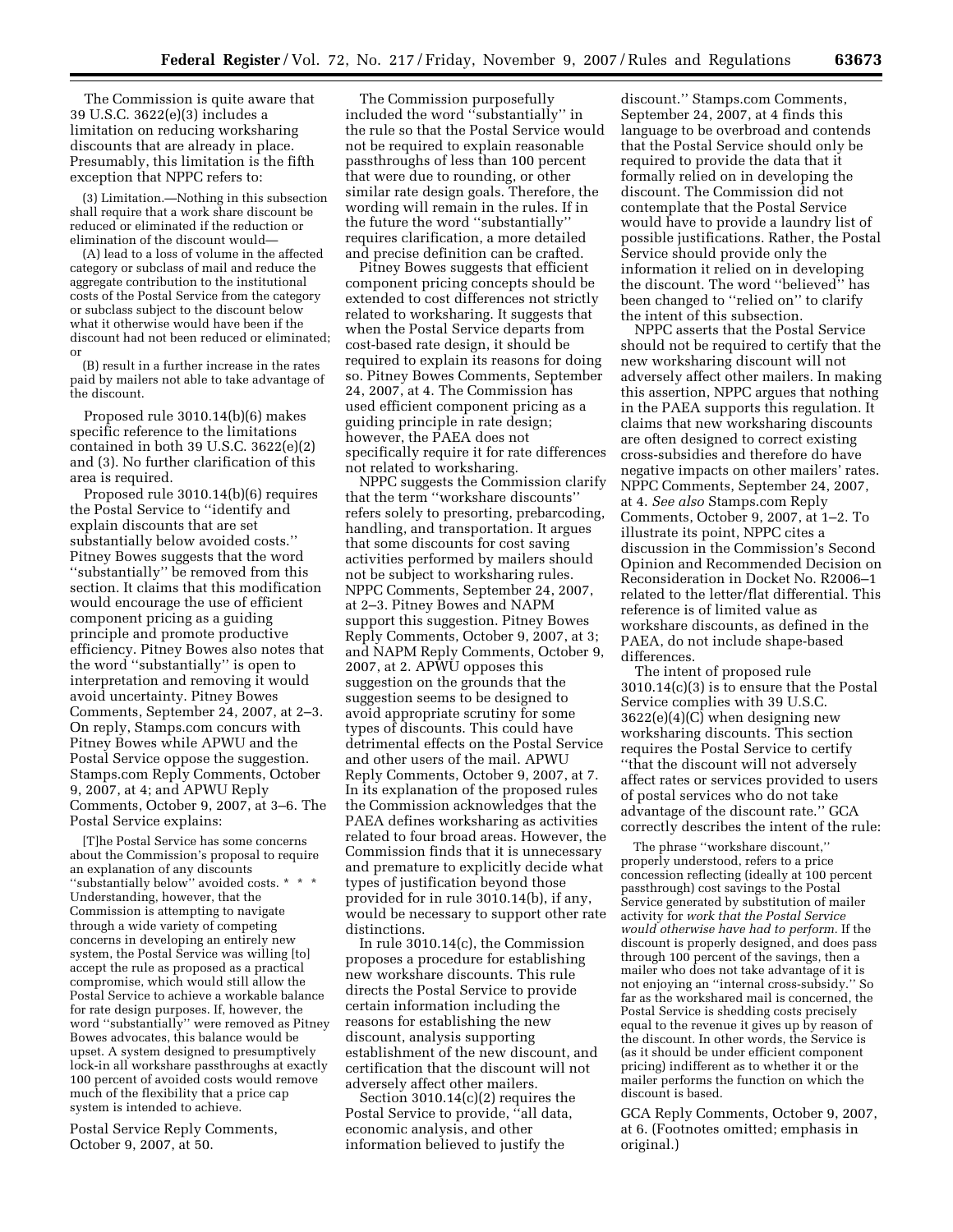*Commission analysis; final rule.* The Commission retains rule 3010.14 largely as proposed, but makes several revisions in response to commenters' suggestions on other matters.

The first change is to rule 3010.14(b)(4). The Commission revises this provision by changing the words ''should explain'' in the last sentence to ''must provide.'' As adopted in final form, the last sentence now reads: ''If new unused rate authority will be generated for a class of mail that is not expected to cover its attributable costs, the Postal Service must provide the rationale underlying this adjustment.'' This does not precisely track OCA's suggestion that the Postal Service should be required to make an adjustment in circumstances where attributable costs are not covered, but strengthens the existing approach.

The Commission anticipates that the Postal Service will make every effort to ensure that classes of mail recover their attributable costs including, if necessary, using its full authority to increase rates under the cap. The final rule allows the Postal Service to provide an explanation should it somehow not be possible to do so.

The second change is to rule 3010.14(b)(7), where the Commission conforms the language to its decision on the scope of the compliance review. Accordingly, this paragraph, as adopted, reads as follows: ''A discussion that demonstrates how the planned rate adjustments are designed to help achieve the objectives listed in 39 U.S.C. 3622(b) and properly take into account the factors listed in 39 U.S.C. 3622(c).'' A related change, also consistent with the decision on scope of review, is the addition of new rule 3010.14(b)(8). This provision reads as follows: ''A discussion that demonstrates the planned rate adjustments are consistent with 39 U.S.C. 3626, 3627 and 3629.''

The next change is the addition of a new requirement, rule 3010.14(b)(9), that the Postal Service provide a schedule identifying every change to the Mail Classification Schedule that will be necessary to implement the planned rate adjustments. This addition responds to Valpak's suggestion.

The addition of these provisions requires redesignating proposed rule 3010.14(b)(8) as rule 3010.14(b)(10). This affects only the paragraph designation, not the text.

The Commission retains paragraph (c) largely as proposed, but revises rule 3010.14(c)(2) as discussed above.

Accordingly, the Commission adopts proposed rule 3010.14 as final, with the referenced revisions.

# *E. Subpart C—Rules for Applying the Price Cap*

Subpart C, as proposed, consists of nine rules focused primarily on essential aspects of price cap administration. These rules are more technical than the others in part 3010, as most involve calculations. The Commission has attempted to make the rules understandable to lay readers.

*Structure.* There was no opposition to the proposed format of this subpart. However, the Commission, in response to a suggestion, adds a new rule 3010.29 to address the possibility of a transitional filing using Postal Reorganization Act procedures.

*Rule 3010.20: test for compliance with the annual limitation.* This rule, as proposed, addresses how to calculate the statutory price cap mechanism. It resolves a debate over whether the moving average method or the point to point method should be used. The rule reflected adoption of the moving average method. It did not reflect a requested adjustment for service degradation or costs associated with mail preparation and related activities.

*Suggested revisions.* Several commenters continue to express concern about the absence of an adjustment factor to account for the impact of certain developments. See, for example, DMA Comments, September 24, 2007, at 8–9; NPPC Comments, September 24, 2007, at 6; Pitney Bowes Comments, September 24, 2007, at 11– 12; and ANM/MPA Comments, September 26, 2007, at 4–5. ANM/MPA further suggests a that could be used to make such an adjustment, thereby addressing one consideration the Commission mentioned in Order No. 26. Id. at 5. DMA also believes the cap should reflect any degradation in service. It proposes that the Commission state that the CPI number that forms the basis for the planned changes assumes no change in service standards, actual performance, or makeup requirements, and that any such changes will result in an adjustment to that factor. DMA Comments, September 6, 2007, at 7–8.

*Commission analysis; final rule.* The Commission continues to believe that it is not appropriate to include the requested adjustment in its rules at this time. It reiterates that the statute establishes a system of accountability through increased transparency, and that an anticipated rulemaking on annual reporting requirements will include data on service achievement. It also notes that if experience shows that additional regulations are needed to achieve the objectives of the legislation, the Commission is obligated to develop

appropriate regulations or recommend legislative changes to Congress.

*Rule 3010.21: Calculation of annual limitation.* This rule, as proposed, consists of two paragraphs explaining how the annual limitation is calculated and setting out the formula.

On behalf of Advo, Antoinette Crowder and William C. Miller present an alternative method of calculating the annual inflation cap (cap).16 Crowder and Miller calculate the cap by first computing the percentage change in the CPI–U for each of the 12 preceding months over the same period last year (SPLY), and then take the simple average of these percentages. The Commission's proposed rule calculates the cap by first computing two sequential, 12-month simple averages of the CPI–U that are 12 months apart (referred to as Recent and Base Averages), and then takes the percentage change in these averages. *See* rule 3010.21. Both methods utilize the preceding 24 monthly values of the CPI– U. The Crowder and Miller method can be characterized as a month-SPLY method, while the Commission's method can be characterized as a year-SPLY method.

*Commission analysis.* Crowder and Miller contend that the Commission's method yields a biased measure of inflation and that their method is statistically superior to the Commission's method. Crowder and Miller at 11. The Commission does not find the criticism of Crowder and Miller sufficiently compelling to change its proposed cap calculation for the following reasons.

First, the Commission uses the same as the Bureau of Labor Statistics to calculate the annual percentage change in the CPI–U so it is officially accepted for this purpose.17 Until the Commission finds that this method of calculating annual percentage changes in the CPI–U is faulty in some meaningful fashion, the Commission concurs with the Bureau of Labor Statistics on the appropriate method.

Second, the Commission finds the basis of the assertion by Crowder and Miller that the Commission's inflation cap calculation formula is biased to be theoretically limited. Crowder and Miller arrive at this conclusion by expressing the Commission's year-SPLY

<sup>16</sup>Statement of Antoinette Crowder and William C. Miller in Response to Commission Order No. 26, September 24, 2007 (Crowder and Miller).

<sup>17</sup>*See ftp://ftp.bls.gov/pub/special.requests/cpi/ cpiai.txt.* Note that the percentage change in the CPI–U in the ''avg-avg'' column for 2005–2006 is 3.2 percent. This is calculated as the 2006 annual average CPI–U divided by the 2005 annual average CPI–U minus 1, which is the Commission's method.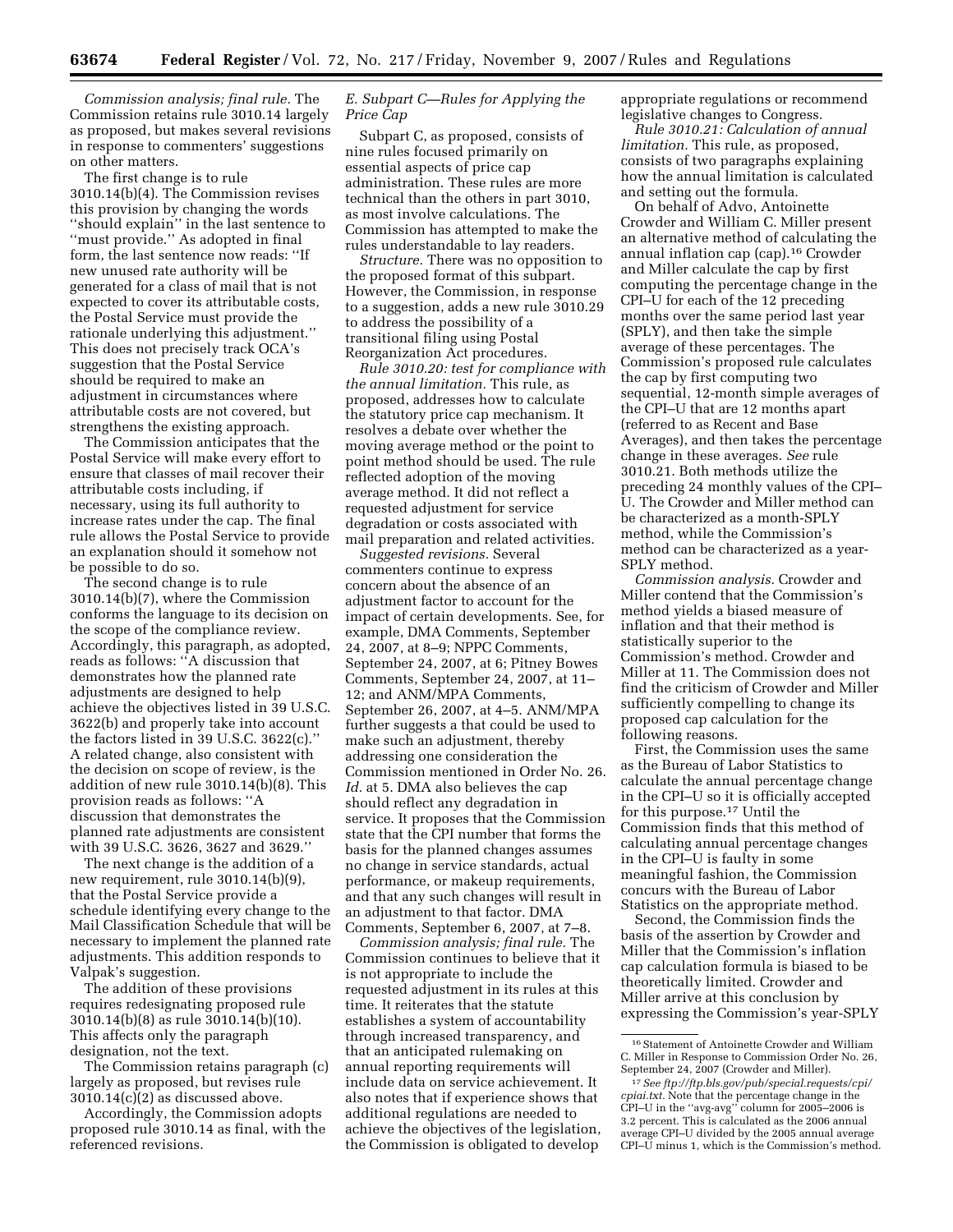method in month-SPLY terms. In order to do this, they must multiply their own month-SPLY terms by monthly weights they have derived. Because these monthly weights are correlated with the month-SPLY inflation terms, Crowder and Miller conclude that the Commission's method yields a biased measure of inflation.18 While it is true that the weights needed to express the Commission's formula in month-SPLY terms are correlated with those month-SPLY terms, this does not prove that the year-SPLY method is a biased measure of inflation and the month-SPLY method is not. That would be the case only if the month-SPLY method used by Crowder and Miller was an unbiased measure of inflation. Crowder and Miller attempt to show this is the case, but they are able to do this only by assuming that month-SPLY inflation is constant across months.19 This unrealistic assumption undermines Crowder and Miller's claim that their method is unbiased and therefore superior to the Commission's method. All that can be said is that the Commission's method of calculating the annual inflation cap is not identical to the method used by Crowder and Miller.

Third, the method used by Crowder and Miller yields no material difference in the measurement of inflation compared to the Commission's method. Employing monthly CPI–U data from the Bureau of Labor Statistics from 1962 through 2006 (a total of 540 monthly CPI–U values), the Commission calculated 516 annual percentage changes in inflation using each of the two methods. The method used by Crowder and Miller yields cumulative percentage changes in inflation just over 1 percent greater than the Commission's method for the entire 43-year period. If anything, the method used by Crowder and Miller seems to favor a higher cap on average. Moreover, there is no material difference in any one of the 516 annual percentage changes calculated by the two methods. The Commission found that there was not a single month in which the absolute inflation difference between the two methods exceeded one-tenth of one percent  $(0.1\%)$ . 20

20The Bureau of Labor Statistics has recently started to report the CPI–U index to three decimal places. For this reason, the cap is rounded to three decimal places before being expressed as a

The Postal Service reaches the same conclusions about the method used by Crowder and Miller. The Postal Service first states that the method used by Crowder and Miller appears to have *de minimis* practical consequences. Further, the Postal Service is unconvinced that the method used by Crowder and Miller can be considered to be statistically superior to the Commission's method. Postal Service Reply Comments, October 9, 2007, at 40, n.96.

*Final rule.* Final rule 3010.21 remains largely as initially proposed. The Commission revises the last sentence of paragraph (a) to eliminate a potential source of confusion. The revision clarifies that rounding of the percentage referred to is to one decimal place.

*Rule 3010.22: Calculation of less than annual limitation.* This rule, as proposed, consists of three paragraphs addressing situations where a calculation of a less than annual limitation is required.

*Rule 3010.23: Calculation of percentage change in rates.* This rule contains four paragraphs.

*Commenters' positions.* In discussing proposed rules 3010.22 and 3010.23, several commenters raise concerns that the proposed rules may allow the Postal Service to implement rate increases that exceed the intended limits of the cap over time. Advo Comments, September 24, 2007, at 5–6; DMA Comments, September 24, 2007, at 6–8; Pitney Bowes Comments, September 24, 2007, at 10–11; and MOAA Reply Comments, October 5, 2007, at 4. One topic of discussion is whether the cap should be applied to average revenue or to rates. DMA and Advo describe potential scenarios whereby more frequent rate increases would result in higher average revenue than what would be achieved with annual rate increases.

Advo supplements its comments with a detailed technical analysis of the Commission's proposed rule 3010.22 governing Type 1 rate adjustments filed less than one year apart. The statement interprets the purpose of the rule for a partial year limitation, demonstrates that it does not achieve that purpose, concludes that it would permit excessive increases in average revenue, and proposes an alternative formulation to achieve the perceived intent of the rule. Crowder and Miller at 2–11.

The Postal Service responds to these concerns with a discussion of the difference between a cap on average revenue and a cap on rates. Postal Service Reply Comments, October 9,

2007, at 30–35. It argues that the proposed rules appropriately identify the ''percentage differences between sets of rates, and not \* \* \* total revenue or revenue per piece for particular time periods.'' Id. at 32. It applies the same logic to address the concerns of DMA and Advo that more frequent rate increases may allow the Postal Service to collect excess revenue. The Postal Service concludes that the Commission's proposed rules correctly place the restriction on rates, rather than revenue. It also points out that proposed rule 3010.7 requires the Postal Service to provide a schedule of regular rate changes, and prevents it from deviating from the schedule without some articulated rationale. *Id.* at 35–40.

*Commission analysis.* The Commission finds that, by applying the CPI–U cap as a limitation on the percentage change in rates, its proposed rules are consistent with 39 U.S.C. 3622(d)(1)(A). While more frequent rate increases may produce higher revenue, other components of the rules and the PAEA, as well as practical operational and market considerations, constrain the frequency with which rates can be adjusted. The Commission also believes that its clarification of the treatment of rates of limited duration (*e.g.*, seasonal or temporary) in rule 3010.23 may address some of the concerns of commenters who urge the use of average revenue in the application of the cap.

Crowder and Miller's critique of the partial-year rate adjustment rule (3010.22) mistakenly assumes that the cap is based on the estimated increase in CPI–U for the next year. Crowder and Miller at 2. The historical increase in CPI–U that establishes the allowable increase is not assumed to be a forecast proxy. Accordingly, the partial-year rate adjustment rule is not designed to account for the difference between actual increases in CPI–U and those estimated at the beginning of the year. The rule is intended to give the Postal Service flexibility in the timing of rate adjustments. Therefore, the alternative calculation suggested in the statement is not adopted.

Also, the suggested alteration to the rules for applying the cap to a subsequent adjustment is unnecessary. The Commission's proposed rule 3010.22 takes into account rate adjustments (including partial-year adjustments) within the previous year to determine the allowable increase.

*Commission analysis; final rule.* The Commission makes one revision to this rule. It adds, in the last sentence of paragraph (b), the same limit on rounding that now appears in final rule 3010.21(a). The rationale is the same:

<sup>18</sup>Crowder and Miller specifically attribute the cause of the bias to the interaction in month-SPLY CPI indices and a monthly weight, because they share a common term, namely. *See* Crowder and Miller at 14.

<sup>19</sup>*See* Crowder and Miller at 13 where they assume that the "\* \* \* \* expected value of any month-to-SPLY adjustment factor is one plus the expected value of the inflation rate, a constant (r).''

percentage change, and to one decimal place when expressed as a percentage change.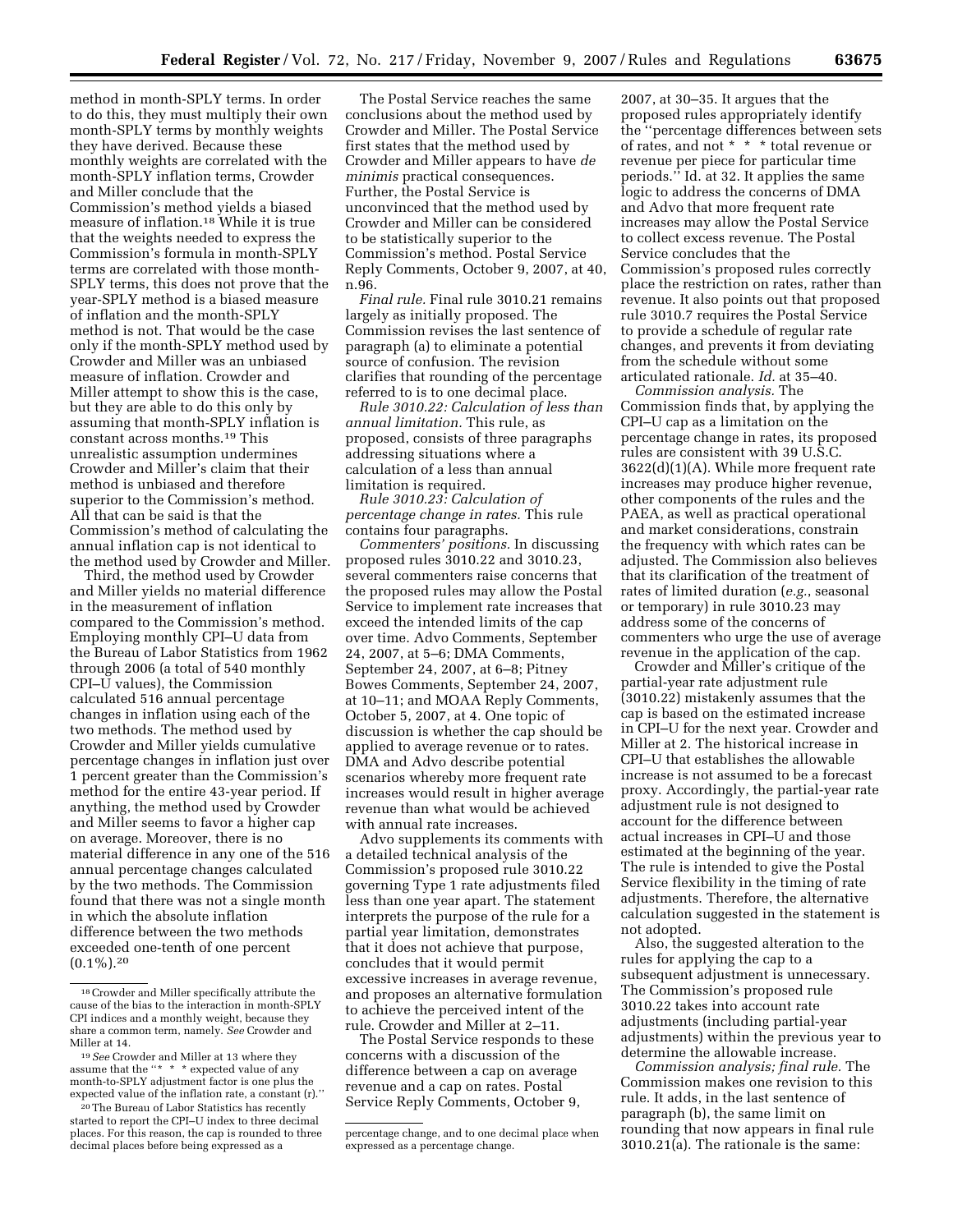Eliminating a potential source of confusion.

The Commission does perceive a need for a slight modification of other proposed rules governing notices of rate adjustment filed less than a year apart. The language of rules 3010.4 and 3010.28 are clarified to better reflect 39 U.S.C. 3622(d)(2)(C)(iii)(IV).

The Commission remains sensitive to concerns that its untested rules successfully implement the requirements of the PAEA as intended. It will monitor and evaluate the effectiveness of the rules as they are utilized and consider modifications.

*Rule 3010.23: Calculation of percentage change in rates.* Several commenters found the proposed language in rule 3010.23 addressing rates of limited duration (*e.g.*, seasonal or temporary) to be potentially confusing. DMA Comments, September 24, 2007, at 7; NPPC Comments, September 24, 2007, at 6; ANM/MPA Comments, September 24, 2007, at 3–4; and GCA Reply Comments, October 9, 2007, at 12. Specifically, there is concern that the third sentence of rule 3010.23(b) may conflict with the last sentence in rule 3010.23(a) and unintentionally lead to rate increases that violate the intent of the cap. The commenters suggest either deleting the third sentence of rule 3010.23(b) or revising it to make it more clearly consistent with the last sentence in rule 3010.23(a).

In its reply comments, the Postal Service suggests an interpretation of the rules whereby the third sentence of rule 3010.23(b) creates an exception to the last sentence in rule 3010.23(a). It proposes alternative wording for the third sentence of rule 3010.23(b) that would codify an exception for rates that are not ''in effect at the time of notice of proposed rate changes, and there is no expectation that [the rates] will necessarily be offered again in subsequent years[.]'' Postal Service Reply Comments, October 9, 2007, at 41.

*Commission analysis.* To clarify the intent of the rules, the Commission deletes the third sentence of proposed rule 3010.23(b). The Postal Service's interpretation and suggested language is not consistent with the Commission's intent for the treatment of seasonal or temporary rates. Such an interpretation could imply that the introduction of a seasonal discount would be included in the test for compliance with the cap, while the subsequent elimination of the discount might not be included (depending on the timing of the notice).

The intent of rule 3010.23(a) is for each rate that is either current (even if it is not available at the time of year of

the notice) or planned, or both, to be treated as a rate cell and thus included in the formula in rule 3010.23(c). If a seasonal or temporary rate is to be eliminated, the volume for the rate cell will be applied to the applicable planned permanent or year-round rate in the numerator of the rule 3010.23(c) formula, and the same volume will be applied to the current seasonal or temporary rate in question in the denominator. This is to be done without regard to the timing of the notice within a calendar year.

A simplified example may be helpful. Suppose a class consists of a single type of mail, with one rate (10 cents) applied from January through June and another (9 cents) applied from July through December. Further suppose that the Postal Service files a notice of rate adjustment in which the July though December rate is eliminated (making the current January through June the new year-round rate) with no other changes. Assume the volumes from the most recent available 12 months of billing determinants are 50 million pieces for each of the two rates, for a total of 100 million pieces in the class.

Regardless of the time of year of the notice, the method for calculating the percentage change in rates is the same. The first step is to sum the products of the planned rates and volumes  $((50,000,000 \times .10 = 5,000,000) +$  $(50,000,000 \times 0.10 = 5,000,000) =$ 10,000,000)). The second step is to sum the products of the current rates and volumes ((50,000,000  $\times$  .10 = 5,000,000)  $+$  (50,000,000  $\times$  .09 = 4,500,000) = 9,500,000)). The final step is to divide the results of the first step by the results of the second step and subtract 1 from the quotient  $((10,000,000 \times 9,500,000 =$  $1.0526$ ) – 1 = 0.0526 = 5.26%)). The elimination of the July through December rate would therefore result in a 5.26 percent increase in rates for the class.

*Selection of volumes for weights.*  Time Warner proposes to add beforerates subscripts to the volume variable (V) in the formula in rule 3010.23(c), to clarify that a Laspeyres index will be used to test for compliance with the cap. Time Warner Comments, September 24, 2007, at 10. The Postal Service asserts that rule 3010.23(d) adequately identifies the volume weights to be used in the calculation. Postal Service Reply Comments, October 9, 2007, at 33–34.

The Commission finds that the language of rule 3010.23(d) sufficiently defines the weights to be applied. Moreover, referring to the weights as ''before-rates'' would not be a completely accurate description, as 3010.23(d) instructs the Postal Service

to adjust the billing determinants to account for classification changes. Using Time Warner's proposed language, if a new rate is introduced, its ''beforerates'' volume would be zero, and the effects of introducing it would be improperly excluded from the calculation of the percentage change in rates. For these reasons, the Commission does not incorporate the suggested modification.

*Commission analysis; final rule.* The Commission agrees that clarification is warranted. It finds this can be achieved by deleting the third sentence in paragraph (b). The Commission, on its own accord, adds the term ''where,'' in paragraph (c) immediately after the presentation of the formula and before the key. The Commission makes no other changes in this rule.

*Rule 3010.24: Treatment of volume associated with negotiated service agreements.* This rule, as proposed, generally provides that mail volumes sent at non-tariff rates under negotiated service agreements are to be included in the calculation of percentage change in rates as though they paid the appropriate rates of general applicability. It also requires supporting explanations and the rationale for assumptions.

There were no suggested revisions to this rule. The Commission adopts the rule with one editorial change. It eliminates the superfluous term ''nontariff''.

*Rule 3010.25: Limitation on unused rate adjustment authority rate adjustments.* This rule, as proposed, addresses certain limits on unused rate adjustment authority. There were no suggested revisions to this rule. The Commission adopts it as proposed.

*Rule 3010.26: Calculation of unused rate adjustment authority.* This rule, as proposed, consists of four paragraphs addressing several matters related to the calculation of unused rate adjustment authority.

*Commission analysis; final rule.* The Commission makes several clarifying revisions in rule 3010.26. In paragraph (a), it adds the words ''notices of'' before ''Type 1 rate adjustment'' to assist in determining the accrual period. In paragraph (b), it adds the words ''Type 1'' before rate adjustment for consistency with the previous reference. It also revises the phrase ''or .22(b)'' to " $or$  3010.22(b)" to conform to publication requirements. It makes no other revisions to this rule.

*Rule 3010.27: Application of unused rate adjustment authority.* This rule, as proposed, consists of one paragraph addressing application of unused rate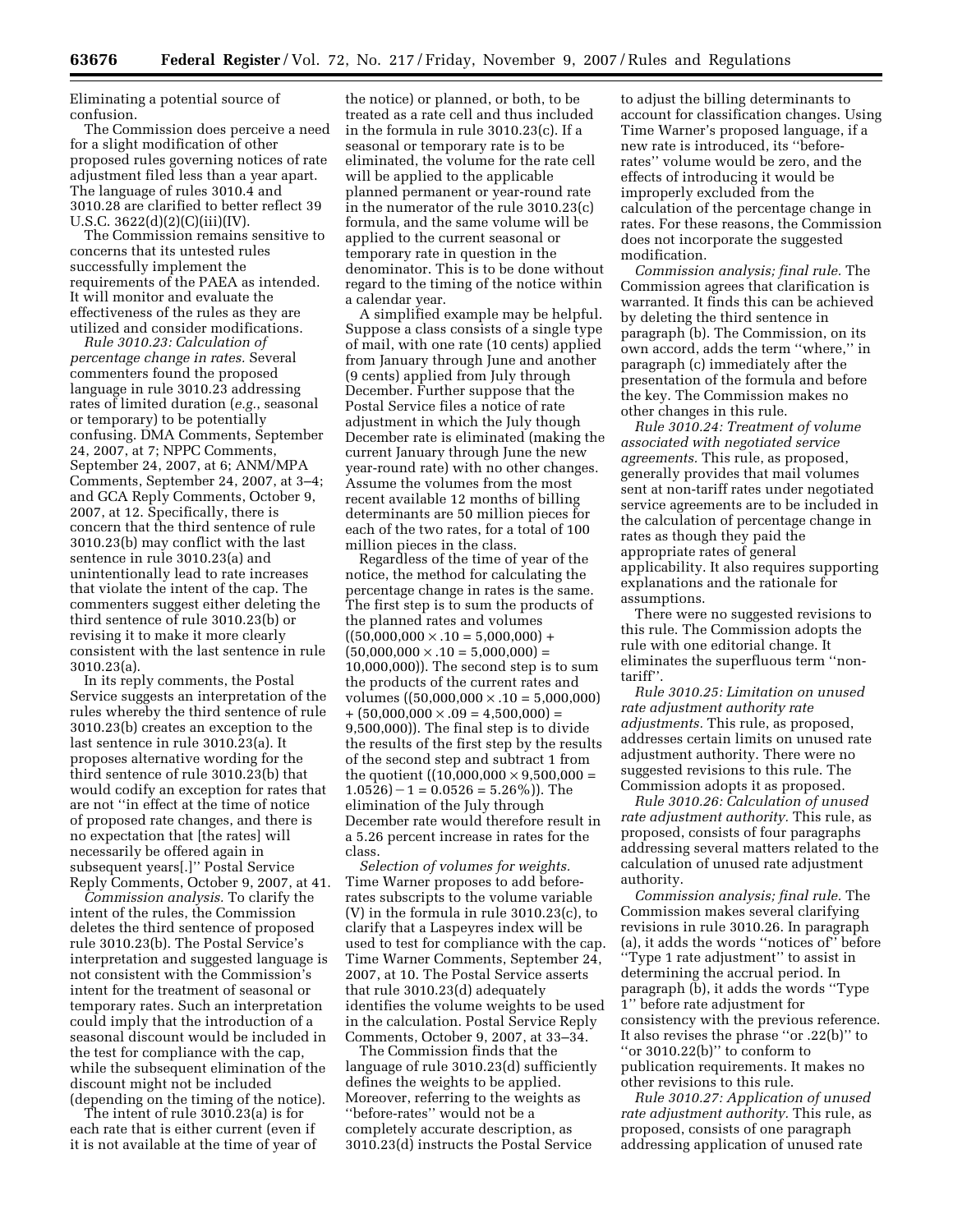adjustment authority. The Commission adopts it as proposed.

*Rule 3010.28: Maximum size of Type 1–B adjustments.* This rule, as proposed, describes the limitations on size of the adjustment based on unused rate adjustment authority.

*Commission analysis; final rule.* The Commission makes minor editorial changes in the introductory portion of this rule to improve clarity and readability and conform to publication requirements. It now reads as follows: ''Unused rate adjustment authority exercised in notices of rate adjustments for any class in any 12-month period may not exceed the applicable limitations described in rules 3010.21 or 3010.22 plus the lesser of:''. The Commission makes no changes in the following two paragraphs. The Commission adopts this rule as revised.

*New rule 3010.29: Transitional filings.*  New rule 3010.29 addresses the fact that 39 U.S.C. 3622(f) explicitly allows the Postal Service to file an omnibus rate case through December 19, 2007. The addition of this rule responds to OCA's apt assertion that neither the Commission's Order No. 26 discussion nor the accompanying proposed rules addressed the possibility of a Postal Service filing PAEA-type rate adjustments during an omnibus rate case, or the potential impact of another omnibus rate case on a rate adjustment filing. A transitional filing would have an impact on subsequent calculation of the annual limitation. Accordingly, the new rule provides: ''If the Postal Service initial exercise of its authority to file a Type 1–A notice of rate adjustment is preceded by a transitional rate case filing under 39 U.S.C. 3622(f): (a) The annual limitation as calculated in rule 3010.21 is applicable if the notice of rate adjustment is 12 months or more after the date of the Decision of the Governors approving rate changes associated with the transitional filing; and (b) The annual limitation as calculated in rule 3010.22 is applicable if the notice of rate adjustment is less than 12 months after the date of the Decision of the Governors approving rate changes associated with the transitional filing. In such circumstances, the date of the Decision of the Governors approving rate changes associated with the transitional filing is the most recent notice of rate adjustment.''

*Commission analysis; final rule.* The Commission agrees that the rules should be supplemented to address the consequences associated with a transitional filing. It adopts new rule 3010.29, as set out above, to address the

impact on key aspects of rate adjustment filings.

# *F. Subpart D—Rules for Rate Adjustments for Negotiated Service Agreements (Type 2 Rate Adjustments)*

In Order No. 26, the Commission proposes rules for evaluating and approving negotiated service agreements for both market dominant and competitive products. The proposed rules include procedures, filing requirements, and data collection requirements. Several parties have commented on these rules. Advo, Pitney Bowes, NPPC, and Time Warner find the filing requirements to be too stringent while Valpak, Newspaper Association of America (NAA), National Newspaper Association (NNA), APWU, and the Office of Consumer Advocate (OCA) believe more rigorous requirements are necessary.21 These commenters offer valid and compelling arguments, often in stark contrast to one another. This highlights the need for a regulatory process that balances the divergent interests of mailers. The Commission recognizes that although its rules attempt to strike this balance, modifications may be necessary as experience under the new system is gained.

Order No. 26 classified negotiated service agreements, both market dominant and competitive, as separate products. PRC Order No. 26, ¶ 3073, n.75 and ¶ 3079. Several parties contend that negotiated service agreements should not be classified as separate products. The Postal Service and PSA claim that negotiated service agreements do not meet the definition of separate products because they will typically involve the provision of existing products. Postal Service Comments, September 24, 2007, at 11; and PSA Comments, September 24, 2007, at 10– 11.

Advo, the Postal Service, and DFS contend that classifying negotiated service agreements as separate products will lengthen the review process and subject the agreements to procedural requirements beyond the specific negotiated service agreement rules in sections 3010.40 *et seq.* and 3015.5. The Postal Service claims this is unnecessary. It contends that rules 3010.4 and 3010.5 provide sufficient transparency.

DFS asserts this extra burden will discourage negotiated service agreements. It states:

It is important for the Commission to realize that the fear of \* \* \* indeterminate pre-implementation NSA review procedures has been one of the primary factors that has scared off mailers from entering into NSA negotiations over the last several years. The overlay of rule 3642 procedures on top of the NSA procedures 3010.40–3010.43 or 3015.5 confuses and unnecessarily complicates the NSA process and has the potential to continue that chilling effect. It also creates a procedural loophole that opponents of pricing flexibility could use to impede the development of the new system and the development of NSAs.

DFS Comments, September 24, 2007, at 2–3.

Advo also argues that ''[t]o the extent that the Commission's concern is that negotiated service agreements must cover attributable costs, that requirement can be achieved without designating an NSA as a separate product.'' Advo Comments, September 24, 2007, at 2.

On reply, several parties agree that negotiated service agreements should not be considered separate products. Valpak, however, asserts that negotiated service agreements are separate products under the definition of ''product'' in the PAEA. *See* 39 U.S.C. 102(6). Valpak argues that negotiated service agreements have distinct cost and market demand characteristics and are charged rates not of general applicability. Valpak Reply Comments, October 9, 2007, at 22. NAA and UPS contend that the question of whether or not a negotiated service agreement is a product should be considered on a caseby-case basis. NAA Reply Comments, October 9, 2007, at 4; and UPS Reply Comments, October 9, 2007, at 2.

*Commission analysis.* The Commission finds that negotiated service agreements meet the definition of separate products. To date, every proposed negotiated service agreement filed with the Commission was premised either on distinct market characteristics, distinct cost characteristics, or both.22 This is true even though they were applied to existing products. In the future, it may be appropriate to group functionally equivalent negotiated service agreements as a single product if it can be shown that they have similar cost and market characteristics. However, as a starting point, it is appropriate to assume new negotiated service agreements will be separate products as defined by the PAEA.

The rules regarding negotiated service agreements, rules 3010.42 and 3015.5, are intended to operate in harmony with

<sup>21</sup>The Postal Service, Parcel Shippers Association (PSA), Discover Financial Services (DFS), and Amazon.com also provided comments on negotiated servie agreement rules.

<sup>22</sup> International Customized Mailing Agreements have not yet been filed with the Commission.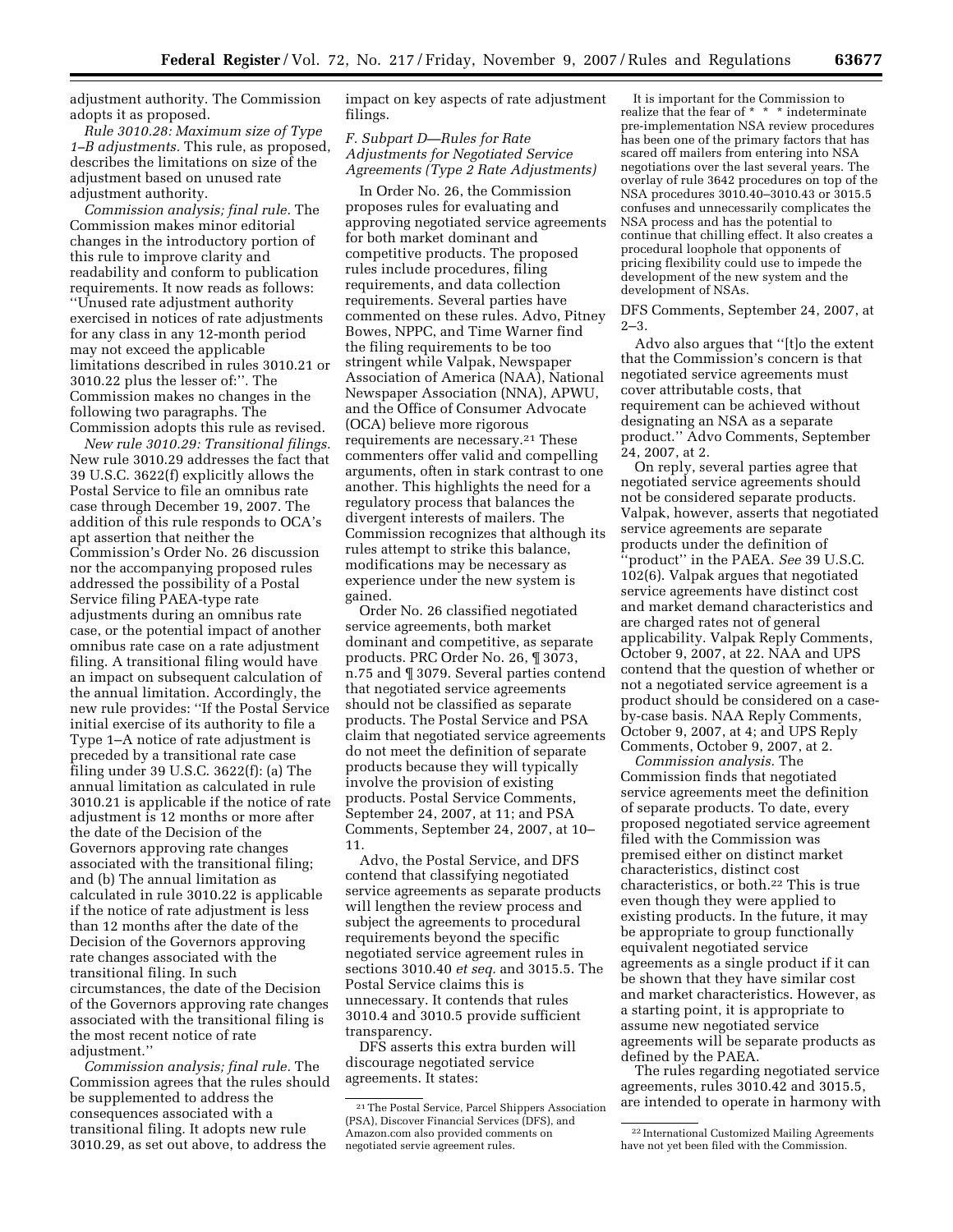subpart B of part 3020. A single filing, pursuant to rule 3020.31, is sufficient when the Postal Service proposes to add a new negotiated service agreement to either the market dominant or competitive product list.23 If the Postal Service proposes changes in the rates of an existing negotiated service agreement, the filing would be made pursuant to rule 3010.42 or rule 3015.5, as appropriate. The Commission does not anticipate that the review process for new negotiated service agreements will cause implementation of such negotiated service agreements to be delayed appreciably. As stated in Order No. 26:

The primary focus of the review will be on compliance with the statutory requirements for proper categorization of the Postal Service product as either market dominant or competitive. Review of the operational parameters of the product and the financial basis of the product typically will be minimal.

# PRC Order No. 26, ¶ 4026.

Pitney Bowes is concerned that the data collection and production requirements outlined in rules 3010.42 and 3010.43 will be prohibitive to small-volume mailers. It suggests that the Commission consider allowing exceptions to these requirements for small volume mailers. The data in question-mailer specific volume, cost, and revenue data—to date, have been largely compiled from billing determinants maintained by the Postal Service and budgeting and planning data held by the co-proponents. Data of this type should be readily available regardless of the company's mail volume. Allowing mailers of any size to enter into negotiated service agreements without providing this data would hinder the Commission's ability to determine compliance with the PAEA as provided for in rule 3010.40. Therefore, at the present time, the Commission will not develop procedures for granting exceptions to its rules regarding negotiated service agreements. It should be noted that the Commission has long been concerned that negotiated service agreements be available to small mailers. Consequently, it developed a model for structuring volume-based negotiated service agreements that was designed to streamline the negotiation process.24 Persons interested in negotiated service agreements are

encouraged to explore application of this model.

Pitney Bowes also contends that ''the proposed rules are incomplete insofar as they fail to address the need to protect

\* \* \* commercially sensitive information.'' Pitney Bowes Comments, September 24, 2007, at 13. As is currently the case, parties to negotiated service agreements may seek protective conditions where appropriate.

Time Warner requests that the Commission consider removing rule 3010.42(d)(3) from the final rule. Rule 3010.42(d) requires the projection of change in the net financial position of the Postal Service as a result of each negotiated service agreement, which includes ''[a]n analysis of the effects of the negotiated service agreement on the contribution to institutional costs from mailers not party to the agreement.'' Rule 3010.42(d)(3).

Time Warner contends that the PAEA requires negotiated service agreements to not cause unreasonable harm to the marketplace. It argues that the PAEA does not require that no other mailer be disadvantaged as a consequence of a negotiated service agreement, as applicable under the Postal Reorganization Act. Time Warner Comments, September 24, 2007, at 11– 13; *see also,* Advo Comments, September 24, 2007, at 3–4; Pitney Bowes Reply Comments, October 9, 2007, at 6–7; and Postal Service Reply Comments, October 9, 2007, at 21–22.

APWU supports retention of rule 3010.42(d)(3). APWU Reply Comments, October 9, 2007, at 3. APWU contends that the requirement to not cause unreasonable harm to the marketplace is applicable to every negotiated service agreement. It argues that individual mailers may be harmed by negotiated service agreements, and this can adversely impact the overall marketplace.

The intent of rule 3010.42(d)(3) requires clarification. Rule 3010.42(d)(3) facilitates evaluation of the 39 U.S.C.  $3622(c)(10)(A)(i)$  factor that negotiated service agreements ''improve the net financial position of the Postal Service through reducing Postal Service costs or increasing the overall contribution to the institutional costs of the Postal Service.'' This is one of two alternative criteria for entering into a negotiated service agreement. Rule 3010.42(d)(3) does not directly address the 39 U.S.C. 3622(c)(10)(B) factor which requires that negotiated service agreements ''do not cause unreasonable harm to the marketplace.'' This factor is addressed separately in rule 3010.42(f).

NAA correctly explains why rule 3010.42(d)(3) allows computation of the net financial position of the Postal Service resulting from implementation of a negotiated service agreement:

Advo and Time Warner overlook that when the Postal Service chooses to rely on the ''increasing the overall contribution to the institutional costs of the Postal Service'' alternative in (A)(i), the analysis necessarily must include an evaluation of lost contribution from non-parties to an NSA. This is because subsection (A)(i) refers to improving the net financial position of the Postal Service by increasing the *overall*  institutional cost contribution. Ignoring the effect on contribution from other mailers would limit consideration to merely the gross effect from the NSA mailer and ignore the net impact on the Postal Service.

NAA Reply Comments, October 9, 2007, at 6–8. (Emphasis in original.)

Valpak and NAA contend that the proposed rules do not indicate that filings under subpart D will be publicly available and suggest the Commission make clear in its rules that the negotiated service agreement filings, including the terms of the agreement, will be made available to the public. Valpak Comments, September 24, 2007, at 21; and NAA Comments, September 24, 2007, at 5.

Several parties express concern that subpart D does not provide sufficient transparency or accountability. Comments fall generally into three categories: (1) Lack of explicit procedures for public comment; (2) no assurance regarding compliance with all PAEA requirements; and (3) lack of procedures if the Commission finds the negotiated service agreement is not in compliance.

Valpak, APWU, NNA, and NAA assert that the regulations should provide the opportunity for public comment. They argue that public comment would provide valuable insight into negotiated service agreement compliance with statutory requirements, particularly the provision that negotiated service agreements not cause undue harm to the marketplace. *Id.* at 8; NNA Comments, September 24, 2007, at 11; Valpak Comments, September 24, 2007, at 22; and APWU Comments, September 25, 2007, at 6.

Valpak and APWU contend that the proposed rules do not ensure that negotiated service agreements meet statutory requirements. They argue that negotiated service agreement filings should comport with all provisions of the PAEA, including the objectives and factors in sections 3622(b) and (c). Valpak Comments, September 24, 2007, at 23; and APWU Comments, September 25, 2007, at 6.

Valpak and NAA request that the Commission include procedures for

<sup>23</sup>Assuming the Postal Service indicates a preference that the negotiated service agreement be classified as market dominant or competitive, it would comply with the filing requirements of rule 3010.42 or 3015.5, as appropriate.

<sup>24</sup> Docket No. MC2004–3, library reference PRC– LR–2.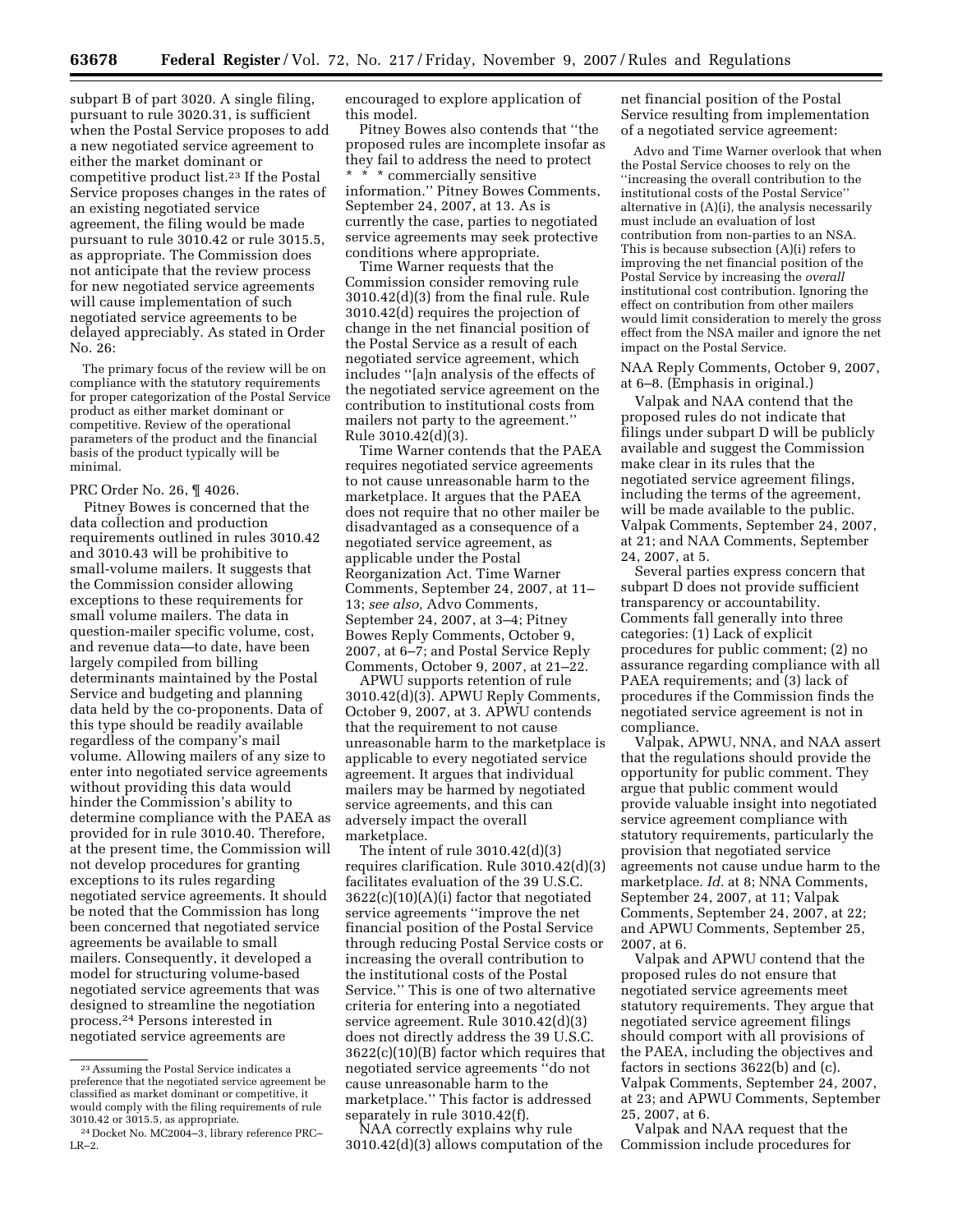dealing with negotiated service agreement filings that do not comply with the provisions of the PAEA. They maintain that such procedures are necessary to protect non-negotiated service agreement mailers and the marketplace from potentially unlawful negotiated service agreements. NAA Comments, September 24, 2007, at 10; and Valpak Comments, September 24, 2007, at 23.

On reply, many commenters oppose increased filing requirements and preimplementation review arguing that ''Congress intended that the process for considering negotiated service agreements be greatly simplified.'' Advo Reply Comments, October 9, 2007, at 6. *See also* NPPC Reply Comments, October 9, 2007, at 11–12; PSA Reply Comments, October 9, 2007, at 1–2; DMA Reply Comments, October 9, 2007, at 4–6; and Postal Service Reply Comments, October 9, 2007, at 22.

The focus of subpart D is to provide pricing flexibility while maintaining accountability and transparency for negotiated service agreements. *See*  NPPC Comments, September 24, 2007, at 8–10. The rules outlined in rules 3010.40 *et seq.* and 3015.5 minimize the administrative and economic burden of implementing agreements and enhance the Postal Service's pricing flexibility. At the same time, rules 3010.40 *et seq.*  require the co-proponents of negotiated service agreements to submit copies of the agreement, as well as specific data related to cost, revenue, volume, operational enhancements, and marketplace impacts. Filings will be publicly available unless subject to protective conditions. A period for public comment will be available.25 In addition, it is the Commission's intent to review actual performance of these agreements in the annual compliance report. Interested persons may comment and suggest appropriate Commission findings as part of that process. Taken as a whole, rules 3010.40 *et seq.* and 3015.5 strike a reasonable, initial balance to foster pricing flexibility, transparency, and accountability.

The Commission recognizes that the 45-day review period does not lend itself to in-depth analysis; however, the complaint process will allow for further review where necessary. NAA expresses some concern about the adequacy of the complaint process to prevent irreparable harm to non-negotiated service agreement mailers and suggests that the rules provide for expedited review of complaints that aver the negotiated

service agreement does not meet statutory requirements. *See* NAA Comments, September 24, 2007, at 4. The Commission intends to initiate a rulemaking in the immediate future to allow for evaluation and improvement of the complaint process. In the meantime, it is the expectation of the Commission that the Postal Service will balance increased flexibility with increased diligence in negotiating sound agreements.

OCA proposes that the ''suggested framework" outlined in library reference PRC–LR–1 of the Commission's decision in Docket No. MC2004–3 be modified to cover all negotiated service agreements—not just volume discount ones—and incorporated into section 3010.40 of the proposed rules. OCA believes that incorporating this framework would ''increase Commission and public confidence that implementation of future negotiated service agreements will improve the net financial position \* \* \* of the Postal Service.'' OCA Comments, September 24, 2007, at 4. The Commission initially suggested this framework in the hope it might serve as a useful tool for evaluating the financial impact of individual negotiated service agreements. However, the statute seeks to provide the Postal Service with greater pricing flexibility for negotiated service agreements coupled with enhanced transparency and accountability. Requiring a specific formula or model for evaluating agreements is contrary to that intent. Proposed rules 3010.42 and 3010.43 require pre- and post-implementation submission of mailer-specific data that the Commission, and interested parties, can use to evaluate the expected and actual performance of a negotiated service agreement. The Commission finds, at least initially, that these data should be sufficient to provide necessary transparency and accountability.

Three additional clarifications to proposed subpart D will be made by the Commission. First, APWU and NAA suggest that the word ''increases'' in rule 3010.42(g) be changed to either ''adjustments'' or ''changes'' to reflect the fact that changes can either be upward or downward. The Commission agrees. The revised rule shall read:

Such other information as the Postal Service believes will assist the Commission to issue a timely determination of whether the requested changes are consistent with applicable statutory policies.

Second, APWU sought clarification of the sentence in rule 3010.43 which reads, ''This shall include, at a

minimum, a plan for providing the following annualized information on a yearly basis within 60 days of the date of implementation of a proposed agreement.'' This section requires the Postal Service to provide, when it files a notice of rate adjustment, a plan for providing various types of information. The information required is to be reported each year that the agreement is in effect and is to span each 12-month period following implementation. The Postal Service will have 60 days after each anniversary date to compile the data report. The revised rule shall read:

The data report is due 60 days after each anniversary date of implementation and shall include, at a minimum, the following information for each 12-month period the agreement has been in effect.

Finally, NAA suggests that the statutory language regarding similarly situated mailers be included in rule 3010.40. NAA Comments, September 24, 2007, at 12. On reply, the Postal Service states ''[i]f the Commission decides \* \* \* to continue treating market-dominant customized agreements as being separate 'products,' then distinguishing between baseline and functionally-equivalent agreements would probably be important.'' Postal Service Reply Comments, October 9, 2007, at 21.

NAA also suggests that procedures similar to the existing rules regarding functionally equivalent negotiated service agreements be carried forward into the rules. The intent of the rules regarding functionally equivalent negotiated service agreements was to streamline the litigation process. Given the 45-day review contemplated in subpart D, retaining these rules seems unnecessary. Moreover, although the Commission contemplates that negotiated service agreements will be initially classified as separate products, it has not foreclosed the possibility that some functionally equivalent negotiated service agreements may be considered one product. The language from 39 U.S.C. 3622(c)(10) of the statute which reads ''available on public and reasonable terms to similarly situated mailers'' will be added to clarify the availability of negotiated service agreements provided by rule 3010.40.

# *G. Subpart E—Rules for Rate Adjustments in Exigent Circumstances (Type 3 Rate Adjustments)*

### 1. Overview

Subpart E, as proposed, addresses implementation of the PAEA's requirement, in 39 U.S.C 3622(d)(1)(E), that the modern regulatory system for market dominant products include

<sup>25</sup>For the reasons discussed above, the Commission adds rule 3010.44 to provide APA notice and a specified opportunity for comment.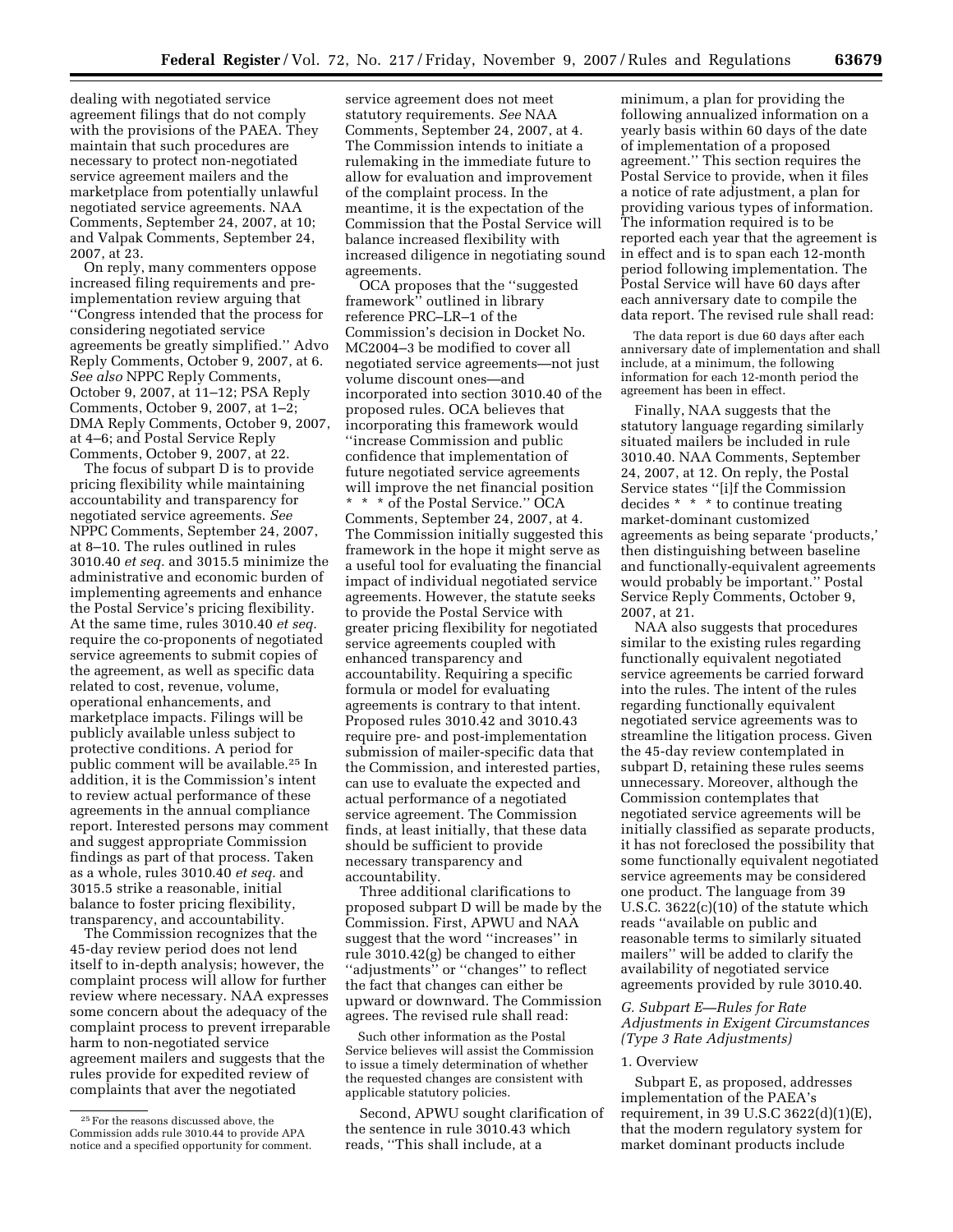procedures whereby rates may be adjusted on an expedited basis due to exceptional or extraordinary circumstances. The Commission refers to these as exigent requests and classifies them as Type 3 filings. This subpart consists of seven proposed sections. These sections, in keeping with a formal distinction in the PAEA, establish more elaborate procedures for such requests, relative to Type 1–A and Type 1–B, which follow ''notice'' requirements.

*Structure.* There was no opposition to the proposed format; the Commission adopts it without change. Text and designation of some paragraphs within individual sections differs in some instances from the proposal, based on revisions adopted in response to comments.

*Issues.* The Commission intends its subpart E provisions to establish a functional and flexible framework for Type 3 cases. The assumption is that the approach will accommodate associated uncertainties, such as what events might give rise to a filing and how much additional revenue the Postal Service might seek. In particular, the proposal reflects a decision to forgo attempting to identify with specificity circumstances on either side of the question of qualifying circumstances. Thus, the proposal not only excluded definitions of ''triggering events'' for Type 3 filings, but also excluded defining, in advance, circumstances that would not qualify. This decision, which reflected consideration of earlier comments, is the focus of suggested revisions in this round.

The Commission also proposed streamlined proceedings for Type 3 adjustments, which it viewed as consistent with the 90-day review period and due process considerations. This decision gained widespread support, but some have criticized it as either inconsistent with the APA or insufficiently clear on how the Commission intends to satisfy due process requirements. MMA, for example, generally agrees with the Commission's overall direction, but expresses reservations about the specific procedures, such as the limitation to submission of written comments. MMA Comments, September 24, 2007, at 4. *See also* APWU Comments, September 24, 2007, at 9.

*Note on use of the term ''exigent''.* The Commission acknowledges NPMHU's point that the use of the term exigent as shorthand or as a synonym for Type 3 filings is not precise. NPMHU Comments, September 24, 2007, at 10. However, it continues to believe that the sense of the rule is not seriously compromised by this lack of precision, and

that the term serves satisfactorily as shorthand for this type of filing. Accordingly, the Commission uses this term in its final rules.

#### 2. Review

*Rule 3010.60: applicability.* This rule, as proposed, establishes that the Postal Service may request rate increases for market dominant products in excess of the annual limitation due to extraordinary or exceptional circumstances. It states that such requests shall be known as exigent requests.

*Suggested revisions.* Most commenters addressing this issue agree with the Commission's decision to track the language of the PAEA by referring only to ''extraordinary or exceptional'' circumstances, and not define the type of event or circumstances that would be deemed to justify an exigent filing, or define those that would not be deemed to qualify. *See*, for example, NPPC Comments, September 24, 2007, at 10; NPMHU Comments, September 24, 2007, at 1–2; and NAPUS Reply Comments, October 10, 2007, at 2. NNA, however, qualifies its general support for this approach by asserting that the regulations should clearly indicate that circumstances giving rise to a Type 3 filing must have taken shape outside the ambit of both management and labor, making ''neither unwise investments nor excessive compensations'' a rationale for exceeding the cap. NNA Comments, September 24, 2007, at 12. (Emphasis in original.)

*Commission analysis; final rule.* The Commission has considered suggestions that this rule be revised to make clear that certain events or developments will not constitute the basis for an exigent request, including NNA's specific proposal for adoption of language foreclosing unwise investments or excessive compensation as triggers. This suggestion, like others that seek more specificity, reflects understandable concern that the Postal Service will take undue advantage of its statutory authorization to seek increases beyond the annual limitation. The Commission appreciates this concern, but finds that the better solution at this time is to avoid identifying events on either side of the coin. Accordingly, the Commission declines to revise the proposed rule, and adopts it as final.

*Rule 3010.61: Contents of exigent requests.* This rule, as proposed, consists of two paragraphs addressing the contents of an exigent request. Paragraph (a) consists of eight subparagraphs detailing the contents. Paragraph (b) is a one-sentence provision requiring the Postal Service to

identify responsible officials who can reply to Commission inquiries on each topic specified in rule 3010.61(a).

Commenters' suggested revisions focus primarily on subparagraphs 6 and 7 of rule 3010.61(a). They seek clarification with respect to rescission of exigent requests and clarification of the Commission's use of the terms ''foreseeable'' and ''avoidable.'' At issue in proposed rule 3010.61(a)(6) is language directing the Postal Service to explain ''when, or under what circumstances, the Postal Service expects to be able to rescind the exigent increases in whole or in part.'' Some assert that the PAEA does not require that an exigent increase be temporary, and are therefore concerned about the wording. NPMHU, for example, asserts that to the extent this rule may be read to imply that a rate adjustment under 39 U.S.C. 3622(d)(1)(E) can only be temporary, it is without support in the statute. It asserts:

Nowhere in the PAEA is there any indication that a rate adjustment under § 3622(d)(1)(E) must be temporary. Nor is there any provision in the statute for rescind[ing] such rate adjustments. Rather, to the extent that the circumstances necessitating the rate \* \* \* adjustment no longer exist, it is to be expected that the Postal Service would take account of these changed circumstances by foregoing, or reducing the magnitude of, subsequent rate adjustments it otherwise would have made.

NPMHU Comments, September 24, 2007, at 7.

It also suggests curing the problem by including the qualifying term ''whether'' in this provision. *Id.* at 8. The Postal Service endorses this revision. Postal Service Reply Comments, October 9, 2007, at 7. Others seek more specific assurance that exigent increases will be rolled back, and are concerned that the wording does not make this clear. ANM/ MPA Comments, September 24, 2007, at 6–7; APWU Comments, September 25, 2007, at 9; and DMA Comments, September 24, 2007, at 9.

*Commission analysis; final rule.* The Commission agrees that the PAEA does not include a requirement that exigent increases, by definition, must be temporary. This means that adding an explicit requirement for rollback would not be fully consistent with the statute. It has considered NPMHU's suggested revision, but concludes that the original formulation is neither inaccurate nor misleading. Accordingly, the Commission adopts proposed rule 3010.61(a)(6) without change.

*Commission references to circumstances warranting an exigent request in rule 3010.61(a)(7).* NPMHU and Time Warner observe that the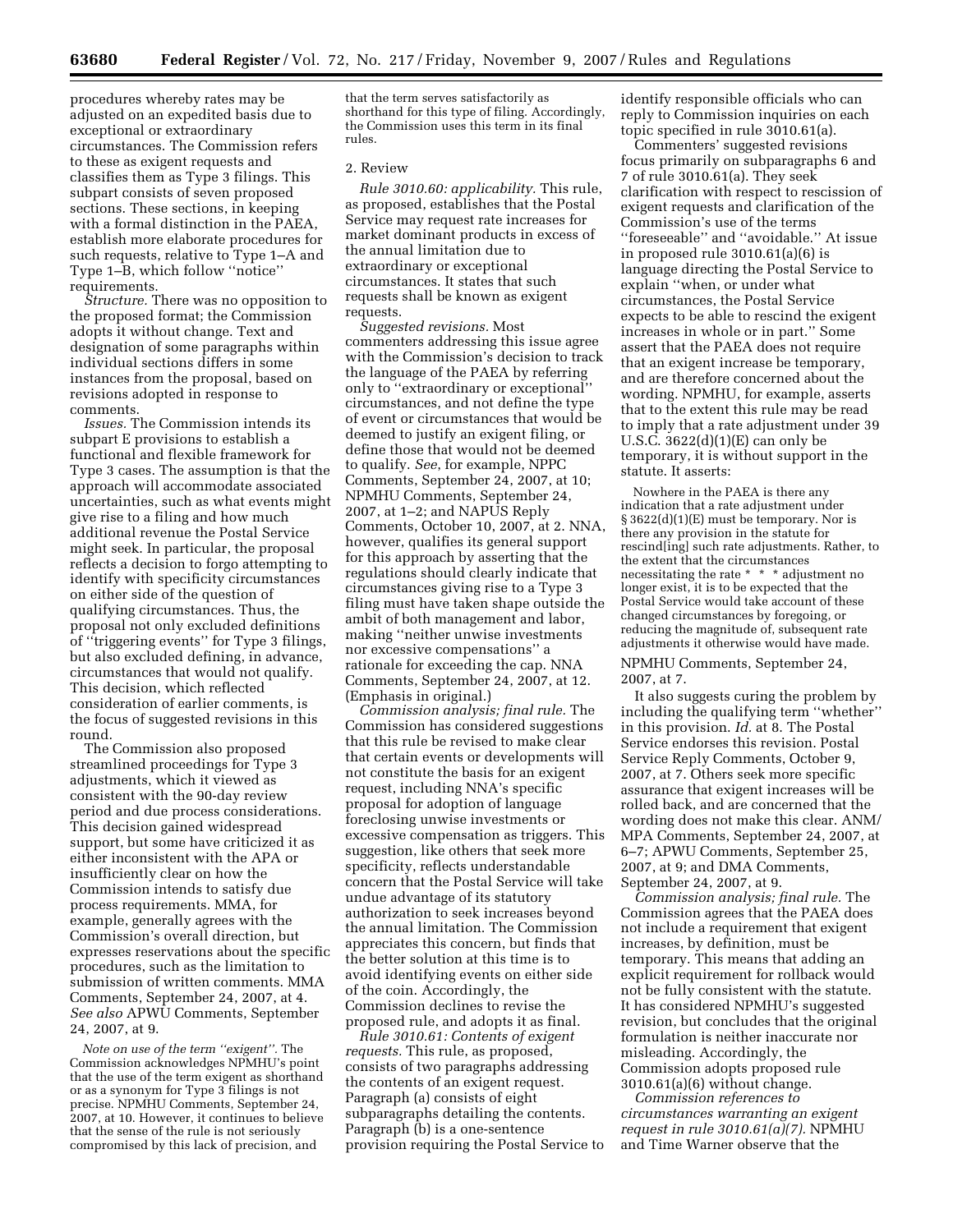Commission's Order No. 26 discussion and the proposal refer to an exigent filing in terms of unforeseeable and unavoidable events. Both briefly review the legislative history on exigent filings, and point out that although there were variations on what would constitute grounds for a Type 3 case in legislative proposals leading up to the PAEA, the legislation as enacted does not include any reference to unforeseeablity or avoidability of circumstances. NPMHU Comments, September 24, 2007, at 1–2; and Time Warner Reply Comments, September 24, 2007, at 7–11. *See also,*  NAPUS Reply Comments, October 10, 2007, at 2–3.

The Commission agrees with these observations. The text of Order No. 26 and the related rule were inexact in this respect. However, the Commission continues to believe that it is reasonable to require the Postal Service to address these considerations, as the discussion is likely to shed light on matters of considerable concern to mailers. To accommodate this interest and to recognize the commenters' point, the Commission revises rule 3010.61(a)(7) essentially along the lines suggested by Time Warner to read as follows:

An analysis of the circumstances giving rise to the request, which should, where applicable, include a discussion of whether the circumstances were foreseeable or could have been avoided by reasonable prior action[.]

With the inclusion of this revision, the Commission adopts the other provisions in rule 3010.61(a).

Rule 3010.61(b) requires the Postal Service to identify one or more knowledgeable Postal Service official(s) who will be available to provide prompt responses to Commission requests for clarification related to each topic specified in rule 3010.61(a). There was no objection to this proposal. The Commission recognizes that this provision places an administrative burden on the Postal Service, but considers it slight in terms of the overall importance of ensuring ready reference to a list of officials in a position to provide prompt responses to Commission requests for clarification. This requirement will also facilitate expeditious consideration of a Type 3 request. The Commission adopts proposed rule 3010.61(b) without change.

*Rules 3010.62 through 3010.64.*  Proposed rule 3010.62 provides that the Commission may require the Postal Service to clarify its request; proposed rule 3010.63 addresses how unused rate adjustment authority is to be handled; and proposed rule 3010.64 states that

the Commission's policy is to provide expeditious treatment of exigent requests, consistent with statutory requirements and procedural fairness. Specific procedures are not spelled out in this provision, but appear in rule 3010.65.

*Commission analysis; final rules.*  Commenters do not suggest any specific revisions to these provisions, which cover relatively straightforward matters connected with administration of exigent cases. The Commission notes, with respect to rule 3010.62, that it intends to make public any supplemental information it requires the Postal Service to provide under this rule, to require a written response, and to ensure that the response is posted on the Commission's Web site. At this time, however, the Commission does not find it essential to include a provision detailing these points in its rules. The Postal Service has cooperated with these types of requests in the past, and it fully anticipates that this cooperation will continue under the new system. The Commission does not find any need for changes to rules 3010.63 and 3010.64. Accordingly, it adopts proposed rules 3010.62, 3010.63 and 3010.64 without change.

*Rule 3010.65: Special procedures applicable to exigent requests.* This rule, as proposed, sets out various provisions related to procedures for exigent hearings. Accordingly, it is affected by the Commission's decision to revise the rules to more fully address due process concerns.

*Suggested revisions.* Commenters asserting the need for revisions to this rule suggest changes that would expand notice, public representation, and public participation, including at the hearing stage. *See generally* Valpak Comments, September 24, 2007, at 3–16 and 20–27; Medco Comments, September 24, 2007, at 4–10; OCA Comments, September 24, 2007, at 12– 15; and APWU Comments, September 25, 2007, at 1–4.

*Commission analysis; final rules.* The Commission adopts the rationale set out previously in support of its decision to revise rule 3010.65(a). The changes parallel, with only minor adaptation to reflect Type 3 filings, the language of final rule 3010.13. Thus, in place of proposed paragraph (a), which provides no detail about the contents of the Commission's notice, there are six paragraphs. One refers to identification of an officer of the Commission; another provides that the Commission will specify a period of time for comment. The last is a ''catchall'' provision allowing the Commission to include any other information it deems appropriate.

The Commission believes that this adds useful clarity about what the Commission will address in its notice.

The Commission appreciates the commenters' interest in more extensive opportunities to probe the Postal Service's request. However, at this time, it has decided not to revise its public comment and hearing procedures. It believes the approach it has proposed strikes an acceptable accommodation to the hearing called for under the PAEA. The statutory deadline gives cause to question the Commission's ability to complete action on the Postal Service's request if trial-type hearings and related measures were deemed the only approach consistent with due process. Furthermore, depending on circumstances, an exigent request may require action in an even more truncated timeframe. Given that the PAEA clearly commits the Commission to issuing a decision in 90 days, the Commission believes that the comment approach provides an appropriate for public participation. The Commission adopts proposed rule 3010.65, with revisions limited to paragraph (a).

*Rule 3010.66: Deadline for Commission decision.* This rule, as proposed, provides that the Commission will act expeditiously on an exigent request, will consider all written comments, and will issue its decision within 90 days of the filing of a request. The deadline is identical to the one established in 39 U.S.C. 3622(d)(1)(E). No commenter objects to the adoption of this rule. The Commission adopts the proposed rule without change.

*Additional considerations on scope of subpart E.* Several commenters seek expansion of the rates governing exigent rate increases to address specific aspects related to interpretation and administration of 39 U.S.C. 3622(d)(1)(E). ANM/MPA urges the Commission to require uniform increases, and opposes the suggestion that non-uniform increases should be used to account for revenue shortfalls in a particular class. It contends nonuniform changes could mark a return to cost-of-service ratemaking. *See* ANM/ MPA Comments, September 24, 2007, at 6–7 and ANM/MPA Reply Comments, October 9, 2007, at 9–10 (citing OCA Comments, September 24, 2007, at 21 and Valpak Comments, September 24, 2007, at 19–20 and 23–26). GCA opposes the suggestion for requiring uniform application, taking issue with the assertion that non-uniform rates would mark a return to cost of service ratemaking. GCA Reply Comments, October 9, 2007, at 12–13.

ANM/MPA also ask that the Commission require rollback of exigent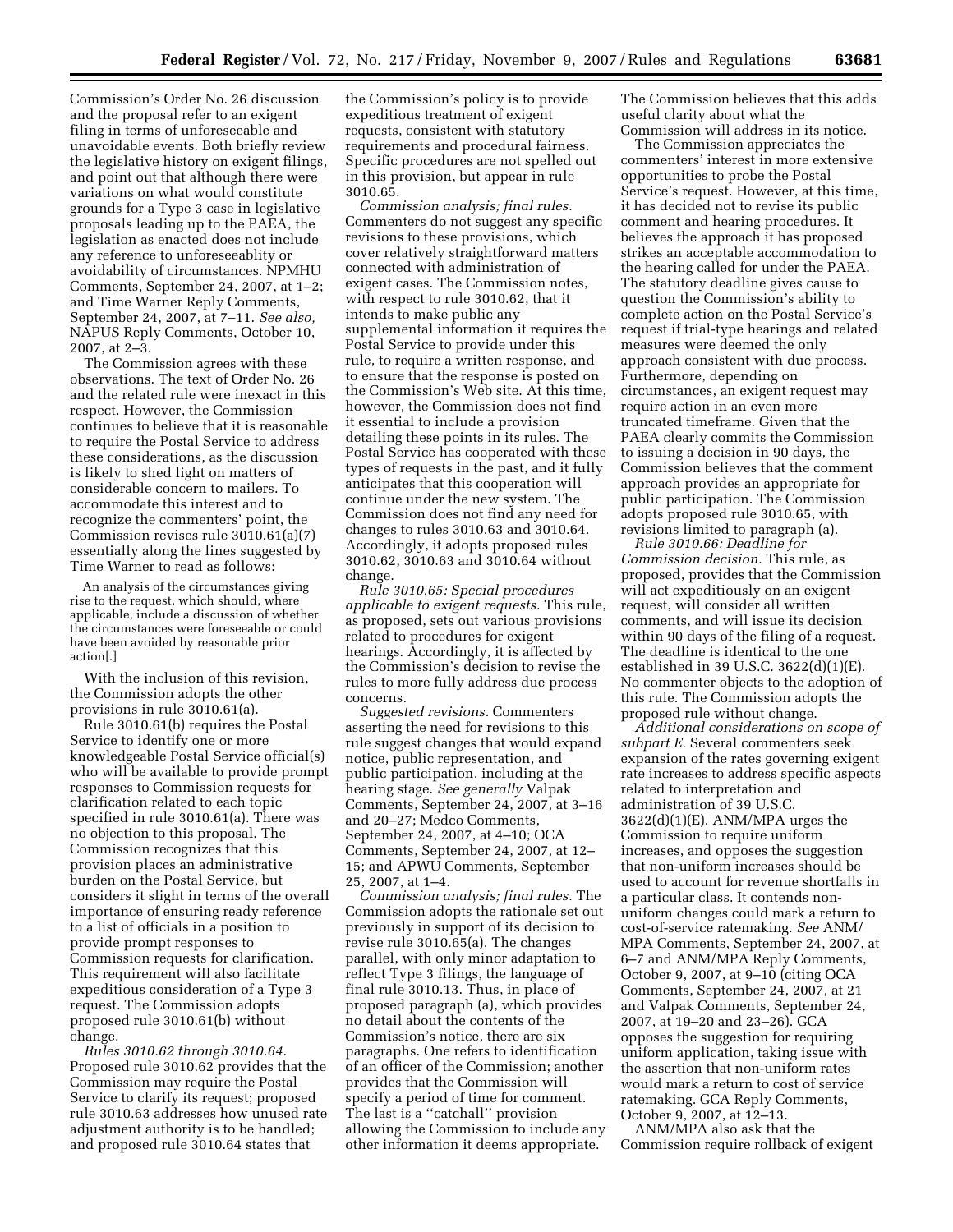increases as soon as the costs that purportedly justify the exigent increases recede or are reflected in the CPI itself. It also asks the Commission to clarify that cost increases associated with an exigent increase may not be recovered anew through a subsequent CPI index adjustment. ANM/MPA Comments, September 24, 2007, at 7–8. NPPC and DMA seek the same type of changes. NPPC Comments, September 24, 2007, at 10–11; and DMA Comments at 9.

APWU suggests there may be circumstances where exigency increases need not be rescinded, such as when inflation has caught up with the exigency. It questions whether the Postal Service must rescind an exigent increase. APWU Comments, September 24, 2007, at 9. *See also* NPMHU Comments, September 24, 2007, at 7–8, seeking clarification that exigent increases need not be temporary.

PostCom opposes revisions that would prevent double recovery. It suggests addressing this concern on a case-by-case basis. PostCom Reply Comments, October 9, at 6. DFS asserts that the question of whether exigent rate increases should be permanent or temporary should not be addressed in rules, but developed in response to concrete facts and specific requests. DFS Reply Comments, October 9, 2007, at 8. The Postal Service asserts, more broadly, that the record in this proceeding is not developed to the point where the Commission can reasonably resolve the issues that have been raised, nor does anything require that it do so at this time. Postal Service Reply Comments, October 9, 2007, at 43.

*Commission analysis.* The Commission acknowledges the interest some commenters express in resolution of several issues related to interpretation and administration of the PAEA's provision for an exigent increases, including adoption of definitive interpretations on rescission, application of increases, and impact on unused rate adjustment authority and the attributable cost floor. It declines at this time to adopt to either policy statements or specific regulations on these points. The state of the record on these issues, as the Postal Service points out, makes such actions premature.

### **III. Competitive Products**

In Order No. 26, the Commission, among other things, identified the initial list of competitive products and proposed regulations applicable to them. Parties commenting on these matters raise issues regarding negotiated service agreements, international mail, and modifications to the proposed rules. Several parties argue that competitive

negotiated service agreements should not be classified as separate products, contending, *inter alia,* that the proposed rules require sufficient information to demonstrate compliance with the statutory criteria and that negotiated service agreements are analogous to rate cells within products of general applicability such as Priority Mail or Parcel Select, rather than separate products themselves. *See, e.g.*, Postal Service Comments, September 24, 2007, at 5–12; PSA Comments, September 24, 2007, at 9–11, and Advo Comments, September 24, 2007, at 2–3. Similar claims are made with respect to market dominant negotiated service agreements. As discussed in chapter II– F, the Commission is not persuaded that negotiated service agreements are not separate products.

In this chapter, the Commission addresses parties' comments advocating changes to the classification of products as market dominant or competitive, an issue that largely affects international mail. In addition, the Commission addresses the relatively few suggestions that the proposed rules be modified. As discussed below, upon review of the parties' comments, the Commission has revised or otherwise clarified certain of the rules.

### *A. International Mail*

Under the PAEA, international mail is categorized as market dominant or competitive depending on whether it is single piece or bulk. *See* 39 U.S.C. 3621(a)(10), and 3631(a)(4). Additional competitive categories of mail include priority mail, expedited mail, and bulk parcel post. 39 U.S.C. 3631(a). In Order No. 26, the Commission classified domestic and international priority mail and expedited mail as competitive. PRC Order No. 26, August 15, 2007, ¶ 3010. In addition, the Commission defined bulk international mail by reference to bulk commercial services, including International Priority Airmail Service (IPA), International Surface Airlift Service (ISAL), direct sacks of printed matter sent to a single foreign address (M–bags), and Individual Customized Mailing Agreements (ICMs). *Id.*, ¶ 3019. The Commission distinguished between inbound and outbound international mail, suggesting that inbound international mail or a subset thereof, *i.e.*, Letter Post, may be classified as market dominant. Indicating that it lacked sufficient information to determine the proper classification for inbound international mail, the Commission requested that interested parties address the issue. *Id.*, ¶¶ 3021– 22. Several parties, including the Postal Service, FedEx, XLA, and UPS, did. The

issues raised by the parties' comments are addressed below.

1. Exceptional Treatment for Inbound International Mail

The Postal Service advocates that inbound international mail not be classified as either market dominant or competitive, but rather should be treated on an exceptional basis.26 The exceptional treatment sought is that ''inbound international mail should not be 'classified' in the [Mail Classification Schedule], and that inbound charges should not be subject to the same regulations as other Postal Service products.'' *Id.* at 22 (footnote omitted).

In support of its position, the Postal Service advances two principal arguments.27 First, it argues that inbound services are not offered or priced by the Postal Service in the same manner as outbound products and services, concluding that prices for inbound mail are largely beyond the Postal Service's control. *Id.* at 13–15. For example, it notes that Letter Post terminal dues are set by the Universal Postal Union (UPU) Congress, and that for inbound Parcel Post, inward land rates are set pursuant to a prescribed rate-setting formula adopted by the Postal Operations Council (POC). *Id.* at 14.28

Second, it asserts that section 407 of title 39 ''establishes a separate scheme for transparency and oversight of inbound international mail charges,'' which warrants not classifying inbound international mail as either market dominant or competitive. *Id.* at 16. It contends that sections 407(c)(1) and (c)(2) create a unique regulatory scheme for inbound charges established through the UPU, with the State Department responsible for the development of international postal policy, while the Commission is responsible for developing and applying pricing rules.29 Characterizing the

27The Postal Service also contends that practical considerations justify exceptional treatment for inbound international mail. Its arguments, however, largely reiterate points made in support of its two principal arguments, *e.g.*, the problematic application of the price cap to inbound international mail. *Id.* at 20–22.

28 In addition, the Postal Service contends that inbound international mail is distinguishable from outbound mail because it has no relationship with the originator of inbound mail. *Id.* at 15.

29 *Id.* at 16–17. Section 407(c)(1) requires the Secretary of State to solicit the Commission's views prior to concluding any postal treaty, convention, or amendment establishing a rate or classification for a market dominant product. Section 407(c)(2) requires the Secretary of State to ensure that each such treaty, convention, or amendment is consistent with the Commission's views, unless the Secretary of State makes a written determination that it is not

<sup>26</sup>Postal Service Comments, September 24, 2007, at 13–22.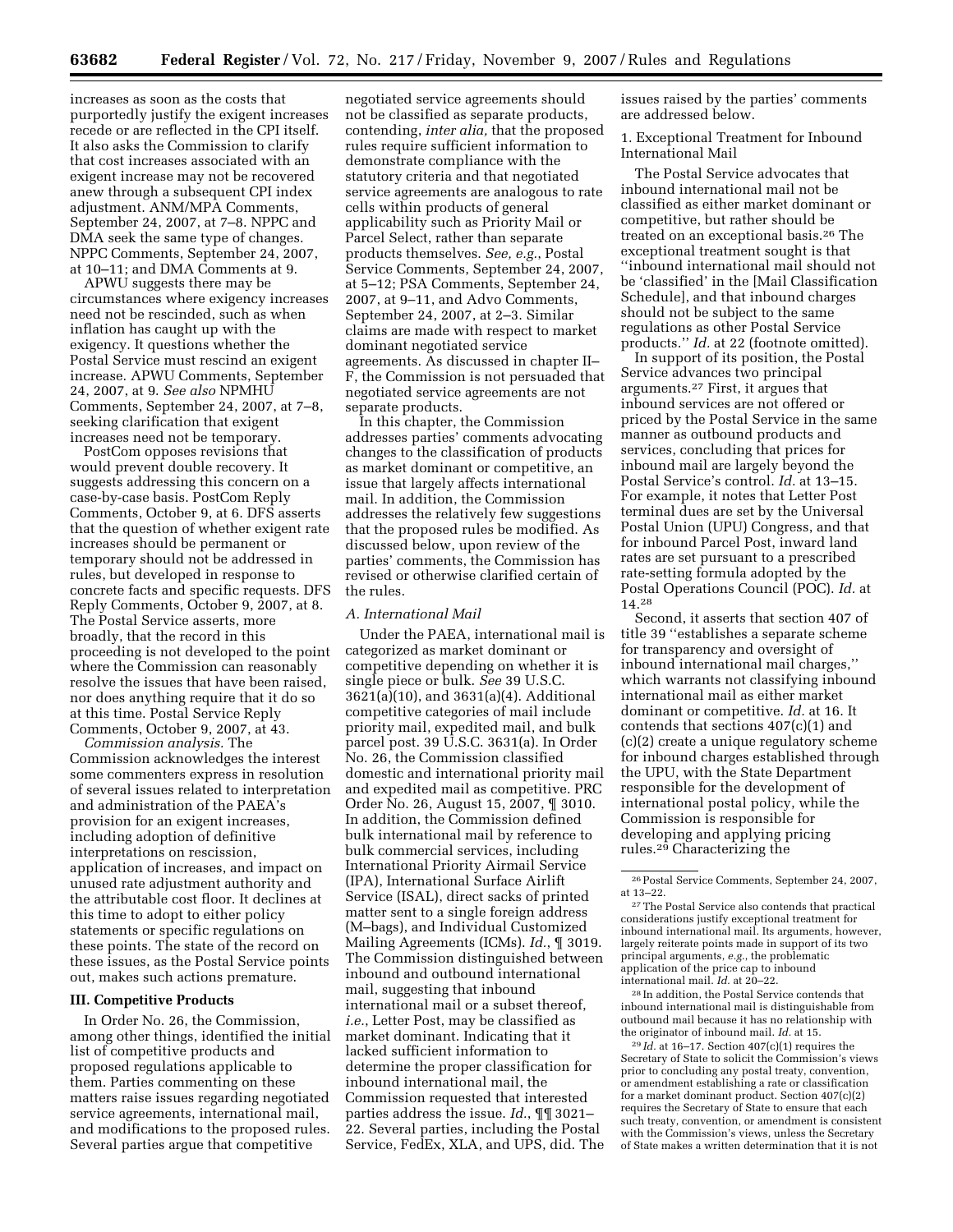Commission's role as one of oversight, the Postal Service further contends that the ''oversight mechanism recognizes the incompatibility of applying a price cap to inbound charges.'' *Id.* at 17.

In addition, the Postal Service references section 407(d), which, with certain limitations, permits the Postal Service to enter into commercial and operational contracts relating to international postal services and international delivery services. *Id.* at 18–20. The Postal Service acknowledges that the Commission has no oversight role under section 407(d), but asserts that transparency is assured because a copy of the contract must be filed with the Commission and the Secretary of State. Aside from that, the Postal Service emphasizes that reciprocity influences the outcome of bilateral contracts and thus has a considerable influence on inbound charges.30

For financial reporting purposes, the Postal Service proposes that the costs and revenues of single-piece inbound mail be reported as market dominant or competitive based on considerations such as the content of the mailpiece and whether the inbound charges are negotiated or not.<sup>31</sup> Taking these considerations into account, the Postal Service proposes that the costs and revenues for inbound single-piece international mail be recorded as follows:

Market dominant, consisting of Letter Post tendered under UPU terminal dues, Letter Post tendered under bilateral contract arrangements, and Parcel Post tendered at UPU inward land rates, and

Competitive, consisting of Parcel Post tendered at negotiated charges and EMS.

# *Id.* at 23–24.32

*Commission analysis.* The notion that sections 407(c) and (d) create a ''different system of regulation for inbound international mail'' based on considerations of transparency and oversight is unsustainable. *Id.* at 19. Had Congress intended to exempt inbound international mail from the requirement that all products be categorized as either

market dominant or competitive, it would have done so explicitly, as it did by specifically exempting experimental products from the requirements of section 3642.33 Unambiguously, the PAEA requires international mail to be classified as either market dominant or competitive. *See* FedEx Reply Comments, October 10, 2007, at 2–14.

None of the rationales offered by the Postal Service in support of its request that inbound international mail be accorded exceptional treatment, *e.g.*, that prices for inbound services are largely beyond its control or that section 407 establishes a different system of regulation for inbound mail, is persuasive. As explained in Order No. 26 in this proceeding, the Commission will, *inter alia*, identify the initial market dominant and competitive product lists required by section 3642. *See* Order No. 26, ¶¶ 3072–76. International mail is comprised of one or more postal products,34 which depending on their characteristics may be categorized as market dominant or competitive. *See* 39 U.S.C. 3621(a) and 3631(a). By its express terms, section 3642(e) prohibits the Postal Service from offering any product, except an experimental product, involving the physical delivery of letters, printed matter, or packages that has not been assigned by the Commission to either the market dominant or competitive category of mail. This directive even extends to the provision of nonpostal services.35 Thus, that inbound services may be priced in a manner different from outbound mail does not exempt inbound international mail from the requirement that it be categorized as a product.

Section 407 does not establish a different system of regulation for inbound mail. Rather, that section delineates, *inter alia*, the Secretary of State's responsibilities regarding international postal arrangements, the Commission's role with respect to

<sup>34</sup>The term "product" is defined as "a postal service with a distinct cost or market characteristic for which a rate or rates are, or may reasonably be, applied[.]'' 39 U.S.C. 102(6). The term ''postal service'' is defined as ''the delivery of letters, printed matter, or mailable packages, including acceptance, collection, sorting, transportation, or other functions ancillary thereto[.]'' 39 U.S.C. 102(5).

35*See* 39 U.S.C. 404(e)(5) (''the Postal Regulatory Commission shall designate whether the [continuing nonpostal] service shall be regulated under this title as a market dominant product, a competitive product, or an experimental product.''). certain arrangements, and the Postal Service's authority to execute bilateral contracts. Nothing in sections 407(c) or (d) create an express or implied exemption for inbound international mail from the requirement that it be categorized as a market dominant or competitive product.

Nothing in section 407(c) suggests a unique regulatory scheme for inbound international mail. Section 407(c) applies only to market dominant products. It requires the Secretary of State, prior to concluding any treaty or convention establishing a rate or classification for a market dominant product, to request the Commission's views ''whether such rate or classification is consistent with the standards and criteria established by the Commission under section 3622.'' As FedEx observes, rather than establishing a separate regulatory scheme, ''§ 407(c) explicitly references the broader regulatory framework applicable to market dominant products: 'a product subject to subchapter I of chapter 36.' '' FedEx Reply Comments, October 10, 2007, at 11 (emphasis omitted). The subject matter of section 407(c) concerns market dominant products, requiring, in the first instance, a determination that the product be categorized as market dominant. The Postal Service's interpretation renders the phrase ''rate or classification for a product subject to subchapter I of chapter 36'' largely meaningless since inbound market dominant mail would not be categorized as a product.36 A cardinal rule of statutory construction is that each word, phrase, sentence and part of a statute be given effect.37 The Postal Service's proposal that inbound international mail be given exceptional treatment violates this basic principle.

Section 407(d) authorizes the Postal Service to enter into bilateral contract agreements, subject to certain limitations, concerning international postal services. As the Postal Service notes, its authority extends to market dominant and competitive international postal services. Postal Service Comments, September 24, 2007, at 18. By definition, 39 U.S.C. 102(6), international postal services are products, and as such, must be categorized by the Commission as either market dominant or competitive before the Postal Service may offer the service.

in the foreign policy or national security interest of the United States to ensure consistency with the Commission's views.

<sup>&</sup>lt;sup>30</sup>The Postal Service would exempt what it calls ''specialized arrangements,'' which provide for the entry of mail overseas bearing domestic postage indicia, from the exceptional treatment it espouses for all other inbound international mail. *Id.* at 22, n.36.

<sup>31</sup> *Id.* at 22. The omission of bulk inbound mail is not explained.

<sup>32</sup>Pitney Bowes endorses the Postal Service's proposal to treat inbound international mail on an exceptional basis, but alternatively suggests that, if it is classified, inbound international mail be classified as competitive. Pitney Bowes Reply Comments, October 9, 2007, at 8.

<sup>33</sup>Because the Commission rejects the proposal that inbound international mail be treated in exceptional fashion, there is no need to address the Postal Service's related but contingent proposal to report single-piece inbound costs and revenues as market dominant or competitive based on various

<sup>36</sup> Implicitly, the Postal Service recognizes the requirement that each product be categorized as market dominant or competitive as evidenced by its proposal to use financial data as a surrogate means for distinguishing between market dominant and competitive products.

<sup>37</sup>*See* 2A Sutherland Statutory Construction §47.21 (7 thed. 2007).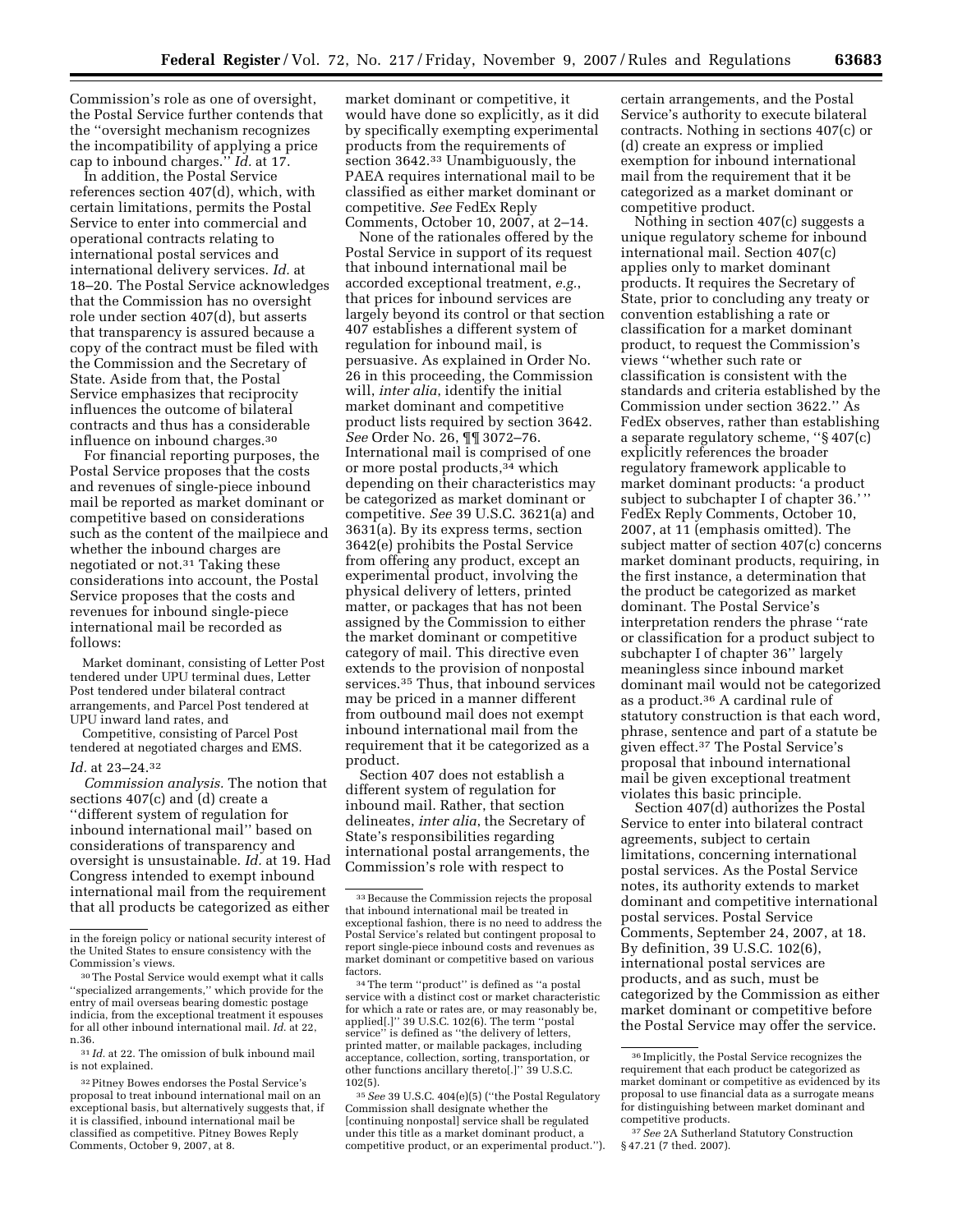39 U.S.C. 3642(e). In sum, sections 407(c) and (d) do not create a different system of regulation that exempts inbound international mail from the requirement that it be categorized as a market dominant or competitive product.

2. Outbound and Inbound International Mail

Section 3631(a) lists priority mail, expedited mail, bulk parcel post, and bulk international mail as being within the competitive category of mail. Section 3621(a) lists single-piece international mail and single-piece parcel post as being in the market dominant category of mail. The classification of these categories of mail as either market dominant or competitive would appear to be relatively straightforward. That assumption holds true for domestic mail. It is problematic for international mail, particularly inbound international mail, which is complicated by the fact that the UPU's designation of three types of service does not neatly correspond with existing Postal Service outbound services.

XLA and FedEx argue that postal services classified as competitive for outbound shipments should likewise be classified as competitive for inbound shipments. XLA is explicit, although its discussion is somewhat cryptic.<sup>38</sup> FedEx's discussion is more expansive; its conclusion, however, is the same. For example, it argues that the Commission's conclusion classifying outbound priority mail and expedited mail as competitive should be extended to inbound shipments as well. FedEx Comments, September 25, 2007, at 6–8. It also argues that inbound international parcel post mail should be classified as ''bulk parcel post'' and that inbound international letter post mail should be classified as ''bulk international mail'' if such mail meets the definition of ''bulk'' applicable to outbound international mail. *Id.* at 8–14.39

39Preliminarily, two additional points raised by FedEx merit brief mention. In its comments, FedEx provides an extended discussion of section 407(e)(2) concerning the interplay between the Commission's findings in this proceeding and the responsibilities of other federal agencies concerning customs regulations. In addition, FedEx comments on the scope of the letter monopoly, offering its preliminary views on the Commission's responsibilities under section 601, and noting an apparent anomaly concerning the inclusion of

The Postal Service takes issue with the parties' position and, as noted above, proposes that inbound costs and revenues be used to categorize inbound shipments as market dominant or competitive based on factors such as the content of the mail and whether the charges are negotiated or not. Postal Service Comments, September 24, 2007, 22–24; Postal Service Reply Comments, October 9, 2007, at 60–64.

*Commission analysis*. The UPU identifies three types of inbound international mail: Letter Post, Parcel Post, and EMS (express mail service). Each is addressed below.

EMS is an express service for documents and merchandise. It is an optional service which postal administrations may provide. Order No. 26 classified outbound expedited mail as competitive. FedEx, XLA, and UPS argue that inbound express mail service should likewise be categorized as competitive.40 The Postal Service agrees with the characterization of inbound EMS as competitive.41

EMS is a service offered by postal administrations in competition with private carriers. Although an optional service posts may offer, EMS is currently available in at least 191 countries worldwide. EMS is administered by the EMS Cooperative, which was established by the UPU's POC approximately 10 years ago. EMS postal administration charges are not established by the UPU, but instead are established through bilateral or multilateral negotiations. Outbound rates charged to customers are set by each national postal administration. The Commission concurs with the parties, concluding that inbound EMS is properly categorized as competitive.

Letter Post consists of letters, postcards, printed papers, and small packets weighing up to 2 kilograms; priority and non-priority items weighing up to 2 kilograms; literature for the blind up to 7 kilograms; and M-bags (special bags containing newspapers, periodicals, books and similar matter

40*See* FedEx Comments, September 25, 2007, at 6–8; XLA Comments, September 24, 2007, at 1–4, and UPS Reply Comments, October 9, 2007, at 5– 6.

41Postal Service Reply Comments, October 9, 2007, at 61. The Postal Service's agreement is qualified in terms of its proposed treatment of inbound costs and revenues for this mail. *Id*., n.161. mailed to a single address).42 UPU member countries are required to ''ensure the acceptance, handling, conveyance and delivery of letter-post items.'' *Id*.

FedEx argues that inbound international Letter Post mail should be classified as ''bulk international mail'' if such mail meets the definition of ''bulk'' applicable to outbound international mail. FedEx Comments, September 25, 2007, at 12–14. In an effort to define the term ''bulk,'' FedEx endorses, in principle, an earlier suggestion by the Postal Service that ''bulk international mail'' be interpreted as multi-item mailings tendered by a single mailer. FedEx argues that this definition would appear to be serviceable for inbound international Letter Post, noting that the Postal Service employed it to identify outbound bulk international Letter Post and Parcel Post mail. *Id*. at 13.43 XLA's position is not clear, although it appears to argue that ''bulk letters'' should be categorized as competitive. XLA Comments, September 24, 2007, at 2.

The Postal Service opposes FedEx's proposal, arguing that determining which shipments from foreign posts would qualify as ''bulk'' would be problematic for several reasons, *e.g.*, inability to verify foreign posts' classifications for accuracy. Postal Service Reply Comments, October 9, 2007, at 63.44 The Postal Service also notes that FedEx's proposal to classify inbound bulk letter mail as competitive appears to disregard the applicability of the Private Express Statutes, including the new price and weight tests applicable to letters in section 601(b) of title 39. *Id*. at 64. The Postal Service proposes that, for financial reporting purposes, Letter Post be categorized as market dominant. Postal Service Comments, September 24, 2007, at 23.

UPS agrees with the Postal Service that inbound mail subject to the letter monopoly should be classified as market dominant. UPS Reply Comments, October 9, 2007, at 7.

Letter Post items include matter subject to the Postal Service's monopoly over letter mail. It may also include items that, if mailed domestically, would qualify as Priority Mail,

<sup>38</sup> XLA Comments, September 24, 2007, at 4. XLA interprets Order No. 26 as classifying all inbound postal products as market dominant. It discusses the implications of such a finding on customs and other border-related requirements, arguing, among other things, that it would preserve preferential treatment for inbound postal products to the detriment of private carriers. *Id.* at 1–3.

<sup>&#</sup>x27;'bulk international mail'' as a competitive category of mail (interpreted as applicable to bulk international letters) notwithstanding the letter monopoly. *Id.* at 14–29. In its reply comments, the Postal Service responds to each of these arguments. Postal Service Reply Comments, October 9, 2007, at 64–72. While the parties' comments are instructive, the Commission finds it unnecessary, for purposes of this proceeding, to address the issues substantively.

<sup>42</sup>Universal Postal Union Convention, Article 12, section 2.

<sup>43</sup>FedEx also discusses the UPU's characterization of the term ''bulk,'' suggesting that the Commission could adopt that standard for inbound bulk Letter Post mail. *Id*. at 13–14.

<sup>44</sup>The Postal Service dismisses the possibility of using the UPU's definition of ''bulk'' mail, arguing that the definition is designed to address concerns involving remail arbitrage, and further that no UPU post dispatches its international letters to the Postal Service using UPU's bulk mail provisions. *Id*. at 63– 64.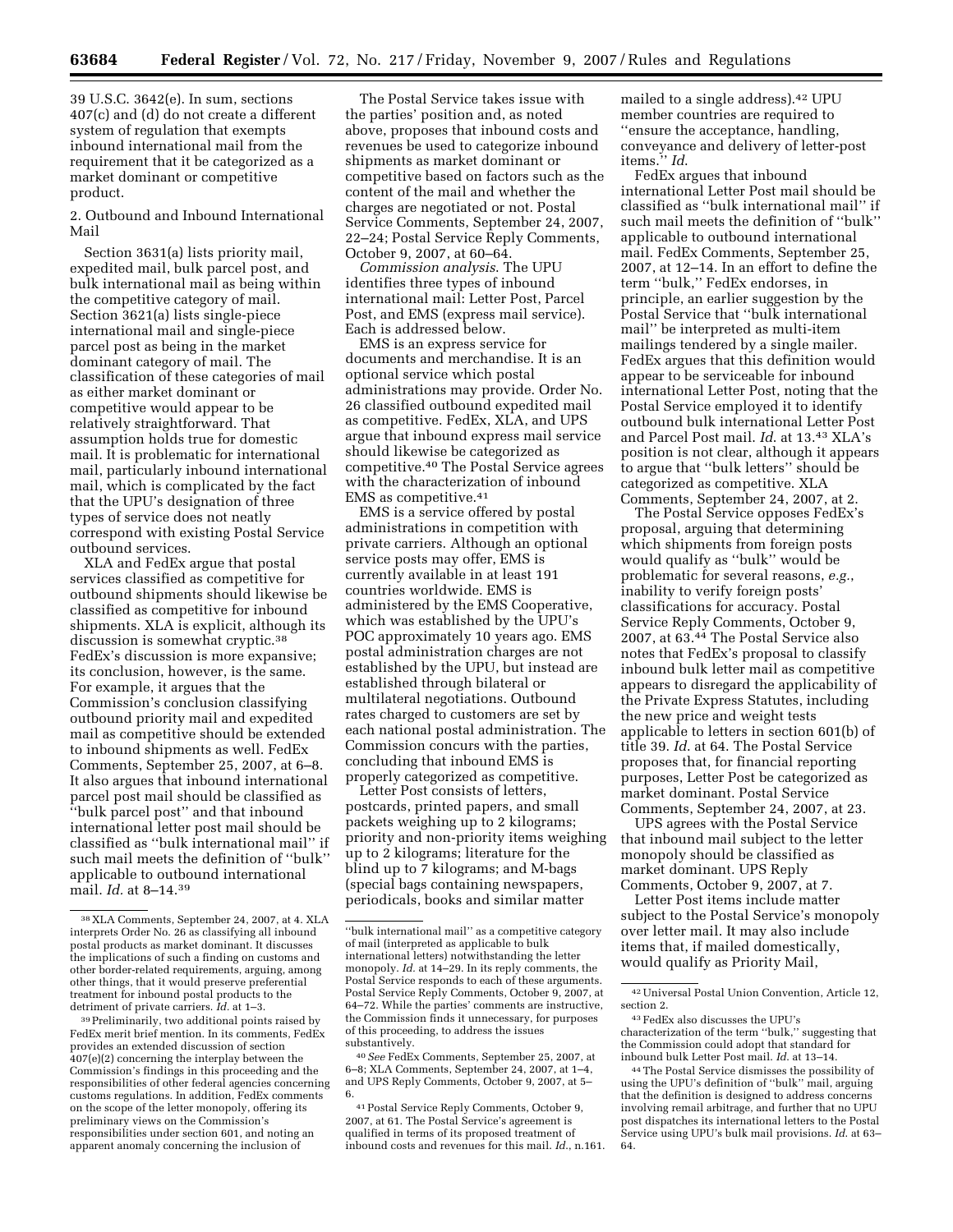applicable to First-Class Mail weighing more than 13 ounces. In its proposed Mail Classification Schedule, the Postal Service has classified First-Class International Mail weighing more than 13 ounces as market dominant. It indicates, however, that such mail would more appropriately be viewed as competitive. The Postal Service states its intent to seek a transfer of outbound First-Class International Mail above 13 ounces to the competitive products list, advocating that, if the transfer occurs, inbound Letter Post costs and revenues for such mail should be categorized as competitive as well. Postal Service Initial Mail Classification Schedule, September 24, 2007, at 22–23. Letter mail is subject to the Postal Service's letter monopoly. Thus, it is properly categorized as market dominant. The Postal Service's current inbound data collection system does not distinguish Letter Post items by weight or content. Thus, as a practical matter, the Postal Service could not identify mail that is not subject to the monopoly. The Postal Service's plan to transfer First-Class International Mail above 13 ounces to the competitive products list should resolve that issue. In the interim, for purposes of establishing the initial product lists, the Commission concludes that Letter Post should be classified as market dominant. Moreover, as there is no incoming bulk international Letter Post, this conclusion is consistent with section 3621(a)(10), which categorizes singlepiece international mail as market dominant.

UPU member countries' duties with respect to Parcel Post include ensuring the acceptance, handling, conveyance and delivery of parcels weighing up to 20 kilograms pursuant to the UPU Convention or through bilateral agreements.45 For financial reporting purposes, the Postal Service proposes to classify inbound Parcel Post shipments tendered by foreign posts at inward land rates set by the POC as market dominant, with inbound shipments tendered at negotiated charges classified as competitive.

FedEx makes essentially the same argument regarding inbound bulk Parcel Post as it did regarding inbound bulk international mail, i.e., that inbound international Parcel Post should be classified as ''bulk parcel post'' if it meets the definition of ''bulk'' applicable to outbound international mail. FedEx Comments, September 25,

2007, at 8–12. XLA argues that ''bulk packages'' should be classified as competitive. XLA Comments, September 24, 2007, at 2. UPS also argues that inbound international parcels are properly classified as competitive. UPS Reply Comments, October 9, 2007, at 6.

The Postal Service's response to FedEx's arguments is largely the same as its response to FedEx's arguments concerning ''bulk international mail.'' Postal Service Reply Comments, October 9, 2007, at 61–62. In addition, however, the Postal Service notes that inward land rates are set by the POC, that the rates may not be cost remunerative, and that UPU member countries must provide Parcel Post service. Further, it states that no special ''bulk'' rate exists for inbound parcels. *Id*. at 62–63.

The parcels market is by all accounts competitive. The statute, however, distinguishes between single-piece and bulk Parcel Post. Other than Global Bulk Economy, available only by contract, the Postal Service does not offer outbound surface Parcel Post service. Pursuant to UPU requirements, it accepts both inbound surface and air Parcel Post shipments. There is no specific inbound bulk Parcel Post rate.

To give effect to the statute while recognizing the competitive realities, the Commission finds it appropriate to distinguish between the Parcel Post shipments based on two factors: The mode of transportation and whether the rate is negotiated or not. To that end, the Commission concludes that air Parcel Post shipments are appropriately classified as competitive. This classification treats air Parcel Post as equivalent to Priority Mail, a competitive category of mail, and recognizes the reality that the international air parcels market is competitive.46

Surface Parcel Post shipments are distinguishable by the rate paid by the shipper. Surface Parcel Post shipments tendered at UPU rates are appropriately classified as market dominant, while surface Parcel Post shipments tendered at negotiated rates are appropriately classified as competitive. This bifurcation is consistent with both section 3621(a)(5), which categorizes single-piece Parcel Post as market dominant, and section 3631(a)(3), which categorizes bulk Parcel Post as

competitive. While there may be no generally available inbound bulk Parcel Post rate, any agreements for surface Parcel Post service are likely to be for bulk quantities. Moreover, classifying surface Parcel Post shipments tendered at UPU rates as market dominant assures universal access to Parcel Post services.

3. Outbound Mail Is Subject to the Price Cap

In its reply comments, the Postal Service proposes a new rule regarding adjustments to the price cap for market dominant classes of outbound international mail. Postal Service Reply Comments, October 9, 2007, at 72.47 Under the proposed rule, the Postal Service would calculate a modified cap based on a comparison of international mail cost data reported in the most recent annual compliance report with that reported in the previous year's annual compliance report. The Postal Service indicates that the modified cap is intended to reflect the change between the prior year's total unit costs and the sum of actual unit delivery costs in the most recent year ''plus what all other unit costs would have been had they changed precisely by the applicable CPI–U change.'' Postal Service Reply Comments, October 9, 2007, at 74.

More specifically, the Postal Service would calculate the ''adjusted total unit costs'' by: (1) Identifying the actual ''unit destination delivery charges'' reported in the most recent annual compliance report; (2) identifying the ''unit other costs'' reported in the previous year's annual compliance report and increasing that amount by the annual limitation percentage (CPI– U) calculated pursuant to rule 3010.21; and (3) summing the results of the first two steps, yielding the ''adjusted total unit costs.'' The ''adjusted annual limitation for a class of [outbound] international mail,'' the modified cap, is calculated by dividing the adjusted total unit costs by the ''base total unit cost'' (the total unit costs reported in the previous year's annual compliance filing) and subtracting 1 from the quotient. The result, expressed as a percentage, represents the ''adjusted annual limitation'' which, along with any allowable recapture of unused rate authority, would equal the modified

<sup>45</sup>UPU Convention, Article 12, section 5. Higher weight limits optionally apply for certain Parcel Post items pursuant to the Parcel Post Regulations. Id., section 6.

<sup>46</sup>The Postal Service's discussion of its bilateral contracting authority emphasizes the role of reciprocity in such negotiations. Postal Service Comments, September 24, 2007, at 18–19. That discussion, however, also acknowledges the competitive nature of the international mail market. *Id*. at 19.

<sup>47</sup>The Postal Service notes that it discussed its concerns regarding outbound international mail in its initial comments, indicating that it would present a proposed rule in the near term. *See* Postal Service Comments, September 24, 2007, at 20, n.35.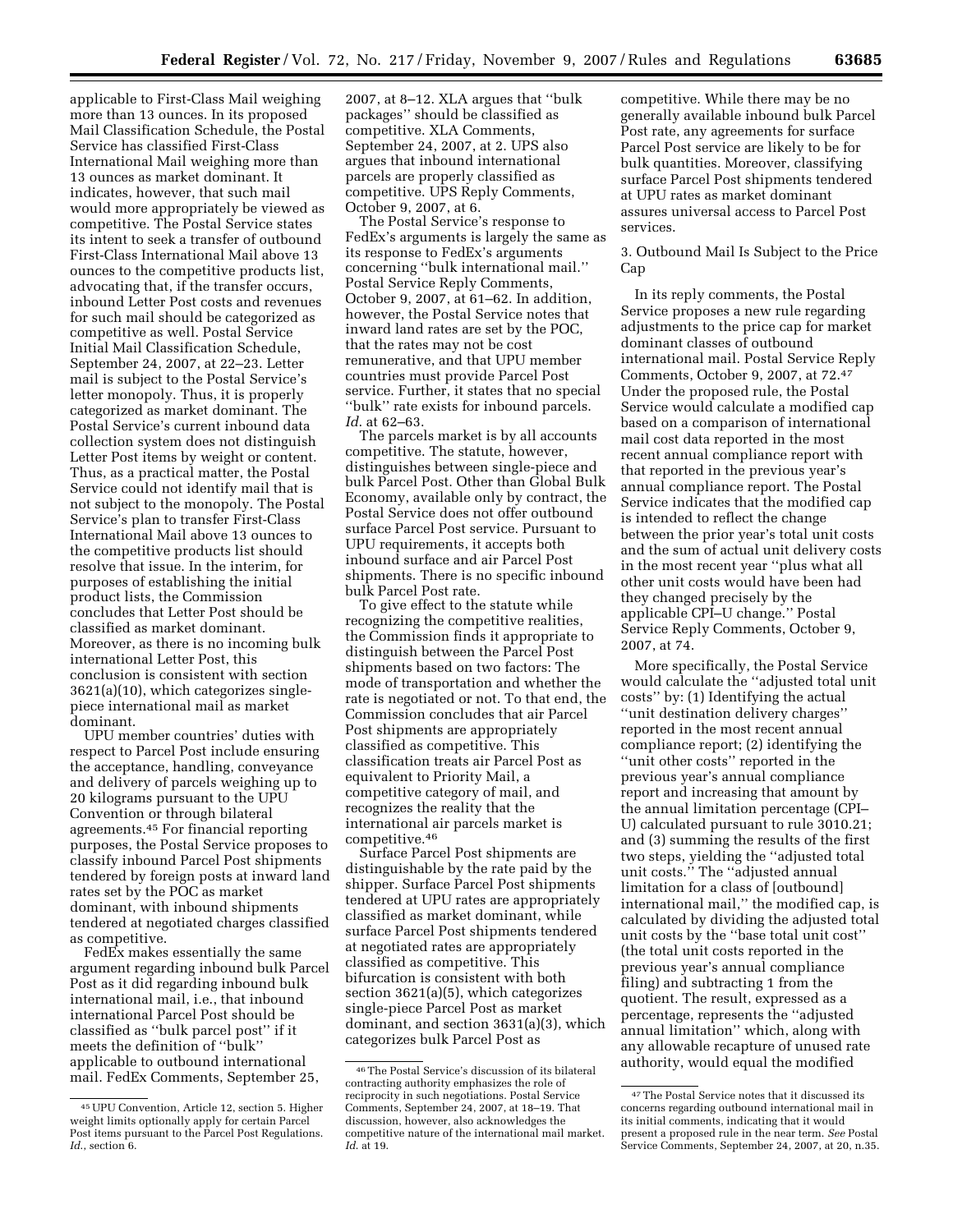price cap applicable to each class of international mail.48

*Commission analysis*. The Postal Service takes the position that the Commission may, in its discretion, modify the price cap applicable to outbound mail because section 3622(d)(2)(A) applies only to domestic mail. *Id*. at 20, n.35. The Commission declines the invitation to exercise its discretion in this fashion. Pursuant to section  $3622(d)(2)(A)$ , the price cap applies to each class of mail listed in the Domestic Mail Classification Schedule (DMCS) in effect on the date of enactment of the PAEA. To be sure, the DMCS does not include international mail. Nonetheless, the conclusion that ''§ 3622(d)(2)(A) applies only to domestic mail'' does not necessarily follow. *Id*.

First, section 3622(d)(2)(A) does not preclude application of the price cap to single-piece international mail. Second, regarding international postal arrangements, section 407(c) specifically references rates and classes of market dominant products; it does not, however, exempt such arrangements from application of the price cap. When it is intended that a specific statutory provision be waived, the PAEA is explicit. *See* 39 U.S.C. 3641(a)(2), exempting experimental products from application of sections 3622, 3633, and 3642.

Finally, the PAEA creates a new system of rate regulation for market dominant products that is keyed to the price cap. The inclusion of single-piece international mail in section 3621(a) as market dominant addresses the needs of individual consumers, particularly as it relates to letter mail. Thus, for purposes of implementing the initial system of modern rate regulation, the Commission finds that the price cap is applicable to outbound single-piece international mail. The Commission notes that Letter Post is the international counterpart to First-Class Mail. Inbound Letter Post is categorized as market dominant. The PAEA classifies single-piece international mail as market dominant. As the name suggests, single-piece international mail is intended for use by individual customers, particularly for correspondence, since competitive alternatives exist for other international mail services. Consequently, for purposes of applying the price cap, the Commission concludes that it is appropriate to list single-piece

international mail as a product within First-Class Mail.49

The PAEA also classifies single-piece Parcel Post as market dominant. Earlier this year, however, the Postal Service consolidated its international nonexpress parcel services under one umbrella labeled Priority Mail International (PMI). 72 FR 16604 (April 4, 2007). PMI is an airmail service and is provided in compliance with the UPU's parcel provisions. With the change, the Postal Service discontinued offering international (outbound) singlepiece surface Parcel Post service.50 Thus, in terms of service, all PMI parcels are equivalent to air Parcel Post, which, for inbound shipments, the Commission classifies as competitive. Since the Postal Service provides no outbound single-piece surface Parcel Post service, only domestic single-piece Parcel Post is classified as market dominant.

# *B. Appropriate Share of Institutional Costs*

The PAEA requires that competitive products collectively cover an 'appropriate share" of the Postal Service's institutional costs. 39 U.S.C. 3633(a)(3). In Order No. 26, the Commission proposed to set the initial contribution at 5.5 percent of the Postal Service's total institutional costs. Order No. 26, ¶¶ 3049–61. Several parties address the proposed contribution level, but only one, PSA, urges its modification.

PSA recommends that proposed rule 3015.7(c) be modified in two respects. First, it proposes that the appropriate share requirement be reduced to 4.5 percent of total institutional costs, arguing that lowering the contribution would provide a margin of safety against factors unrelated to postal pricing and beyond the Postal Service's control.51

50The Postal Service offers Global Bulk Economy, an outbound service for mail deposited in bulk and shipped via surface transportation, which is classified as competitive. If the Commission's understanding that the Postal Service no longer provides non-bulk surface Parcel Post service is inaccurate, the Postal Service should so advise and, if appropriate, seek to modify the product lists accordingly.

51PSA Comments, September 24, 2007, at 6. PSA notes that under the proposed 5.5 percent appropriate share, as contrasted with a minimum percentage markup, the contribution from competitive products is highly dependent on their volumes, particularly higher margin products. *Id.* at 3. In reply comments, DMA touches on the issue

Second, PSA proposes that, for purposes of the Postal Service's compliance with section 3633(a)(3), the appropriate share requirement be implemented on a multiyear, as opposed to annual, basis. PSA contends that a multi-year requirement would afford the Postal Service pricing flexibility and smooth economic cycles. PSA Comments, September 24, 2007, at 7.

Recognizing ''the transitional needs of the Postal Service[,]'' UPS does not object to the 5.5 percent contribution level. UPS Comments, September 24, 2007, at 1. Looking to the future, it advocates that the appropriate share be established as a fixed percentage of institutional costs with the percentage reflecting competitive products' historic contribution levels over a period longer than two years.<sup>52</sup>

In its reply comments, the Postal Service endorses the reasonableness of the 5.5 percent contribution level, characterizing it as a challenging, but attainable, benchmark. Postal Service Reply Comments, October 9, 2007, at 55–57. Referencing Order No. 26, the Postal Service also comments that ''if circumstances so require'' the contribution level may be revisited. *Id.*  at 56–57.

*Commission analysis.* The Commission rejects PSA's proposals to modify rule 3015.7(c). In Order No. 26, the Commission explained in detail the basis for establishing 5.5 percent as the appropriate initial contribution level. Order No. 26, ¶¶ 3052–61. PSA has not made a compelling case for lowering the contribution level.53 PSA argues that the Postal Service's ability to achieve a specified contribution level from competitive products is, compared to a

52 *Id.* at 2–6. The Postal Service and PSA respond to UPS's vision of what the appropriate share should represent in the future. Postal Service Reply Comments, October 9, 2007, at 57–58; PSA Reply Comments, October 9, 2007, at 2–5. While it appreciates the parties' comments, the Commission finds it unnecessary to address them since what the contribution level should be in the future is not ripe for decision.

53UPS opposes PSA's proposal to reduce the contribution level to 4.5 percent. UPS Reply Comments, October 9, 2007, at 4.

<sup>48</sup>For a more complete discussion of the Postal Service's proposal, see id. at 72–76. Attachment A to the Postal Service's Reply Comments sets forth the proposed rule.

<sup>49</sup>This process should afford the Postal Service flexibility to address cost issues that may arise regarding such mail. Other options may be available as well, including bilateral or multilateral agreements. Moreover, while the Commission has declined to exercise its discretion at this time, should circumstances change the Postal Service may request that the issue be revisited.

of competitive volumes and, in a roundabout manner, appears to endorse PSA's 4.5 percent recommendation. DMA Reply Comments, October 9, 2007, at 6–8. From that apparent endorsement, DMA segues to the suggestion that the final rule should explicitly provide an opportunity to revisit the issue of appropriate share based on changed circumstances. *Id.* at 8–9. APMU also comments on PSA's recommendation, contending that the 4.5 percent ''is the absolutely highest level that can be imposed on all competitive products during a transitional period.'' APMU Reply Comments, October 9, 2007, at 1. APMU comments on the parcels market, including contributions from competitive products, and cautions the Commission about the consequences of setting an excessive minimum contribution level. *Id.* at 2–4.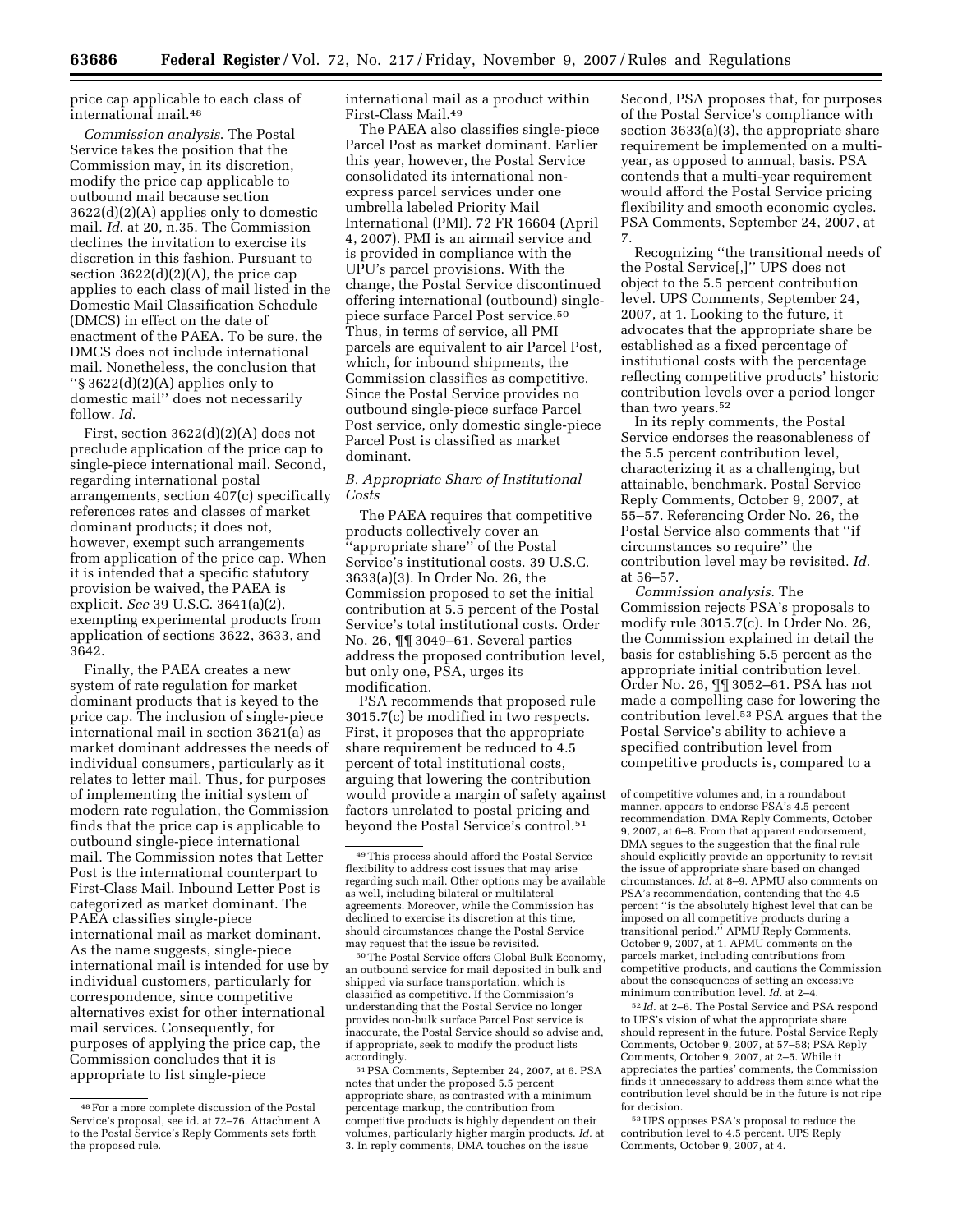minimum percentage markup requirement, heavily dependent on volume, which, it says, is of concern in two respects. First, PSA makes the point that competitive product volumes are dependent on exogenous factors, such as economic conditions and competitors' prices, over which the Postal Service has no control.54 Second, although acknowledging the recent increases in Priority Mail and Express Mail volumes, PSA suggests that longer term competitive product volumes may be declining. *Id.* at 4.

PSA's first argument is that competitive markets are risky. Its solution seeks simply to reduce the Postal Service's risks without consideration of any factors relevant to establishing the contribution level at 5.5 percent.55 Fluctuation of volumes is an inherent market risk. PSA's speculation about competitive volume trends does not take into account the regulatory changes brought about by the PAEA, which, at a minimum, afford the Postal Service substantial pricing flexibility.

PSA's proposal to calculate compliance over a three-year period is rejected. Proposed rule 3015.7(c) imposes an annual compliance requirement associated with the 5.5 percent contribution level, a standard that is fully consistent with the statute. PSA does not contend otherwise, but notes that section 3633(a)(3) ''is silent as to the time period over which the appropriate share requirement be met.'' PSA Comments, September 24, 2007, at 7. The ''omission'' of any such time period in section 3633(a)(3) does not support PSA's proposal that compliance be measured over three-year periods. Rather, the ''omission'' supports the annual compliance requirement.

Section 3652 requires the Postal Service to file certain annual reports with the Commission. Section 3653 requires the Commission to issue annual compliance reports addressing, among other things, the Postal Service's compliance with section 3633. Plainly, compliance is to be determined on an annual basis. Had Congress intended a different standard for competitive

products, it would have stated so explicitly.

# *C. Filing Requirements for Competitive Product Rate Decreases*

Proposed rule 3015.3 prescribes filing requirements for decreases in rates of general applicability. PSA requests clarification of the proposed rule, contending that it should apply only to decreases in the average rate of a product, ''not when the rate in a particular rate cell will decrease.'' *Id.* at 8. PSA argues that the filing requirements should not apply below the product level because ''the rate offered in a particular rate cell has no direct effect on compliance.'' 56

PSA also contends that the rule 3015.3 filing requirements should apply only to the product subject to the decrease, not to all competitive products, because the cost coverage requirement, section 3633(a)(2), only applies to the specific product. The Postal Service agrees with PSA's interpretation on this issue. Postal Service Reply Comments, October 9, 2007, at 59.

*Commission analysis.* As proposed, rule 3015.2, concerning increases in rates of general applicability, and rule 3015.3, concerning decreases in rates of general applicability, are designed to operate in concert, *i.e.*, whenever the Postal Service changes rates of general applicability, notice must be filed pursuant to rules 3015.2 and/or 3015.3. PSA notes that rule 3015.3 is unclear regarding the circumstances which trigger the filing requirements. PSA asks whether the rule is to be invoked for any rate decrease, even a rate cell, or only when the average rate of a product decreases. PSA Comments, September 24, 2007, at 8. PSA contends that rule 3015.3 should be applied only when the average rate for a product will decrease. *Id.* PSA's request for clarification is reasonable; it is granted. Whenever the Postal Service decreases the average rate of a product, notice must be filed pursuant to rule 3015.3.57

To ensure that the rules continue to operate in concert as intended, this clarification requires that rule 3015.2(a) be modified to address rate changes, not merely increases.58 Thus, whenever the Postal Service changes any competitive product rates of general applicability, notice must be filed pursuant to rule 3015.2. If, however, the average rate of a product decreases, notice must be filed pursuant to rule 3015.3.

PSA also commented on the interrelationship between rules 3015.2 and 3015.3, suggesting that a decrease in the rate of one product would trigger only rule 3015.3 filing requirements, not for all competitive products. The Commission clarifies that whenever the Postal Service changes rates of general applicability notice is to be filed pursuant to rule 3015.2. Thus, for example, if the Postal Service changes the rates of three competitive products, including decreasing the average rate of one, it would file notice of the changes pursuant to rule 3015.2 and, for the product with the average rate decrease, would file notice pursuant to rule 3015.3. Notice regarding the remaining competitive products for which rates are unchanged would not be required.

# *D. Filing Requirements for Rate or Class Not of General Applicability*

Proposed rule 3015.5 governs the filing requirements when the Postal Service determines to add or change a rate or class not of general applicability, *i.e.*, competitive negotiated service agreements. PSA suggests two changes to the rule.

Proposed rule 3015.5(c)(1) requires the Postal Service to file ''[s]ufficient annualized revenue and cost data to demonstrate that each affected competitive product will be in compliance with 39 U.S.C. § 3633(a)(2).'' PSA interprets this provision as requiring the Postal Service to file ''*total* cost and revenue data by year associated with the contract rate.'' PSA Comments, September 24, 2007, at 11 (emphasis in original). PSA argues that this provision may hinder the Postal Service's ability to execute negotiated service agreements in instances where it is unable to estimate the contract volumes and thus could not estimate total costs and revenues. PSA suggests that unit revenue and cost data are reasonable proxies for compliance

<sup>54</sup> *Id.* PSA cites Priority Mail elasticity estimates from Docket No. R2006–1, which it says suggest ''a dependency on the pricing decisions of USPS competitors that seems entirely inappropriate.'' *Id.*  at 3–4. To the extent this conclusion has merit, PSA does not explain how its proposal would make it less so. In any event, the predicate for the conclusion appears to be problematic. The elasticity estimates from Docket No. R2006–1 predate passage of the PAEA. Thus, they do not reflect the new, flexible pricing regime under the PAEA.

<sup>55</sup>That solution differs from PSA's earlier comments suggesting a basis for setting the contribution level. *See* PSA Comments, June 18, 2007, at 7.

<sup>56</sup> *Id.* The Postal Service and Stamps.com agree that rule 3015.3 should apply only when the average rate for a competitive product decreases, not to decreases in individual rate cells. Postal Service Reply Comments, October 9, 2007, at 59; and Stamps.com Reply Comments, October 9, 2007, at 3–4.

<sup>57</sup>Accordingly, rule 3015.3(a) is modified as follows:

<sup>(</sup>a) When the Postal Service determines to change a rate or rates of general applicability for any competitive product that results in a decrease in the average rate of that product, it shall file notice of the change with the Commission no later than the date of publication of the decision in the **Federal Register** concerning such change, but at least 30 days before the effective date of the change.

<sup>58</sup>Rule 3015.2 is revised as follows: § 3015.2 Changes in rates of general applicability. (a) When the Postal Service determines to change a rate or rates of general applicability, it shall file notice of the change with the Commission no later than the date of publication of the decision in the **Federal Register** concerning such change, but at least 30 days before the effective date of the change.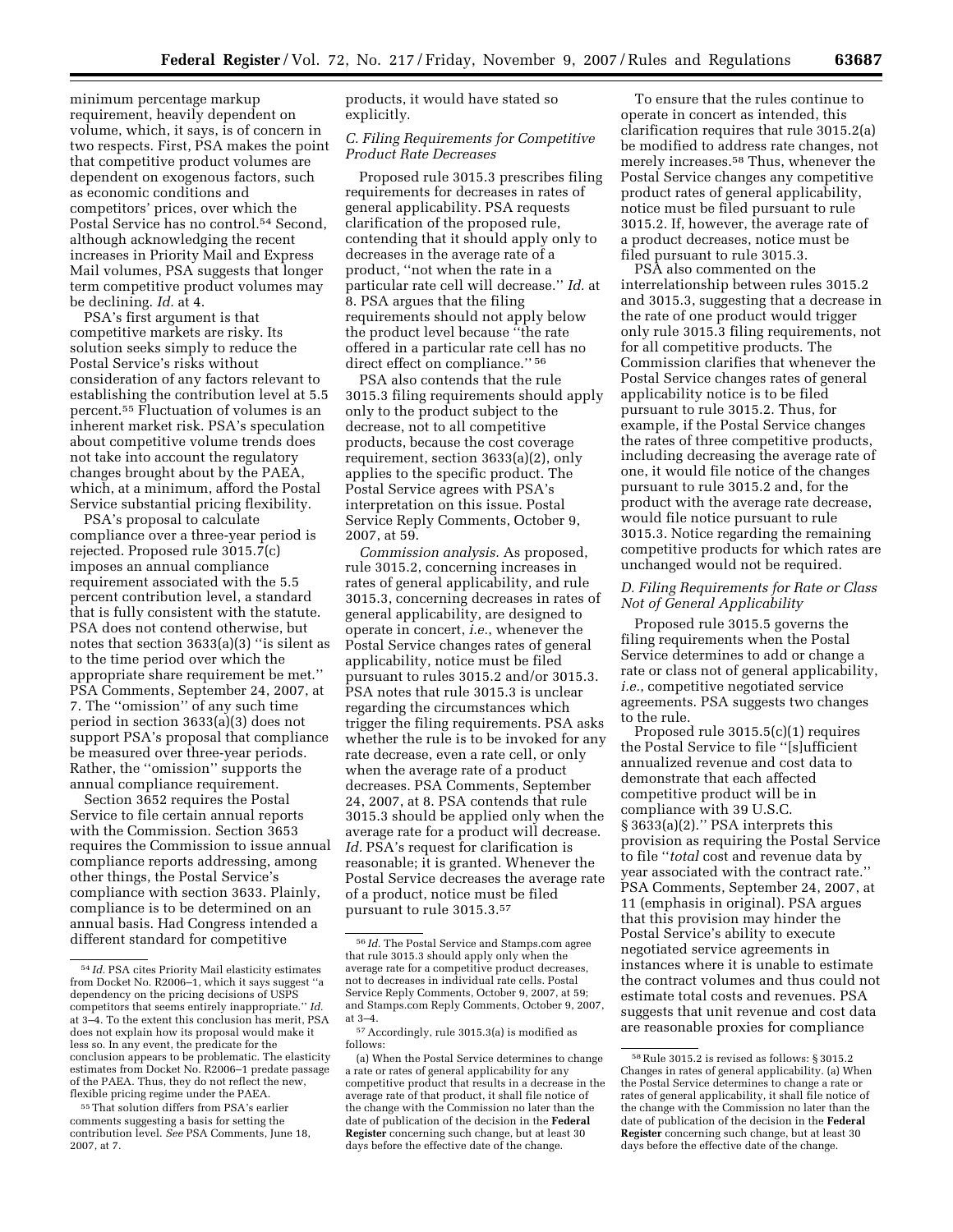with section 3633(a)(2). PSA proposes that rule  $3015.5(c)(1)$  be revised by deleting the phrase ''annualized revenues and cost'' to read as follows: ''[s]ufficient data to demonstrate that each affected competitive product will be in compliance with 39 U.S.C. § 3633(a)(2).''

Second, PSA proposes deleting the rule 3015.5(c)(2) requirement that the Postal Service explain ''why, following the change, competitive products in total will be in compliance with 39 U.S.C. §§ 3633(a)(1) and (3).'' PSA argues that sections 3633(a)(1) and (3) apply to competitive products as a whole, not individual products. It contends that whether the Postal Service complies with section 3633(a)(1) and (3) will generally not depend on individual contract rates (rates not of general applicability). PSA, therefore, suggests that the provision is redundant. *Id.* at 13.

*Commission analysis.* The Commission will not adopt PSA's suggestion that rule 3015.5(c)(1) be modified. The predicate for the proposal, that the Postal Service ''is unable to estimate mail volumes associated with the deal,'' is unrealistic. *Id.* at 2. In evaluating whether to execute a competitive negotiated service agreement, the Postal Service must have a reasonable estimate of the contract's economic value, a calculation dependent, in part, on either a reasonably reliable volume estimate or other type of annual guarantee. Moreover, PSA's suggestion that unit cost and revenue data may serve as reasonable proxies for compliance purposes is not well taken in circumstances where the negotiated service agreement involves multiple products or mail mix options. For example, if the negotiated service agreement involved Parcel Select, the costs and revenues under the agreement would be contingent on, among other things, volumes by dropship destination, *i.e.*, DBMC, DSCF, and DDU.

PSA's proposal focuses attention on proposed rule 3015.5(c)(1) and, upon reconsideration, the Commission finds it appropriate to clarify the proposed rule. The proposed rule used the phrase ''annualized revenue and cost data.'' The term ''annualized'' is ambiguous and may be at odds with the annual compliance reporting requirements of sections 3652 and 3653. Thus, to clarify the filing requirements, the Commission will modify rule 3015.5(c)(1) to read as follows: ''Sufficient revenue and cost data for the 12-month period following the effective date of the rate or class to demonstrate that each affected

competitive product will be in compliance with 39 U.S.C.  $3633(a)(2)$ ".<sup>59</sup>

The Commission will not adopt PSA's proposal that rule 3015.5(c)(2) be modified to eliminate the requirement that the Postal Service include an explanation that, following the change in the rate (or rates) not of general applicability, competitive products will be in compliance with sections  $3633(a)(1)$  and (3). The assumption that the Postal Service's compliance with sections 3633(a)(1) and (3) will not be dependent on individual negotiated service agreements is untested and, thus, premature. International mail excepted, no competitive negotiated service agreements exist. Consequently, their impact is uncertain. The limited review contemplated by the rules is intended to provide some assurance that, at least preliminarily, the rates not of general applicability satisfy section 3633. Once experience under the PAEA is gained, including with rates not of general applicability, the rules can be revisited and modified as deemed appropriate.

### *E. Parcel Select*

In Order No. 26, the Commission identified three bulk Parcel Post products, consisting of Parcel Select, Parcel Return Service, and Parcel Post mail qualifying for OBMC, BMC, and barcode discounts. Order No. 26, ¶ 3012.

The Postal Service proposes that OBMC, BMC, and barcode discounts be included as price categories within Parcel Select. Postal Service Initial Mail Classification Schedule, September 24, 2007, at 7–8. The Postal Service cites common characteristics between mailers using these rates and those using Parcel Select rates as a basis for consolidation. Both involve commercial mailers; some Parcel Select mailers also enter mail in the OBMC, BMC, and barcode discount categories. In addition, the Postal Service notes that the minimum volume requirements are the same as for Parcel Select. *Id.* at 8.

*Commission analysis.* The Commission will adopt the Postal Service's proposal, notwithstanding having some concerns about the sufficiency of the rationale offered in support of consolidation, i.e., similarities between mailers. This decision is influenced by several considerations.

First, the proposal generated no controversy, as evidenced by the fact that no party commented it. Second, consolidating the discounts with Parcel Select has a plausible basis; both involve parcels and are subject to the same volume requirements. Third, timing is not unimportant. This proceeding represents the initial attempt to develop rules implementing the modern system of rate regulation under the PAEA. Granting the Postal Service's proposal at the outset may enable the Postal Service to market Parcel Select in new ways. Experience, however, may demonstrate that Parcel Select and OMBC, BMC, and barcode discounts should be classified as separate products. Consolidation now does not preclude such a result later.

#### **IV. Product Lists**

# *A. Subpart A—Mail Classification Schedule*

Initially, section 3020.11 required the Postal Service to propose a Mail Classification Schedule within 30 days of enactment of the final rule. At the same time, Order No. 26 requested that the Postal Service prepare a draft Mail Classification Schedule in expedited fashion. The Postal Service complied with the request for expedition and filed a draft Mail Classification Schedule on September 24, 2007.60 Order No. 26 also requested initial comments from interested persons on the Postal Service's draft Mail Classification Schedule. Specific comments were received from Advo, APWU, Carlson, DFS, MOAA, NAPUS, OCA, Pitney Bowes, Popkin, and PostCom.

The Postal Service's commendable efforts will allow publication of a complete Mail Classification Schedule as anticipated. However, additional work remains. In this order, the Commission reaffirms that negotiated service agreements initially will be treated as individual products. To implement this finding, the Commission requests further information from the Postal Service. The Commission requests the Postal Service to develop and file with the Commission the descriptive information necessary to identify and explain each market dominant and competitive negotiated service agreement (including each International Customized Mail Agreement). For both market-dominant and competitive agreements, consideration should be given to grouping agreements with identical or very similar terms and conditions. This

<sup>59</sup>Rule 3015.3(c)(1), which used the same language concerning decreases in rates of general applicability, will also be modified similarly: ''Sufficient revenue and cost data for the 12-month period following the effective date of the rate to demonstrate that each affected competitive product will be in compliance with 39 U.S. $\hat{C}$ . 3633(a)(2)".

<sup>60</sup>United States Postal Service Submission of Initial Mail Classification Schedule in Response to Order No. 26, September 24, 2007.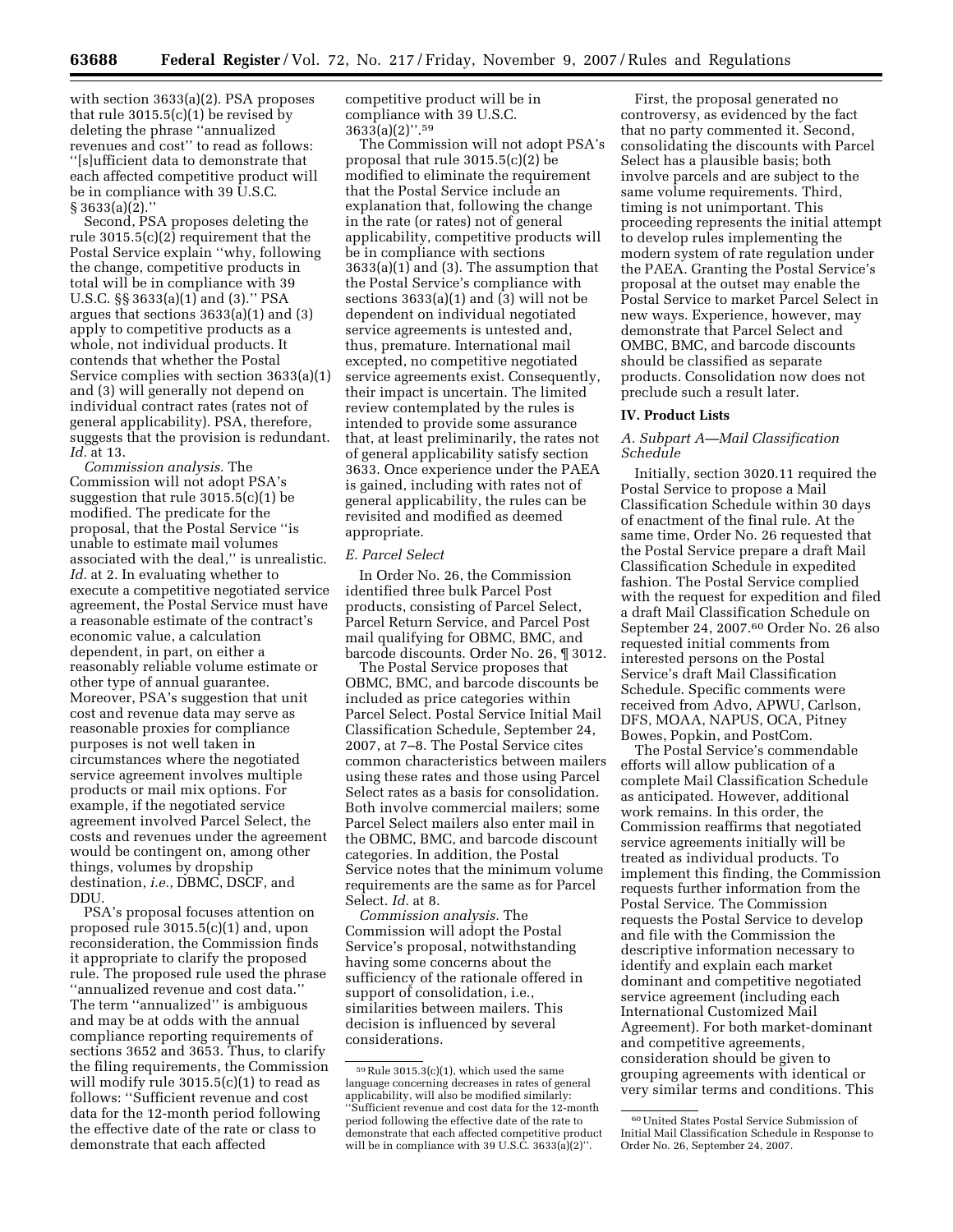information is to be provided to the Commission by November 20, 2007.

The Commission also has integrated several international products under the classifications of their domestic counterparts. Single-piece First-Class Mail International has been subdivided into Outbound Single-piece First-Class Mail International and Inbound Singlepiece First-Class Mail International, and assigned to the First-Class Mail class. International Ancillary Services, International Reply Coupon Service, and International Business Reply Mail Service have been included with Special Services. A product described as Inbound Surface Parcel Post (at UPU rates) has been assigned to the Package Services class.

Classes of Express Mail and Priority Mail have been assigned to the competitive products list. The ''class'' terminology within the competitive products list is used merely as an organizational aid to group products with similar characteristics and is not meant to imply ratemaking significance. The Express Mail class is to include Express Mail (Domestic), Outbound International Expedited Services, and Inbound Expedited Services. The Priority Mail class is to include Priority Mail (Domestic), Outbound Priority Mail International, and Inbound Air Parcel Post. As discussed above, DBMC, BMC, and barcode discount parcels have been consolidated with Parcel Select as one product. Parcel Return Service remains as proposed by the Postal Service. A product described as Inbound Surface Parcel Post (at non-UPU rates) has been assigned to the competitive products list international class. The above changes will either require modification to the Postal Service's proposed Mail Classification Schedule, or additional information from the Postal Service to accurately describe these products. This information is to be provided to the Commission by November 20, 2007.

While the Commission is comfortable in most instances with the Postal Service naming its own products, the Commission's preference is for product names that appropriately identify the characteristics of the products. In this respect, the term ''bulk'' as used in First-Class Mail ''Bulk Letters/ Postcards'' is not helpful because large quantities of what might commonly be thought of as ''bulk'' mail also is mailed at single-piece rates. Furthermore, bulk mail can not be entered at Bulk Letters/ Postcards rates unless it is also presorted. The Commission asks the Postal Service to consider whether another descriptive term other than bulk might be more appropriate, such as ''presorted'' or ''workshared''.

The Commission will develop a comprehensive Mail Classification Schedule for incorporation into its rules after thorough review of the Postal Service's proposals and the comments already provided. Notice and the opportunity for comment on the Mail Classification Schedule developed by the Commission will be provided.

The Postal Service suggests that product descriptions be omitted from the Mail Classification Schedule when published as Commission regulations in the Code of Federal Regulations. Postal Service Reply Comments, October 9, 2007, at 26–27. The Postal Service contends that since changes to provisions for existing products are made by the Postal Service in the Domestic Mail Manual, it may be confusing also to have to revise the Mail Classification Schedule. In addition, the Postal Service questions whether such treatment would conform with the Governors' ability to enact classification changes for competitive products under 39 U.S.C. 3632.

The Commission previously explained that:

The Commission is charged with maintaining accurate product lists. 39 U.S.C. § 3642. The Commission views the Mail Classification Schedule as the vehicle for presenting the product lists with necessary descriptive content. The explanatory information included with the product lists will inform participants in Commission proceedings of the nature and scope of Postal Service products and must be sufficiently detailed to allow the Commission to verify that the rates and categorization of products are in compliance with the PAEA. Thus, the Mail Classification Schedule is important in that it will provide for the transparent and accurate maintenance of the product lists.

#### PRC Order No. 26 at ¶ 4003.

The explanatory information performs an important function in the Commission's responsibility to establish and maintain ''a modern system for regulating rates and classes for marketdominant products.'' *See* 39 U.S.C. 3622(a). Furthermore, the explanatory information facilitates the Commission's understanding of the Postal Service's products when reviewing service standards under 39 U.S.C. 3691.

With the Commission's role in maintaining the product lists, regulating rates and classes for market dominant products, and reviewing service standards, the explanatory information provides a baseline for the Commission in undertaking its important responsibilities. The rules require only minimal descriptive information to be included in the Mail Classification

Schedule.61 The level of detail that the Postal Service provided in its proposed Mail Classification Schedule, with some minor adjustments, appears adequate. The rules also specify an expeditious and unburdensome approach to updating the Mail Classification Schedule that is consistent with providing the Postal Service with great flexibility to manage its products. Thus, the Postal Service's suggestion to omit the descriptive information from the CFR will not be adopted.

Initially, rule 3020.12 was written to incorporate by reference the Mail Classification Schedule into the **Federal Register**. This method of publication requires the approval of the Director of the Federal Register. At this time, the Commission has not received approval. Because the initial Mail Classification Schedule is a required component of this final rule, rule 3020.12 has been revised to publish the Mail Classification Schedule in the **Federal Register** as an appendix.

The final rule establishes an initial framework for operating under the PAEA. This requires at a minimum publication of the market dominant and competitive product lists. Section 3020.11 has been modified to provide for publication of an abbreviated Mail Classification Schedule which provides these product lists. The rule indicates that the additional descriptive material will be added in a subsequent rulemaking.

An initial Mail Classification Schedule has been prepared as Appendix A to these rules. It provides a skeleton of the Mail Classification Schedule that indicates the general format of the document and reserves space for including the individual product descriptions in the near future. The Mail Classification Schedule includes the complete market dominant and competitive product lists which allows the Postal Service and the Commission to operate under the PAEA. The product lists generally are consistent with the product lists proposed by the Postal Service in its draft Mail Classification Schedule, except for the modifications discussed in this Order.

APWU opposes the Postal Service's proposal to create separate products for Single-piece Letters/Postcards and Bulk Letters/Postcards within First-Class Mail. It expresses concern that the

<sup>61</sup>This is to be contrasted against the detailed product information provided by the Postal Service in the Domestic Mail Manual. The Postal Service has great flexibility in developing the detailed requirements in the Domestic Mail Manual, consistent with the general descriptions provided in the Mail Classification Schedule.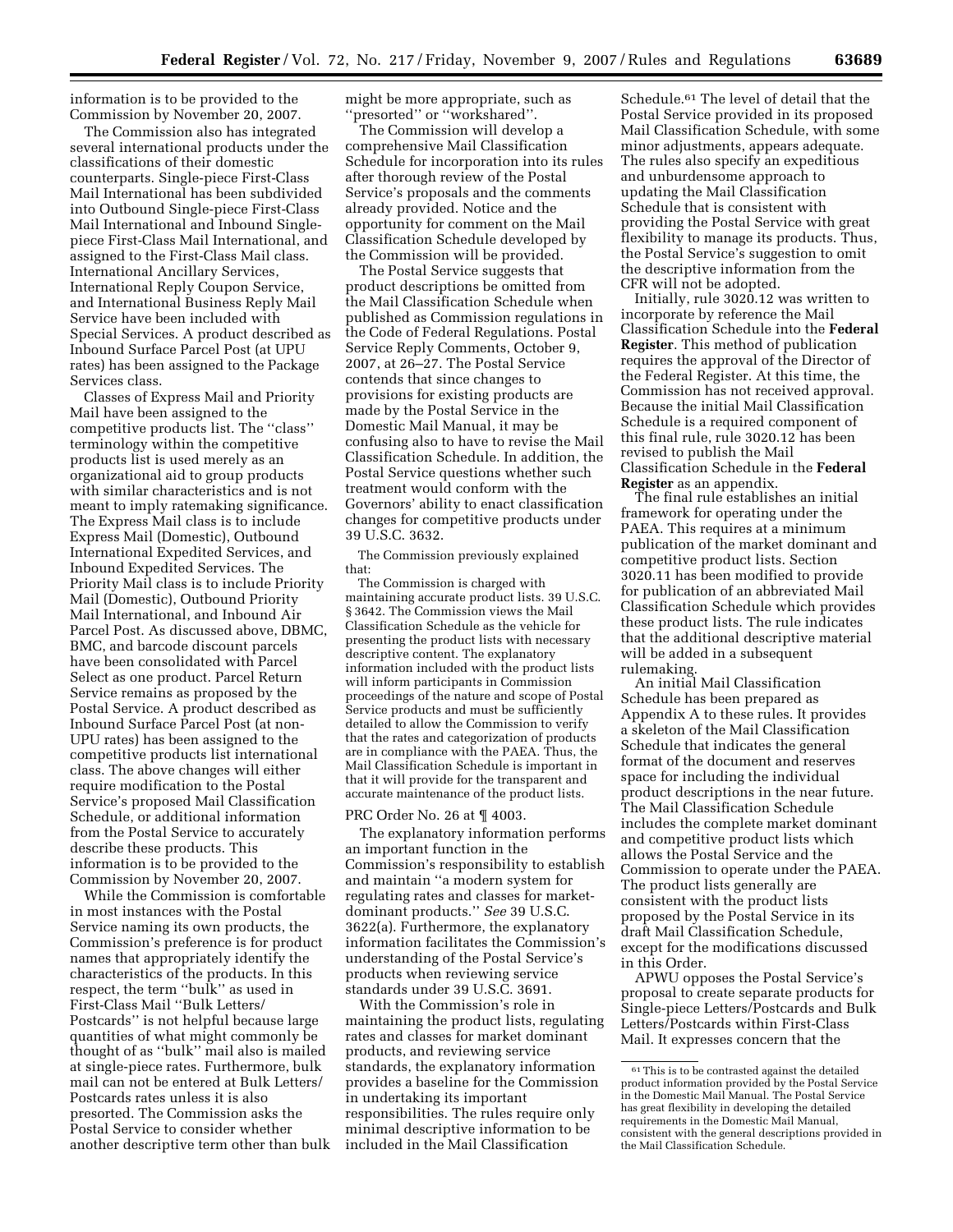separation may lead to rates that violate the workshare provision of the PAEA and fail to encourage efficiency. APWU MCS Comments, October 9, 2007, at 1– 4. In its comments supporting the Postal Service's proposed Mail Classification Schedule, Advo argues that the separation of single-piece and bulk letters and postcards is ''imminently reasonable.'' Advo MCS Comments, October 9, 2007, at 2.

The Postal APWU opposes the Postal Service's proposal to create separate products for Single-piece Letters/ Postcards and Bulk Letters/Postcards within First-Class Mail. It expresses concern that the separation may lead to rates that violate the workshare provision of the PAEA and fail to encourage efficiency. APWU MCS Comments, October 9, 2007, at 1–4. In its comments supporting the Postal Service's proposed Mail Classification Schedule, Advo argues that the separation of single-piece and bulk letters and postcards is ''imminently reasonable.'' Advo MCS Comments, October 9, 2007, at 2.

The Postal Service has the flexibility to initially describe its product lines in conformance with the statutory requirements of the PAEA. A product is defined as ''a postal service with a distinct cost or market characteristic for which a rate or rates are, or may reasonably be, applied.'' 39 U.S.C. 102(6). It is possible to apply this definition and categorize First-Class Mail postal services into products in several different ways. The selections made by the Postal Service comply with the definition, and represent postal services with distinct cost or market characteristics. The product lines are subject to adjustments in the future as conditions change. The Commission finds that the Postal Service has appropriately described product lines applicable to First-Class Mail.

The Postal Service has the flexibility to initially describe its product lines in conformance with the statutory requirements of the PAEA. A product is defined as ''a postal service with a distinct cost or market characteristic for which a rate or rates are, or may reasonably be, applied.'' 39 U.S.C. 102(6). It is possible to apply this definition and categorize First-Class Mail postal services into products in several different ways. The selections made by the Postal Service comply with the definition, and represent postal services with distinct cost or market characteristics. The product lines are subject to adjustments in the future as conditions change. The Commission finds that the Postal Service has

appropriately described product lines applicable to First-Class Mail.

The public had an opportunity to comment on the product lists as provided in Order No. 26. OCA, and others, express opinions on the content and level of detail of the product lists. *See* OCA MCS Comments, October 10, 2007. The Commission acknowledges that these comments raise important issues applicable to many mailers. The Commission finds that the product lists specified in the initial Mail Classification Schedule provide mailers, the Postal Service, and the Commission a legally sufficient starting point for operating under the PAEA. Rules to modify the product lists are specified in this final rule, and the Commission anticipates that these rules will be put to use.

#### *B. Requests to Modify the Product Lists*

The Commission has identified an error in the **Federal Register** notice. Rule 3020.31(b) should read ''Provide a copy of the Governor's decision supporting the request, if any;''. Order No. 26 includes the correct text. The correct language is included in the final rule.

The Commission has made conforming changes to docket and notice rules 3020.33, 3020.53, and 3020.73, which make the language consistent, wherever possible, with the provisions applicable to notices of Type 1 rate adjustments for market dominant products.

*Suggested revisions.* PostCom suggests combining part 3020 subparts B, C, and D. PostCom Comments, September 24, 2007, at 7. PostCom contends that the subparts contain identical procedures for reviewing product list modifications depending on the party that initiates a request. The Commission will not adopt PostCom's suggestion. There are differences in requirements based on the filing party, and the Commission anticipates further variations as the rules develop over time.

PostCom further suggests making the requirements of part 3020 inapplicable for product list modifications associated with CPI rate increases. PostCom Comments, September 24, 2007, at 5–7. PostCom has not made a persuasive argument that there should be an exception to the requirements of 39 U.S.C. 3642 when CPI rate adjustments are made.

GCA suggests that explicit language be included in rules 3020.30, 3020.50, and 3020.70 to prohibit the transfer of products between product lists that are subject to the private express statutes. GCA Comments, September 24, 2007, at 6–7. This prohibition is specified in 39

U.S.C. 3642(b)(2). The Commission's rules as proposed require the Postal Service to demonstrate that this requirement is met. *See* rules 3020.32(e), 3020.52(e), and 3020.72(e). Thus, the rules adequately address GCA's concern.

Pitney Bowes suggests incorporating a 45-day time limit into the rules for the initial review of proposals to add, delete, or transfer products between product lists. *See* rules 3020.34, 3020.55, and 3020.75. Pitney Bowes further suggests incorporating a 90-day time limit into the rules when further proceedings are required to review these proposals. *See* rules 3020.35, 3020.56, and 3020.76. Pitney Bowes Comments, September 24, 2007, at 14–15.

The Commission will handle requests to add, delete, or transfer products between product lists in an expedient manner consistent with due process and procedural fairness. When the proposals appear to meet statutory requirements, the proposals should receive prompt approval. However, when there is a demonstration by a party submitting comments or when it is independently apparent to the Commission that there may be compliance issues with the proposal, the Commission will allow adequate time on a case-by-case basis to evaluate the issues and review statutory compliance. Establishing an artificial time constraint will not facilitate resolving identified compliance issues, and it may prolong resolution of the issues by requiring parties to initiate litigious complaint proceedings.

*Final rules.* With the exception of the changes identified at the beginning of this section, the rules for requests to modify product lists initiated by the Postal Service, users of mail, and the Commission (part 3020, subparts B, C, and D), are adopted without change.

# *C. Subpart E—Requests Initiated by the Postal Service To Change the Mail Classification Schedule*

*Suggested revisions.* McGraw-Hill is concerned that the Postal Service will use part 3020 subpart E, which does not provide for Commission review or allow for public comment, to make what it considers major classification changes. McGraw-Hill Comments, September 24, 2007, at 2–5. McGraw-Hill requests prospective review and the opportunity for comment on Postal Service proposed major classification changes that do not involve modifications to the product lists. Valpak expresses similar concerns and seeks an alternative way of handling major classification changes. Valpak Comments, September 24, 2007, at 12–16.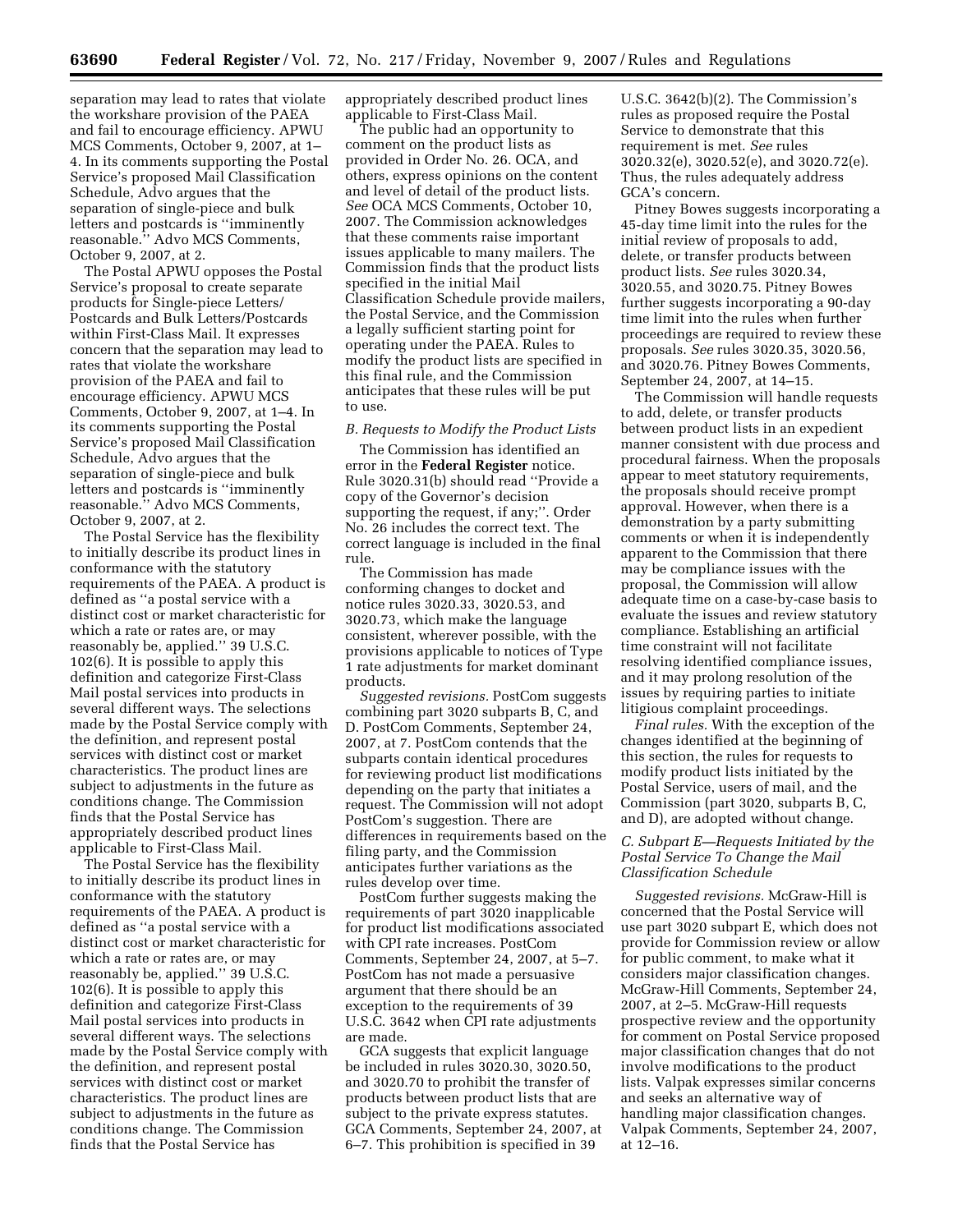*Commission analysis.* Commenters correctly infer that there is a continuum of possible classification changes from those only requiring the Postal Service to inform the Commission of a classification change to those triggering the requirements of 39 U.S.C. 3642. The Postal Service asserts that it will initially provide an opportunity for formal public comment on important and complex changes to its processes and products. Postal Service Reply Comments, October, 9, 2007, at 27–29. Thus, it contends, the public will have notice and an opportunity for comments on proposed changes provided by the Postal Service.

Parties also have the opportunity to utilize the Commission's complaint procedures whenever compliance with the statutory requirements becomes an issue. Further opportunities for public comment will be available during the annual compliance process, and also may be available when the Commission evaluates service standards.

The rules proposed in subparts B, C, and D establish formal procedures for classification changes triggering the requirements of 39 U.S.C. 3642. For classification changes below this level, the proposed rules provide the Postal Service with great flexibility to manage Postal Service products, as long as the products conform to the statutory requirements of the PAEA. Neither the PAEA nor sound public policy suggests that the Commission exercise preimplementation authority at this time.

The purpose of subpart E is to keep the Mail Classification Schedule up to date when product changes are made below the 39 U.S.C. 3642 level. This facilitates the Commission's maintenance of the product lists and makes it possible for the Commission to undertake its other statutory responsibilities. Subpart E was not intended to provide an avenue for comprehensive pre-implementation review of classification changes.

The Commission will provide notice and the opportunity for comment on Mail Classification Schedule changes under subpart E. Comments can be beneficial in assuring that proposals are properly filed under the correct rules, and not inadvertently filed under subpart E. For these limited purposes, it will be sufficient to provide notice of Postal Service submissions under rule 3020.91 on the Commission's Web site and allow a period for public comment on whether the changes are inconsistent with 39 U.S.C. 3642.

A new rule, 3020.92, Public Input, is added. That rule will provide for the Commission publishing Postal Service submissions pursuant to rule 3020.91 on

its Web site and give interested members of the public an opportunity to comment.

Proposed rule 3020.92, Implementation, is renumbered as rule 3020.93, and modified to reflect consideration of public comments.

No participant commented on the proposed rules in part 3020, subpart F, and they are adopted without change.

# **V. Ordering Paragraphs**

*It is ordered:* 

1. The Postal Service shall provide the information necessary for further development of the Mail Classification Schedule as specified in chapter IV, ¶¶ 4002 through 4004 of this Order by November 20, 2007.

2. The Commission hereby adopts final rules amending the definitions of terms appearing in rule 3001.5 that follow the Secretary's signature into the Commission's Rules of Practice and Procedure appearing in 39 CFR 3001.

3. The Commission hereby adopts final rules establishing new rules applicable to Regulation of Market Dominant Products (part 3010), Competitive Products (part 3015), and Product Lists (part 3020) that follow the Secretary's signature into the Commission's Rules of Practice and Procedure to appear in 39 CFR 3010, 3015, and 3020 respectively.

4. The Commission hereby adopts final rules establishing a Mail Classification Schedule, appearing as Appendix A to subpart A of new rule 3020 that follow the Secretary's signature into the Commission's Rules of Practice and Procedure to appear in 39 CFR 3020.

5. The Secretary shall arrange for publication of this Order amending the definitions of terms, establishing rules applicable to Regulation of Market Dominant Products, Competitive Products, and Product Lists, and establishing a Mail Classification Schedule in the **Federal Register**. These changes will take effect 30 days after publication in the **Federal Register**.

6. The Secretary shall arrange for publication of this order in the **Federal Register**.

# **List of Subjects**

# *39 CFR Part 3001*

Administrative practice and procedure; Confidential business information, Freedom of information, Sunshine Act.

### *39 CFR Part 3010*

Administrative practice and procedure; Postal Service.

#### *39 CFR Part 3015*

Administrative practice and procedure; Postal Service.

#### *39 CFR Part 3020*

Administrative practice and procedure; Postal Service.

By the Commission.

# **Steven W. Williams,**

### *Secretary.*

■ For the reasons stated in the preamble, under the authority at 39 U.S.C. 503, the Postal Regulatory Commission amends 39 CFR chapter III as follows:

# **PART 3001—RULES OF PRACTICE AND PROCEDURE**

■ 1. Revise the authority citation for part 3001 to read as follows:

**Authority:** 39 U.S.C. 404(d); 503; 3622; 3633; 3661, 3652.

# **Subpart A—Rules of General Applicability**

- $\blacksquare$  2. Amend § 3001.5 as follows:
- a. Revise paragraphs (r) and (s); and
- b. Add paragraphs (t) and (u).

# **§ 3001.5 Definitions.**

\* \* \* \* \* (r) *Negotiated service agreement*  means a written contract, to be in effect for a defined period of time, between the Postal Service and a mailer, that provides for customer-specific rates or fees and/or terms of service in accordance with the terms and conditions of the contract. A rate associated with a negotiated service agreement is not a rate of general applicability.

(s) *Postal service* refers to the delivery of letters, printed matter, or mailable packages, including acceptance, collection, sorting, transportation, or other functions ancillary thereto.

(t) *Product* means a postal service with a distinct cost or market characteristic for which a rate or rates are, or may reasonably be, applied.

(u) *Rate or class of general applicability* means a rate or class that is available to all mailers equally on the same terms and conditions.

■ 3. Add part 3010 to read as follows:

# **PART 3010—REGULATION OF RULES FOR MARKET DOMINANT PRODUCTS**

# **Subpart A—General Provisions**

- Sec.
- 3010.1 Applicability.
- 3010.2 Types of rate adjustments for market dominant products.
- 3010.3 Type 1–A rate adjustment—in general.
- 3010.4 Type 1–B rate adjustment—in general.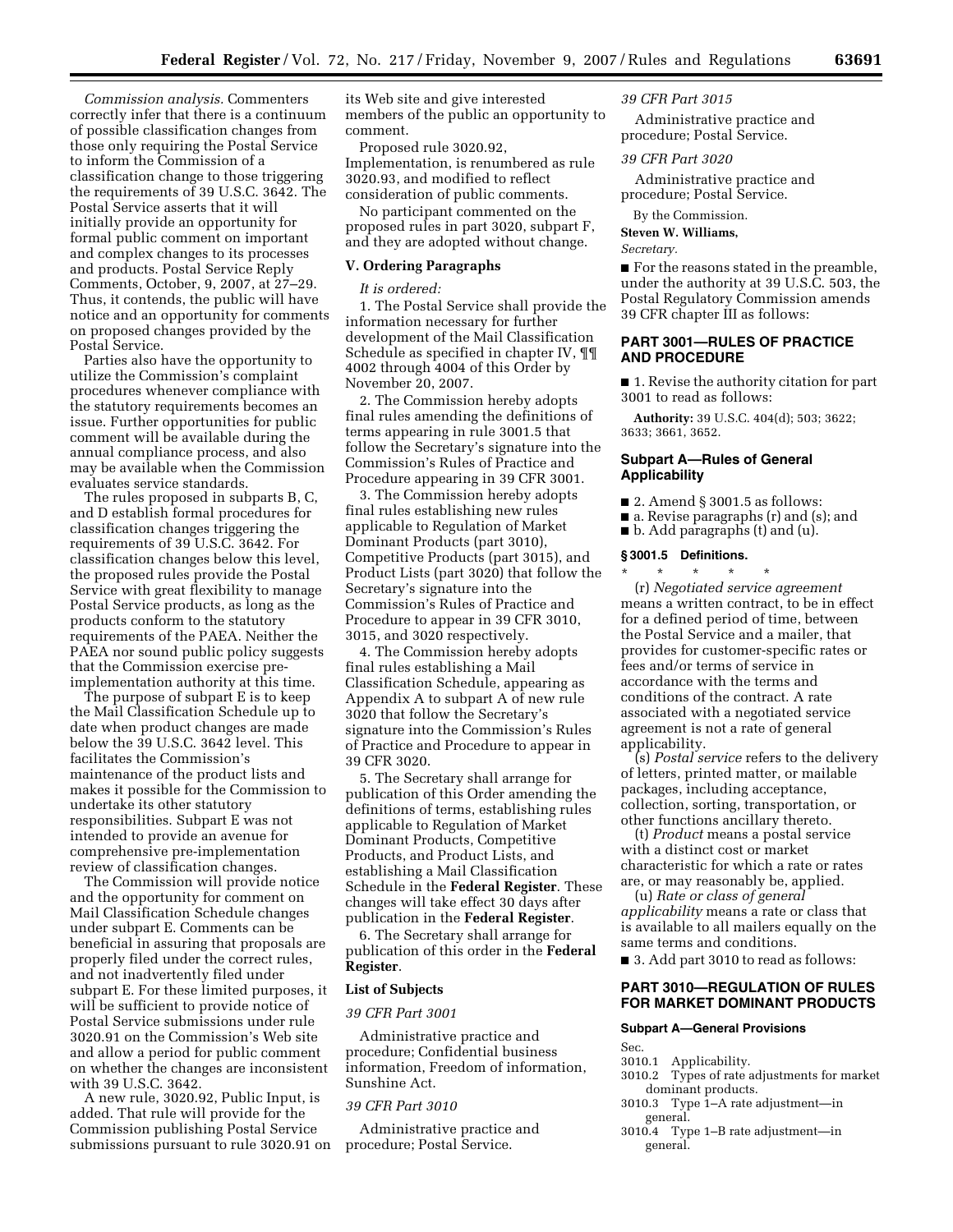- 3010.5 Type 2 rate adjustment—in general.
- 3010.6 Type 3 rate adjustment—in general. 3010.7 Schedule of regular rate changes.

### **Subpart B—Rules for Rate Adjustments for Rates of General Applicability (Type 1–A and 1–B Rate Adjustments)**

- 3010.10 Procedures.
- 3010.11 Limit on size of rate increases.
- 3010.12 Source of CPI–U data for purposes of annual limitation.
- 3010.13 Proceedings for Type 1–A and Type 1–B rate adjustment filings. 3010.14 Contents of notice of rate
- adjustment.

# **Subpart C—Rules for Applying the Price Cap**

- 3010.20 Test for compliance with the annual limitation.
- 3010.21 Calculation of annual limitation. 3010.22 Calculation of less than annual limitation.
- 3010.23 Calculation of percentage change in rates.
- 3010.24 Treatment of volume associated with negotiated service agreements.
- 3010.25 Limitation on unused rate adjustment authority rate adjustments.
- 3010.26 Calculation of unused rate adjustment authority.
- 3010.27 Application of unused rate adjustment authority.
- 3010.28 Maximum size of unused rate adjustment authority rate adjustments.

3010.29 Transition rule.

### **Subpart D—Rules for Rate Adjustments for Negotiated Service Agreements (Type 2 Rate Adjustments)**

- 3010.40 Negotiated service agreements.
- 3010.41 Procedures.
- 3010.42 Contents of notice of agreement in support of a negotiated service agreement.
- 3010.43 Data collection plan.
- 3010.44 Proceedings for Type 2 rate adjustments.

### **Subpart E—Rules for Rate Adjustments for Exigent Circumstances (Type 3 Rate Adjustments)**

- 3010.60 Applicability.
- Contents of exigent requests.
- 3010.62 Supplemental information.
- Treatment of unused rate
- adjustment authority. 3010.64 Expeditious treatment of exigent
- requests.
- 3010.65 Special procedures applicable to exigent requests.
- 3010.66 Deadline for Commission decision. **Authority:** 39 U.S.C. 503; 3622.

# **Subpart A—General Provisions**

# **§ 3010.1 Applicability.**

The rules in this part implement provisions in the Postal Accountability and Enhancement Act (PAEA) establishing ratesetting policies and procedures for market dominant products. With the exception of exigency-based rate adjustments, these procedures allow a minimum of 45 days

for advance public notice of the Postal Service's planned rate adjustments. Exigency-based rate adjustments require the Postal Service to file a formal request with the Commission and are subject to special procedures.

### **§ 3010.2 Types of rate adjustments for market dominant products.**

(a) There are four types of rate adjustments for market dominant products. A Type 1–A rate adjustment, authorized under 39 U.S.C. 3622(d)(1)(D), is based on the statutory annual limitation. A Type 1–B rate adjustment, authorized under 39 U.S.C. 3622(d)(2)(C), is based on an exception to the annual limitation, and is referred to as unused rate adjustment authority. A Type 2 rate adjustment, authorized under 39 U.S.C. 3622(c)(10), is based on a negotiated service agreement. A Type 3 rate adjustment, authorized under 39 U.S.C.  $3622(d)(1)(E)$ , is based on exigent circumstances.

(b) Upon the establishment of unused rate adjustment authority in any class, the Postal Service shall devise and maintain a schedule that tracks the establishment and subsequent use of unused rate adjustment authority.

(c) The Postal Service may combine Types 1–A, 1–B and 2 rate adjustments for purposes of filing with the Commission.

### **§ 3010.3 Type 1–A rate adjustment—in general.**

(a) A Type 1–A rate adjustment represents the usual type of adjustment to rates of general applicability.

(b) A Type 1–A rate adjustment may result in a rate adjustment that is less than or equal to the annual limitation, but may not exceed the annual limitation.

(c) A Type 1–A rate adjustment for any class that is less than the applicable change in CPI–U results in unused rate adjustment authority associated with that class. Part or all of the unused rate adjustment authority may be used in a subsequent adjustment for that class, subject to the expiration terms in § 3010.26(d).

### **§ 3010.4 Type 1–B rate adjustment—in general.**

(a) A Type 1–B rate adjustment is a rate adjustment which uses unused rate adjustment authority in whole or in part. A rate adjustment using unused rate adjustment authority may not result in an increase for the class that exceeds the applicable annual limitation plus 2 percentage points.

(b) Type 1–B rate adjustments filed within 12 months of each other may not apply more than 2 percentage points of unused rate authority to any class.

(c) Unused rate adjustment authority in each class may be applied to rate adjustments in the same class for up to 5 years.

# **§ 3010.5 Type 2 rate adjustment—in general.**

A negotiated service agreement rate adjustment entails a rate adjustment negotiated between the Postal Service and a customer or group of customers.

# **§ 3010.6 Type 3 adjustment—in general.**

(a) A Type 3 rate adjustment is a request for an exigency-based rate adjustment. It is authorized only when justified by exceptional or extraordinary circumstances.

(b) An exigency-based rate adjustment is not subject to the inflation-based limitation or the restrictions on the use of unused rate adjustment authority, and does not implement a negotiated service agreement.

(c) A Postal Service request for a Type 3 rate adjustment is subject to public participation and Commission review within 90 days.

# **§ 3010.7 Schedule of regular rate changes.**

(a) The Postal Service shall maintain on file with the Commission a Schedule for Regular and Predictable Rate Changes. The Commission shall display the Schedule for Regular and Predictable Rate Changes on the Commission Web site, *http:// www.prc.gov*.

(b) The Schedule for Regular and Predictable Rate Changes shall provide mailers with estimated implementation dates for future Type 1–A rate changes for each separate class of mail, should such changes be necessary and appropriate. Rate changes will be scheduled at specified regular intervals.

(c) The Schedule for Regular and Predictable Rate Changes shall provide an explanation that will allow mailers to predict with reasonable accuracy the amounts of future scheduled rate changes.

(d) The initial Schedule for Regular and Predictable Rate Changes must be filed within 90 days of the effective date of this rule. The Postal Service should balance its financial and operational needs with the convenience of mailers of each class of mail in developing the schedule.

(e) Whenever the Postal Service deems it appropriate to change the Schedule for Regular and Predictable Rate Changes, it shall file a revised schedule and explanation with the Commission.

(f) The Postal Service may, for good cause shown, vary rate adjustments from those estimated by the Schedule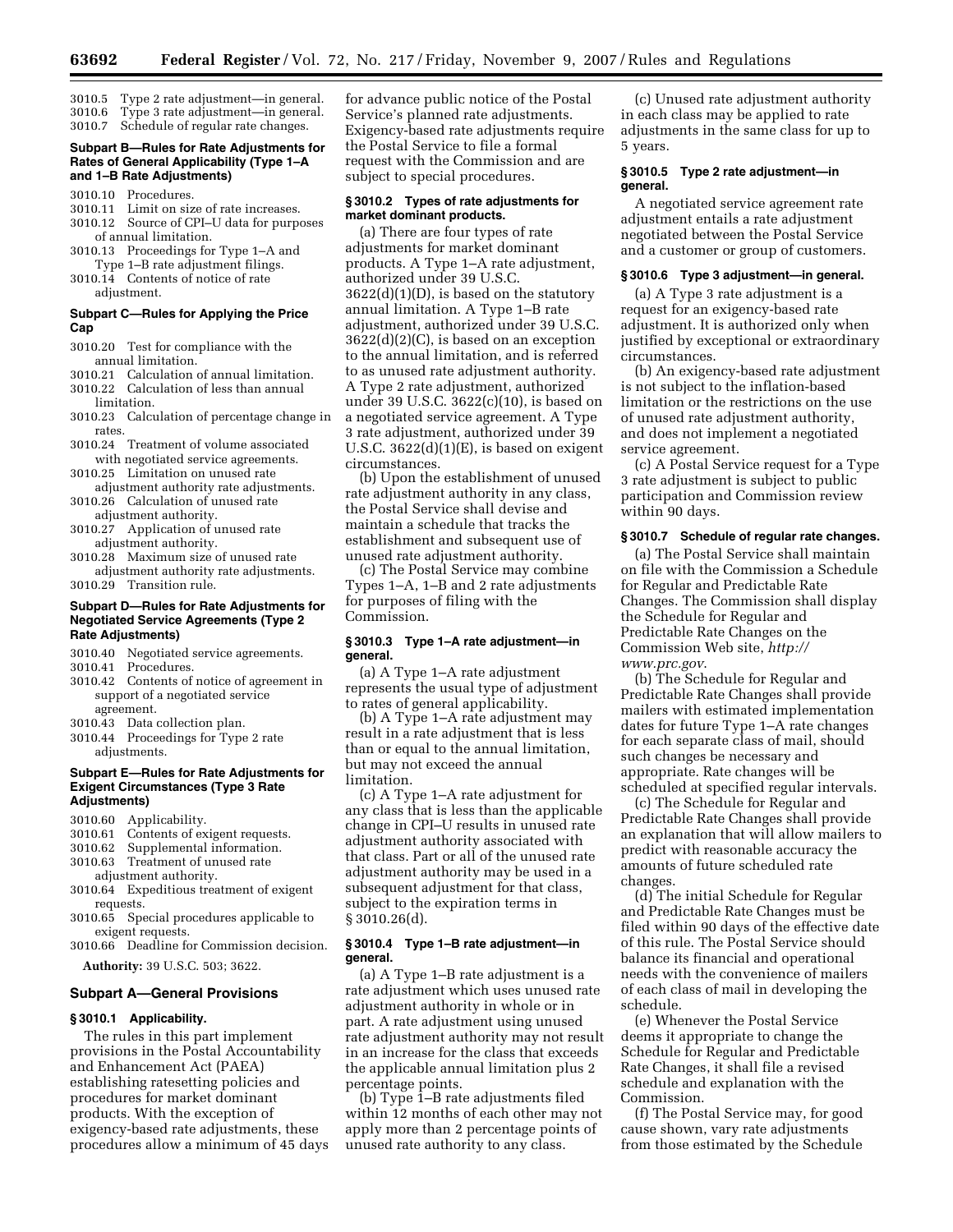for Regular and Predictable Rate Changes. In such case, the Postal Service should provide a succinct explanation for such variation with its Type 1–A filing. No explanation is required for changes involving smaller than predicted rate adjustments.

# **Subpart B—Rules for Rate Adjustments for Rates of General Applicability (Type 1–A and 1–B Rate Adjustments)**

#### **§ 3010.10 Procedures.**

(a) The Postal Service, in every instance in which it determines to exercise its statutory authority to make a Type 1–A or Type 1–B rate adjustment for a market dominant postal product shall:

(1) Provide public notice in a manner reasonably designed to inform the mailing community and the general public that it intends to change rates not later than 45 days prior to the intended implementation date; and

(2) Transmit a notice of rate adjustment to the Commission no later than 45 days prior to the intended implementation date.

(b) The Postal Service is encouraged to provide public notice and to submit its notice of rate adjustment as far in advance of the 45-day minimum as practicable, especially in instances where the intended price changes include classification changes or operations changes likely to have material impact on mailers.

### **§ 3010.11 Limit on size of rate increases.**

(a) Rate increases for each class of market dominant products in any 12 month period are limited.

(b) Rates of general applicability are subject to an inflation-based limitation computed using CPI–U values as detailed in § 3010.12.

(c) An exception to the inflation-based limitation allows a limited annual recapture of unused rate authority. The amount of unused rate authority is measured separately for each class of mail.

(d) In any 12-month period the inflation-based limitation combined with the allowable recapture of unused rate authority equals the price cap applicable to each class of mail.

### **§ 3010.12 Source of CPI–U data for purposes of annual limitation.**

The monthly CPI–U values needed for the calculation of the annual limitation under this part shall be obtained from the Bureau of Labor Statistics (BLS) Consumer Price Index—All Urban Consumers, U.S. All Items, Not Seasonally Adjusted, Base Period 1982–

84 = 100. The current Series ID for the index is ''CUUR0000SA0.''

# **§ 3010.13 Proceedings for Type 1–A and Type 1–B rate adjustment filings.**

(a) The Commission will establish a docket for each rate adjustment filing, promptly publish notice of the filing in the **Federal Register**, and post the filing on its Web site. The notice shall include:

(1) The general nature of the proceeding;

(2) A reference to legal authority to which the proceeding is to be conducted;

(3) A concise description of the planned for changes in rates, fees, and the Mail Classification Schedule;

(4) The identification of an officer of the Commission to represent the interests of the general public in the docket;

(5) A period of 20 days from the date of the filing for public comment; and

(6) Such other information as the Commission deems appropriate.

(b) Public comments should focus primarily on whether planned rate adjustments comply with the following mandatory requirements of 39 U.S.C. chapter 36, subchapter 1:

(1) Whether the planned rate adjustments measured using the formula established in § 3010.23(b) are at or below the annual limitation established in § 3010.11; and

(2) Whether the planned rate adjustments measured using the formula established in § 3010.23(b) are at or below the limitations established in § 3010.28.

(c) Within 14 days of the conclusion of the public comment period the Commission will determine, at a minimum, whether the planned rate adjustments are consistent with the annual limitation set forth in rule 3010.11; the limitations set forth in rule 3010.28; and 39 U.S.C. 3626, 3627, and 3629, and issue an order announcing its findings.

(d) If the planned rate adjustments are found consistent with applicable law by the Commission, they may take effect pursuant to appropriate action by the Governors.

(e) If planned rate adjustments are found inconsistent with applicable law by the Commission, the Postal Service will submit an amended notice of rate adjustment and describe the modifications to its planned rate adjustments that will bring its rate adjustments into compliance. An amended notice of rate adjustment shall be accompanied by sufficient explanatory information to show that all deficiencies identified by the Commission have been corrected.

(f) The Commission will post any amended notice of rate adjustment filing on its Web site and allow a period of 10 days from the date of the filing for public comment. Comments in the amended notice of rate adjustment should address the subjects identified in rule 3010.13(b).

(g) The Commission will review any amended notice of rate adjustment together with any comments filed for compliance and within 14 days issue an order announcing its findings.

(h) If the planned rate adjustments as amended are found to be consistent with applicable law, they may take effect pursuant to appropriate action by the Governors. However, no rate shall take effect until 45 days after the Postal Service files a notice of rate adjustment specifying that rate.

(i) If the planned rate adjustments in an amended notice of rate adjustment are found to be inconsistent with applicable law, the Commission shall explain the basis of its determination and suggest an appropriate remedy.

(j) For purposes of subsequent Commission proceedings, findings that a planned Type 1 rate adjustment is in compliance with the annual limitation set forth in § 3010.11; the limitations set forth in § 3010.28; and 39 U.S.C. 3626, 3627, and 3629 are decided on the merits. A Commission finding that a planned Type 1 rate adjustment does not contravene other policies of 39 U.S.C. chapter 36, subchapter 1 is provisional and subject to subsequent review.

# **§ 3010.14 Contents of notice of rate adjustment.**

(a) *General*. The Postal Service notice of rate adjustment must include the following information:

(1) A schedule of the proposed rates; (2) The planned effective date(s) of the proposed rates;

(3) A representation or evidence that public notice of the planned changes has been issued or will be issued at least 45 days before the effective date(s) for the proposed new rates; and

(4) The identity of a responsible Postal Service official who will be available to provide prompt responses to requests for clarification from the Commission.

(b) *Supporting technical information and justifications.* The notice of rate adjustment shall be accompanied by:

(1) The amount of the applicable change in CPI–U calculated as required by § 3010.21 or § 3010.22, as appropriate. This information must be supported by workpapers in which all calculations are shown, and all input values including all relevant CPI–U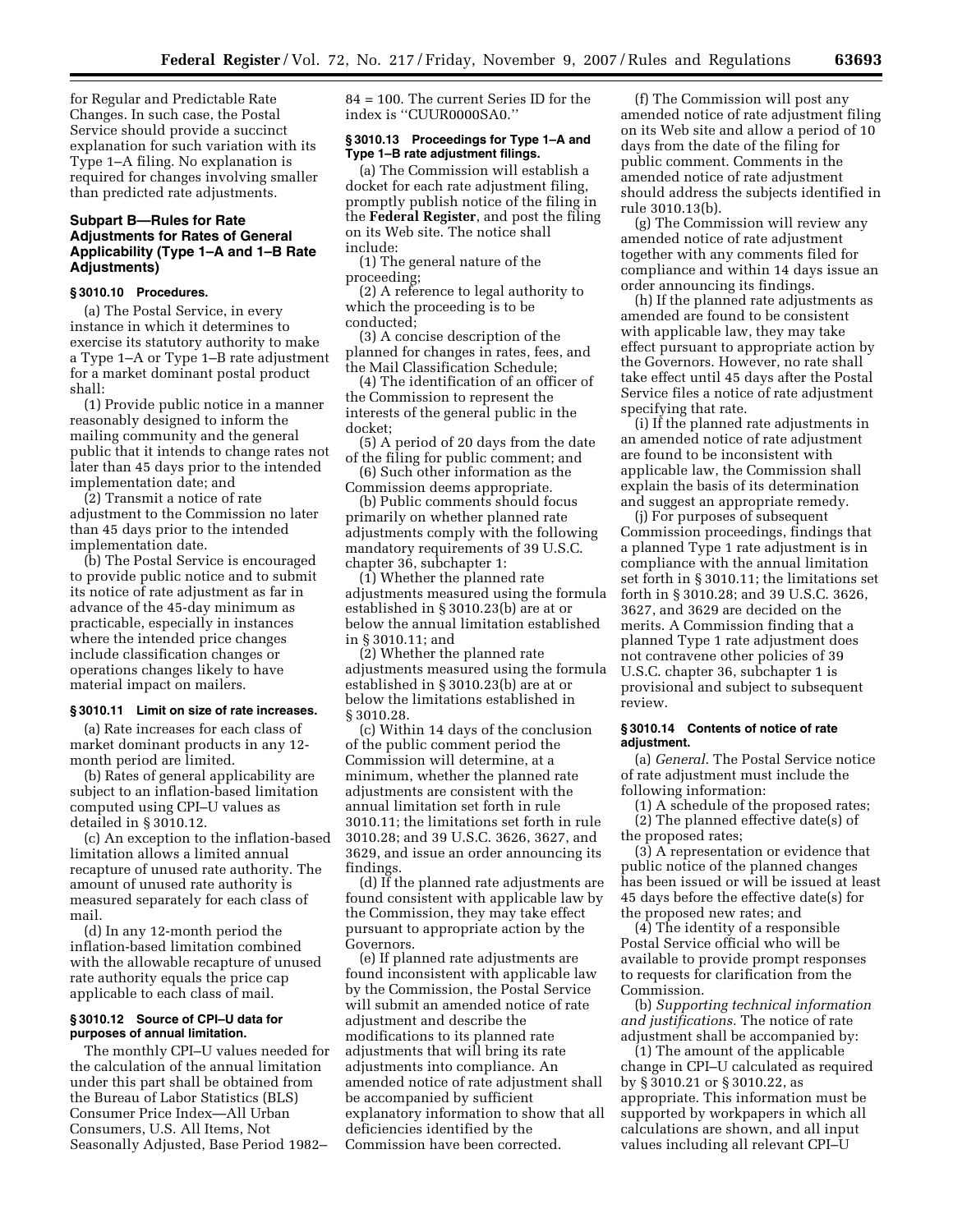values are listed with citations to the original sources;

(2) A schedule showing unused rate authority available for each class of mail displayed by class and available amount for each of the preceding 5 years. This information must be supported by workpapers in which all calculations are shown;

(3) The percentage change in rates for each class of mail calculated as required by § 3010.23. This information must be supported by workpapers in which all calculations are shown, and all input values including current rates, new rates, and billing determinants are listed with citations to the original sources;

(4) The amount of new unused rate authority, if any, that will be generated by the rate adjustment calculated as required by § 3010.26. All calculations are to be shown with citations to the original sources. If new unused rate authority will be generated for a class of mail that is not expected to cover its attributable costs, the Postal Service must provide the rationale underlying this rate adjustment;

(5) A schedule of the workshare discounts included in the proposed rates, and a companion schedule listing the avoided costs that underlie each such discount. The avoided cost figures must be developed from the most recent PRC Annual Compliance Report. This information must be supported by workpapers in which all calculations are shown, and all input values are listed with citations to the original sources;

(6) Separate justification for all proposed workshare discounts that exceed avoided costs. Each such justification shall reference applicable reasons identified in 39 U.S.C. 3622(e)(2) or (3). The Postal Service shall also identify and explain discounts that are set substantially below avoided costs and explain any relationship between discounts that are above and those that are below avoided costs;

(7) A discussion that demonstrates how the planned rate adjustments are designed to help achieve the objectives listed in 39 U.S.C. 3622(b) and properly take into account the factors listed in 39 U.S.C. 3622(c);

(8) A discussion that demonstrates the planned rate adjustments are consistent with 39 U.S.C. 3626, 3627, and 3629;

(9) A schedule identifying every change to the Mail Classification Schedule that will be necessary to implement the planned rate adjustments; and

(10) Such other information as the Postal Service believes will assist the Commission to issue a timely determination of whether the requested increases are consistent with applicable statutory policies.

(c) *New workshare discounts.*  Whenever the Postal Service establishes a new workshare discount rate, it must include with its filing:

(1) A statement explaining its reasons for establishing the discount;

(2) All data, economic analyses, and other information relied on to justify the discount; and

(3) A certification based on comprehensive, competent analyses that the discount will not adversely affect either the rates or the service levels of users of postal services who do not take advantage of the discount.

(d) *Information required only when Type 1–B rate adjustments are proposed.* The notice of rate adjustment shall identify for each affected class how much existing unused rate authority is used in the proposed rates calculated as required by § 3010.27. All calculations are to be shown, including citations to the original sources.

# **Subpart C—Rules for Applying the Price Cap**

# **§ 3010.20 Test for compliance with the annual limitation.**

The appropriate annual limitation shall be applied to a measure of the rates paid by mail sent in each class for which rate adjustments are to be made to determine whether planned rates are consistent with the annual limitation.

# **§ 3010.21 Calculation of annual limitation.**

(a) The calculation of an annual limitation involves three steps. First, a simple average CPI–U index is calculated by summing the most recently available 12 monthly CPI–U values from the date the Postal Service files its notice of rate adjustment and dividing the sum by 12 (Recent Average). Then, a second simple average CPI–U index is similarly calculated by summing the 12 monthly CPI–U values immediately preceding the Recent Average and dividing the sum by 12 (Base Average). Finally, the annual limitation is calculated by dividing the Recent Average by the Base Average and subtracting 1 from the quotient. The result is expressed as a percentage, rounded to one decimal place.

(b) The formula for calculating an annual limitation is as follows: Annual Limitation = (Recent Average/Base  $Average) - 1.$ 

# **§ 3010.22 Calculation of less than annual limitation.**

(a) If a notice of rate adjustment is filed less than 1 year after the last Type 1–A or Type 1–B notice of rate adjustment applicable to an affected

class of mail, then the annual limitation will recognize the rate increases that have occurred during the preceding 12 months. When the effects of those increases are removed, the remaining partial year limitation is the applicable restriction on rate increases.

(b) The applicable partial year limitation is calculated in two steps. First, a simple average CPI–U index is calculated by summing the 12 most recently available monthly CPI–U values from the date the Postal Service files its notice of rate adjustment and dividing the sum by 12 (Recent Average). The partial year limitation is then calculated by dividing the Recent Average by the Recent Average from the most recent previous notice of rate adjustment (Previous Recent Average) applicable to each affected class of mail and subtracting 1 from the quotient. The result is expressed as a percentage, rounded to one decimal place.

(c) The formula for calculating the partial year limitation for a notice of rate adjustment filed less than 1 year after the last notice is as follows: Partial Year Limitation = (Recent Average/Previous Recent Average $)-1$ .

# **§ 3010.23 Calculation of percentage change in rates.**

(a) The term *rate cell* as applied in the test for compliance with the annual limitation shall apply to each and every separate rate identified in any applicable notice of rate adjustment for rates of general applicability. Thus, seasonal or temporary rates, for example, shall be identified and treated as rate cells separate and distinct from the corresponding non-seasonal or permanent rates.

(b) For each class of mail, the percentage change in rates is calculated in three steps. First, the volume of each rate cell in the class is multiplied by the planned rate for the respective cell and the resulting products are summed. Then, the same set of rate cell volumes are multiplied by the corresponding current rate for each cell and the resulting products are summed. Finally, the percentage change in rates is calculated by dividing the results of the first step by the results of the second step and subtracting 1 from the quotient. The result is expressed as a percentage.

(c) The formula for calculating the percentage change in rates for a class described in paragraph (b) of this section is as follows:

Percentage change in rates =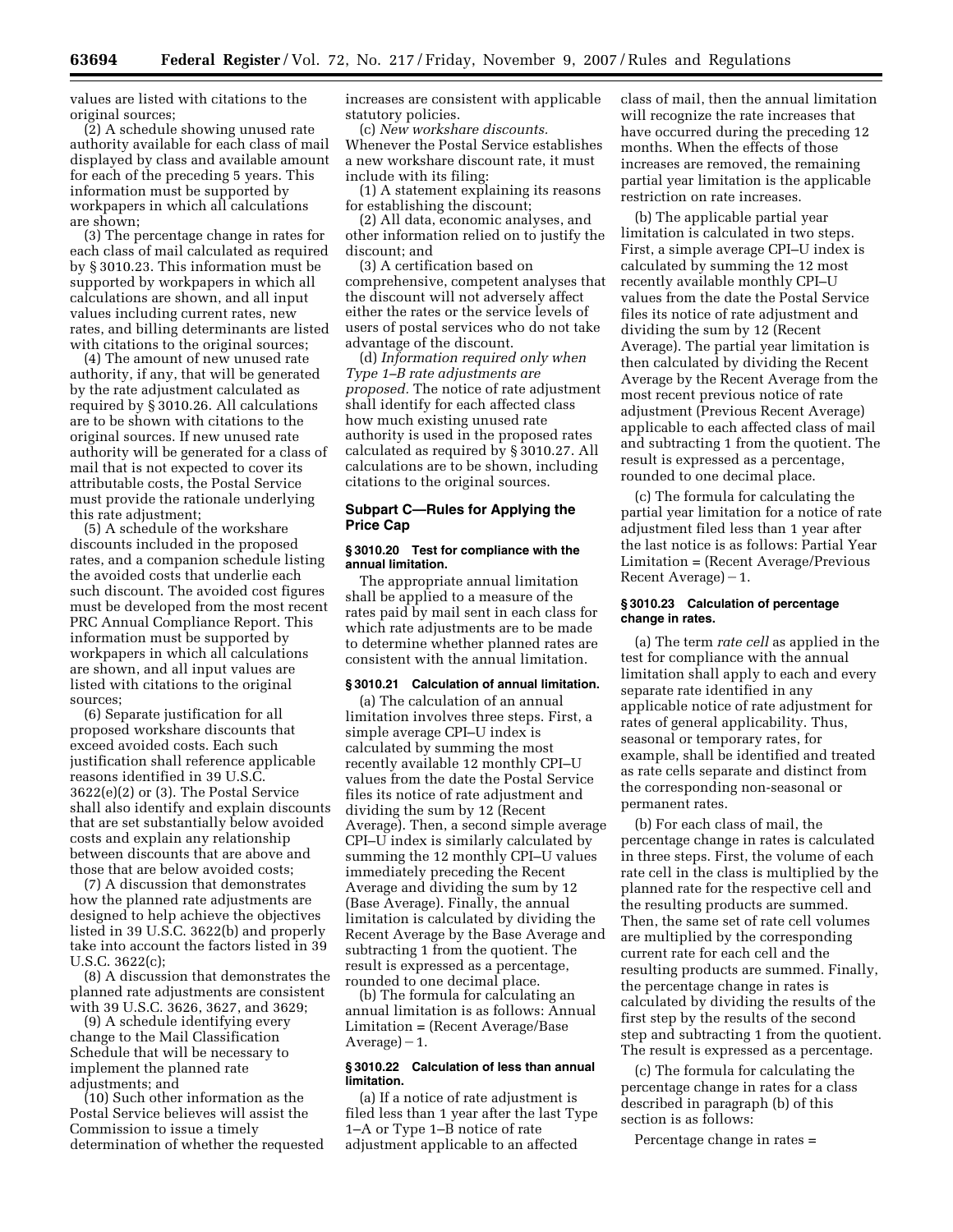$$
\left(\frac{\sum_{i=1}^{N}(R_{i,n})(V_i)}{\sum_{i=1}^{N}(R_{i,c})(V_i)}\right)-1
$$

Where,

 $N =$  number of rate cells in the class  $i =$  denotes a rate cell  $(i = 1, 2, ..., N)$  $R_{i,n}$  = planned rate of rate cell i  $R_{i,c}$  = current rate of rate cell i  $V_i$  = volume of rate cell i

(d) The volumes for each rate cell shall be obtained from the most recent available 12 months of Postal Service billing determinants. The Postal Service shall make reasonable adjustments to the billing determinants to account for the effects of classification changes such as the introduction, deletion, or redefinition of rate cells. Whenever possible, adjustments shall be based on known mail characteristics. The Postal Service shall identify and explain all adjustments. All information and calculations relied upon to develop the adjustments shall be provided together with an explanation of why the adjustments are appropriate.

#### **§ 3010.24 Treatment of volume associated with negotiated service agreements.**

(a) Mail volumes sent at rates under negotiated service agreements are to be included in the calculation of percentage change in rates as though they paid the appropriate rates of general applicability. Where it is impractical to identify the rates of general applicability (*e.g.*, because unique rate categories are created for a mailer), the volumes associated with the mail sent under the terms of the negotiated service agreement shall be excluded from the calculation of percentage change in rates.

(b) The Postal Service shall identify and explain all assumptions it makes with respect to the treatment of negotiated service agreements in the calculation of the percentage change in rates and provide the rationale for its assumptions.

# **§ 3010.25 Limitation on unused rate adjustment authority rate adjustments.**

Unused rate adjustment authority rate adjustments may only be applied together with inflation-based limitation rate adjustments or when inflationbased limitation rate adjustments are not possible. Unused rate adjustment authority rate adjustments may not be used in lieu of an inflation-based limitation rate adjustment.

# **§ 3010.26 Calculation of unused rate adjustment authority.**

(a) Unused rate adjustment authority accrues during the entire period

between notices of Type 1 rate adjustments.

(b) When notices of Type 1 rate adjustments are filed 12 months apart or less, either the annual or partial year limitation (developed pursuant to § 3010.21(a) or § 3010.22(b) respectively) is used to measure the accrued unused rate authority. In either circumstance, the new unused rate authority for each class is equal to the difference between the maximum allowable percentage change in rates under the applicable rate limitation and the actual percentage change in rates for that class.

(c) When a notice of rate adjustment is filed more than 12 months after the previous notice of rate adjustment, unused rate authority is computed in three steps:

(1) The unused rate authority for the 12 months represented by the annual limitation is computed as described in paragraph (b) of this section;

(2) The additional unused rate authority accrued is measured by dividing the Base Average applicable to the instant notice of rate adjustment (as developed pursuant to § 3010.21(a)) by the Recent Average utilized in the previous notice of rate adjustment (as developed pursuant to § 3010.21(a)) and subtracting 1 from the quotient. The result is expressed as a percentage; and

(3) The results from step 1 and step 2 are added together.

(d) Unused rate adjustment authority lapses 5 years after the date of filing of the notice of rate adjustment leading to its computation.

# **§ 3010.27 Application of unused rate adjustment authority.**

When the percentage change in rates for a class is greater than the applicable annual limitation, then the difference between the percentage change in rates for the class and the price cap shall be subtracted from the existing unused rate authority for the class, using a first-in, first-out (FIFO) method, beginning 5 years before the instant notice.

### **§ 3010.28 Maximum size of unused rate adjustment authority rate adjustments.**

Unused rate adjustment authority exercised in notices of rate adjustments for any class in any 12-month period may not exceed the applicable limitations described in §§ 3010.21 or 3010.22 plus the lesser of:

(a) 2 percent; or

(b) The sum of any unused rate adjustment authority for that class.

#### **§ 3010.29 Transition rule.**

If the Postal Service initial exercise of its authority to file a Type 1–A notice

of rate adjustment is preceded by a transitional rate case filing under 39 U.S.C. 3622(f):

(a) The annual limitation as calculated in § 3010.21 is applicable if the notice of rate adjustment is 12 months or more after the date of the Decision of the Governors approving rate changes associated with the transitional filing; and

(b) The annual limitation as calculated in § 3010.22 is applicable if the notice of rate adjustment is 12 months or more after the date of the Decision of the Governors approving rate changes associated with the transitional filing. In such circumstances, the date of the Decision of the Governors approving rate changes associated with the transitional filing is the most recent previous notice of rate adjustment.

# **Subpart D—Rules for Rate Adjustments for Negotiated Service Agreements (Type 2 Rate Adjustments)**

#### **§ 3010.40 Negotiated service agreements.**

(a) In administering this subpart, it shall be the objective of the Commission to allow implementation of negotiated service agreements that satisfy the statutory requirements of 39 U.S.C. 3622(c)(10). Negotiated service agreements must either:

(1) Improve the net financial position of the Postal Service (39 U.S.C. 3622(c)(10)(A)(i)); or

(2) Enhance the performance of operational functions (39 U.S.C. 3622(c)(10)(A)(ii)).

(b) Negotiated service agreements may not cause unreasonable harm to the marketplace (39 U.S.C. 3622(c)(10)(B)).

(c) Negotiated service agreements must be available on public and reasonable terms to similarly situated mailers.

#### **§ 3010.41 Procedures.**

The Postal Service, in every instance in which it determines to exercise its statutory authority to make a Type 2 rate adjustment for a market dominant postal product shall provide public notice in a manner reasonably designed to inform the mailing community and the general public that it intends to change rates not later than 45 days prior to the intended implementation date; and transmit a notice of agreement to the Commission no later than 45 days prior to the intended implementation date.

### **§ 3010.42 Contents of notice of agreement in support of a negotiated service agreement.**

(a) Whenever the Postal Service proposes to establish or change rates or fees and/or the Mail Classification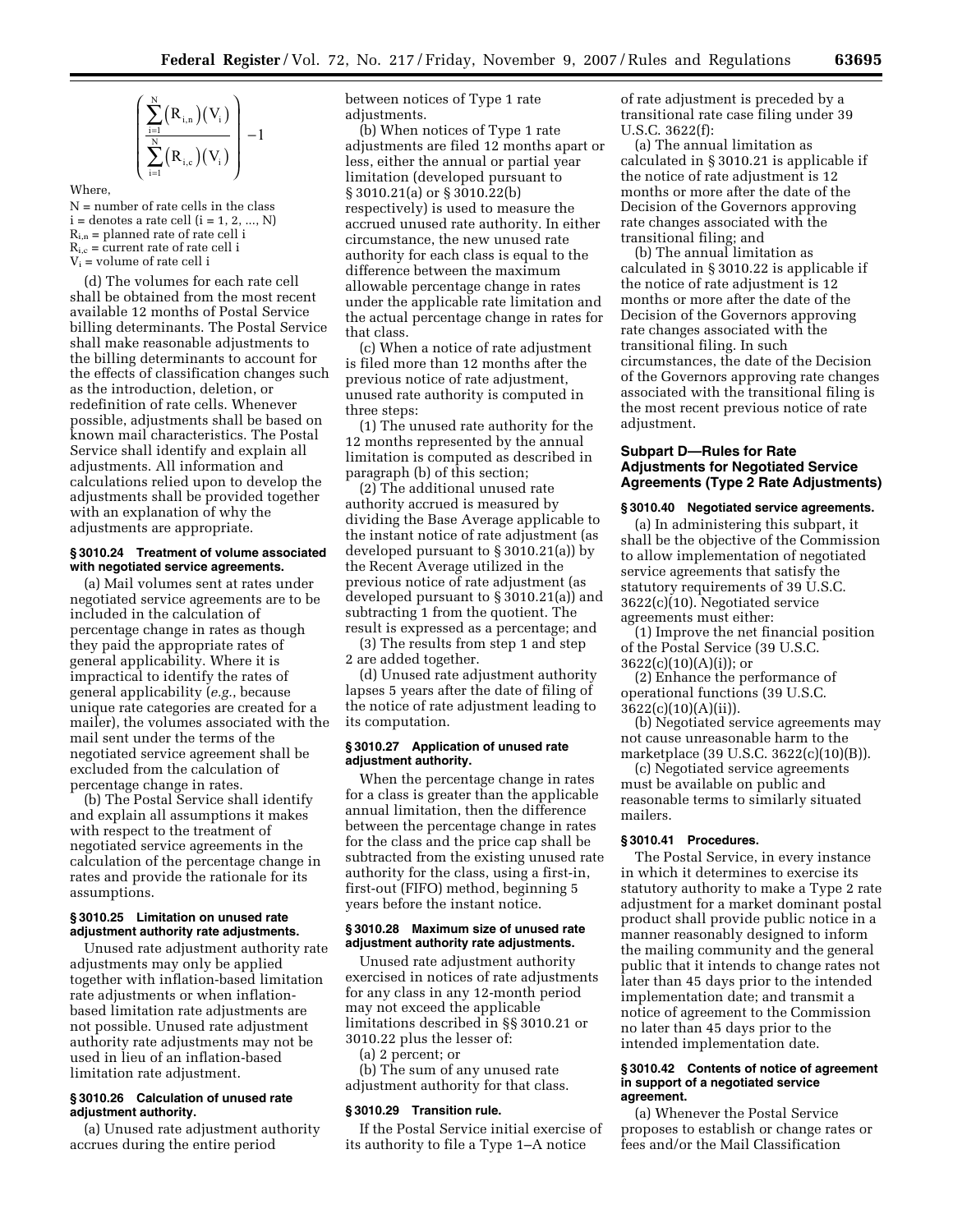Schedule based on a negotiated service agreement, the Postal Service shall file with the Commission a notice of agreement that shall include at a minimum:

(1) A copy of the negotiated service agreement;

(2) The planned effective date(s) of the proposed rates;

(3) A representation or evidence that public notice of the planned changes has been issued or will be issued at least 45 days before the effective date(s) for the proposed new rates; and

(4) The identity of a responsible Postal Service official who will be available to provide prompt responses to requests for clarification from the Commission.

(b) A statement identifying all parties to the agreement and a description clearly explaining the operative components of the agreement.

(c) Details regarding the expected improvements in the net financial position or operations of the Postal Service. The projection of change in net financial position as a result of the agreement shall include for each year of the agreement:

(1) The estimated mailer-specific costs, volumes, and revenues of the Postal Service absent the implementation of the negotiated service agreement;

(2) The estimated mailer-specific costs, volumes, and revenues of the Postal Service which result from implementation of the negotiated service agreement;

(3) An analysis of the effects of the negotiated service agreement on the contribution to institutional costs from mailers not party to the agreement; and

(4) If mailer-specific costs are not available, the source and derivation of the costs that are used shall be provided, together with a discussion of the currency and reliability of those costs and their suitability as a proxy for the mailer-specific costs.

(d) An identification of each component of the agreement expected to enhance the performance of mail preparation, processing, transportation or other functions in each year of the agreement, and a discussion of the nature and expected impact of each such enhancement.

(e) Details regarding any and all actions (performed or to be performed) to assure that the agreement will not result in unreasonable harm to the marketplace.

(f) Such other information as the Postal Service believes will assist the Commission to issue a timely determination of whether the requested changes are consistent with applicable statutory policies.

# **§ 3010.43 Data collection plan.**

The Postal Service shall include with any notice of agreement a detailed plan for providing data or information on actual experience under the agreement sufficient to allow evaluation of whether the negotiated service agreement operates in compliance with 39 U.S.C.  $3622(c)(10)$ . The data report is due 60 days after each anniversary date of implementation and shall include, at a minimum, the following information for each 12-month period the agreement has been in effect:

(a) The change in net financial position as a result of the agreement. This calculation shall include for each year of the agreement:

(1) The actual mailer-specific costs, volumes, and revenues of the Postal Service;

(2) An analysis of the effects of the negotiated service agreement on the net overall contribution to the institutional costs of the Postal Service; and

(3) If mailer-specific costs are not available, the source and derivation of the costs that are used shall be provided, including a discussion of the currency and reliability of those costs, and their suitability as a proxy for the mailer-specific costs.

(b) A discussion of the changes in operations of the Postal Service that have resulted from the agreement. This shall include, for each year of the agreement, identification of each component of the agreement known to enhance the performance of mail preparation, processing, transportation, or other functions in each year of the agreement.

(c) An analysis of the impact of the negotiated service agreement on the marketplace, including a discussion of any and all actions taken to protect the marketplace from unreasonable harm.

# **§ 3010.44 Proceedings for Type 2 rate adjustments**

(a) The Commission will establish a docket for each Type 2 rate adjustment filing, promptly publish notice of the filing in the **Federal Register**, and post the filing on its Web site. The notice shall include:

(1) The general nature of the proceeding;

(2) A reference to legal authority to which the proceeding is to be conducted;

(3) A concise description of the planned changes in rates, fees, and the Mail Classification Schedule;

(4) The identification of an officer of the Commission to represent the

interests of the general public in the docket;

(5) A period of 10 days from the date of the filing for public comment; and

(6) Such other information as the Commission deems appropriate.

(b) The Commission shall review the planned Type 2 rate adjustments and the comments thereon, and issue an order announcing its findings. So long as such adjustments are not inconsistent with 39 U.S.C. 3622, they may take effect pursuant to appropriate action by the Governors. However, no rate shall take effect until 45 days after the Postal Service files a notice of rate adjustment specifying that rate.

(c) Commission findings that a planned Type 2 rate adjustment is not inconsistent with 39 U.S.C.3622 are provisional and subject to subsequent review.

# **Subpart E—Rules for Rate Adjustments in Exigent Circumstances (Type 3 Rate Adjustments)**

#### **§ 3010.60 Applicability.**

The Postal Service may request to increase rates for market dominant products in excess of the annual limitation on the percentage changes in rates described in § 3010.11(d) due to extraordinary or exceptional circumstances. Such requests will be known as exigent requests.

### **§ 3010.61 Contents of exigent requests.**

(a) Each exigent request shall include the following:

(1) A schedule of the proposed rates;

(2) Calculations quantifying the increase for each affected product and class;

(3) A full discussion of the extraordinary or exceptional circumstance(s) giving rise to the request, and a complete explanation of how both the requested overall increase, and the specific rate increases requested, relate to those circumstances;

(4) A full discussion of why the requested increases are necessary to enable the Postal Service, under best practices of honest, efficient and economical management, to maintain and continue the development of postal services of the kind and quality adapted to the needs of the United States;

(5) A full discussion of why the requested increases are reasonable and equitable as among types of users of market dominant products;

(6) An explanation of when, or under what circumstances, the Postal Service expects to be able to rescind the exigent increases in whole or in part;

(7) An analysis of the circumstances giving rise to the request, which should,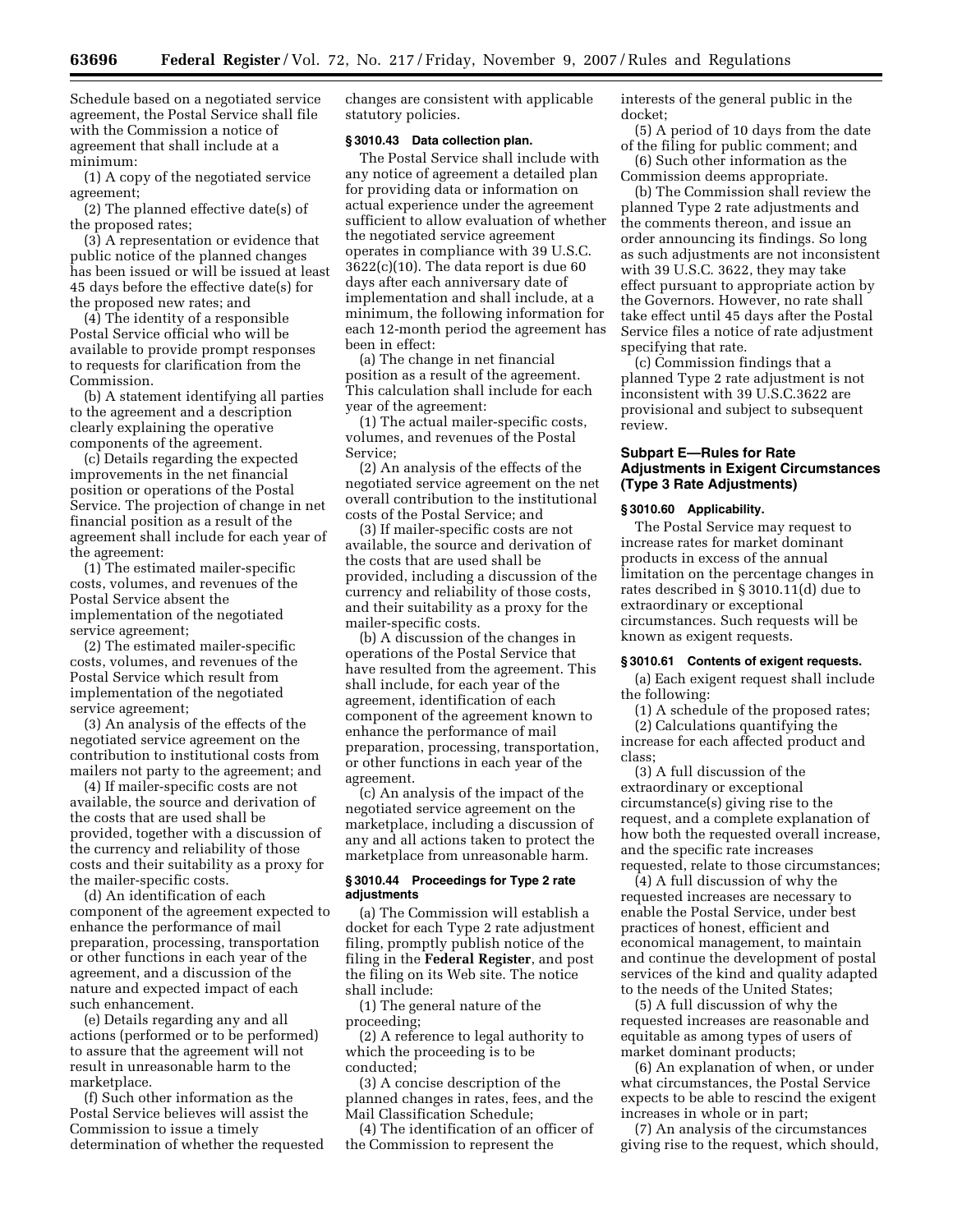if applicable, include a discussion of whether the circumstances were foreseeable or could have been avoided by reasonable prior action; and

(8) Such other information as the Postal Service believes will assist the Commission to issue a timely determination of whether the requested increases are consistent with applicable statutory policies.

(b) The Postal Service shall identify one or more knowledgeable Postal Service official(s) who will be available to provide prompt responses to Commission requests for clarification related to each topic specified in § 3010.61(a).

# **§ 3010.62 Supplemental information.**

The Commission may require the Postal Service to provide clarification of its request or to provide information in addition to that called for by § 3010.61 in order to gain a better understanding of the circumstances leading to the request or the justification for the specific rate increases requested.

### **§ 3010.63 Treatment of unused rate adjustment authority.**

(a) Each exigent request will identify the unused rate authority for each class of mail as of the date of the request.

(b) Pursuant to an exigent request, increases may use accumulated unused rate adjustment authority in amounts greater than the limitation described in § 3010.28.

(c) Exigent increases will exhaust all unused rate adjustment authority for each class of mail before imposing additional rate increases in excess of the price cap for any class of mail.

#### **§ 3010.64 Expeditious treatment of exigent requests.**

Requests under this subpart seek rate relief required by extraordinary or exceptional circumstances and will be treated with expedition at every stage. It is Commission policy to provide appropriate relief as quickly as possible consistent with statutory requirements and procedural fairness.

# **§ 3010.65 Special procedures applicable to exigent requests.**

(a) The Commission will establish a docket for each request for exigent rate adjustments, promptly publish notice of the request in the **Federal Register**, and post the filing on its Web site. The notice shall include:

(1) The general nature of the proceeding;

(2) A reference to legal authority to which the proceeding is to be conducted;

(3) A concise description of the proposals for changes in rates, fees, and the Mail Classification Schedule;

(4) The identification of an officer of the Commission to represent the interests of the general public in the docket;

(5) A specified period for public comment; and

(6) Such other information as the Commission deems appropriate.

(b) The Commission will hold a public hearing on the Postal Service request. During the public hearing, responsible Postal Service officials will appear and respond under oath to questions from the Commissioners or their designees addressing previously identified aspects of the Postal Service's request and the supporting information provided in response to the topics specified in § 3010.61(a).

(c) Interested persons will be given an opportunity to submit to the Commission suggested relevant questions that might be posed during the public hearing. Such questions, and any explanatory materials submitted to clarify the purpose of the questions, should be filed in accordance with § 3001.9, and will become part of the administrative record of the proceeding.

(d) The timing and length of the public hearing will depend on the nature of the circumstances giving rise to the request and the clarity and completeness of the supporting materials provided with the request.

(e) If the Postal Service is unable to provide adequate explanations during the public hearing, supplementary written or oral responses may be required.

(f) Following the conclusion of the public hearings and submission of any supplementary materials interested persons will be given the opportunity to submit written comments on:

(1) The sufficiency of the justification for an exigent rate increase;

(2) The adequacy of the justification for increases in the amounts requested by the Postal Service; and

(3) Whether the specific rate adjustments requested are reasonable and equitable.

(g) An opportunity to submit written reply comments will be given to the Postal Service and other interested persons.

# **§ 3010.66 Deadline for Commission decision.**

The Commission will act expeditiously on the Postal Service request, taking into account all written comments. In every instance a Commission decision will be issued within 90 days of a Postal Service request for an exigent rate increase.

■ 4. Add part 3015 to read as follows:

# **PART 3015—REGULATION OF RATES FOR COMPETITIVE PRODUCTS**

Sec.

- 3015.1 Scope.
- 3015.2 Changes in rates of general applicability.
- 3015.3 Decrease in rates of general applicability.
- 3015.4 Change in class of general applicability.
- 3015.5 Rate or class not of general applicability.
- 3015.6 Sufficiency of information.
- 3015.7 Standards for compliance.

**Authority:** 39 U.S.C. 503; 3633.

# **§ 3015.1 Scope.**

Rules in this part are applicable to competitive products.

# **§ 3015.2 Changes in rates of general applicability.**

(a) When the Postal Service determines to change a rate or rates of general applicability, it shall file notice of the change with the Commission no later than the date of publication of the decision in the **Federal Register**  concerning such change, but at least 30 days before the effective date of the change.

(b) The notice filed with the Commission shall include an explanation and justification for the change, the effective date, and a schedule of the changed rates.

# **§ 3015.3 Decrease in rates of general applicability.**

(a) When the Postal Service determines to change a rate or rates of general applicability for any competitive product that results in a decrease in the average rate of that product, it shall file notice of the change with the Commission no later than the date of publication of the decision in the **Federal Register** concerning such change, but at least 30 days before the effective date of the change.

(b) The notice filed with the Commission shall include an explanation and justification for the change, the effective date, and a schedule of the changed rates.

(c) In addition to the notice, the Postal Service shall file with the Commission:

(1) Sufficient revenue and cost data for the 12-month period following the effective date of the rate to demonstrate that each affected competitive product will be in compliance with 39 U.S.C. 3633(a)(2); and

(2) A certified statement by a representative of the Postal Service attesting to the accuracy of the data submitted, and explaining why, following the change, competitive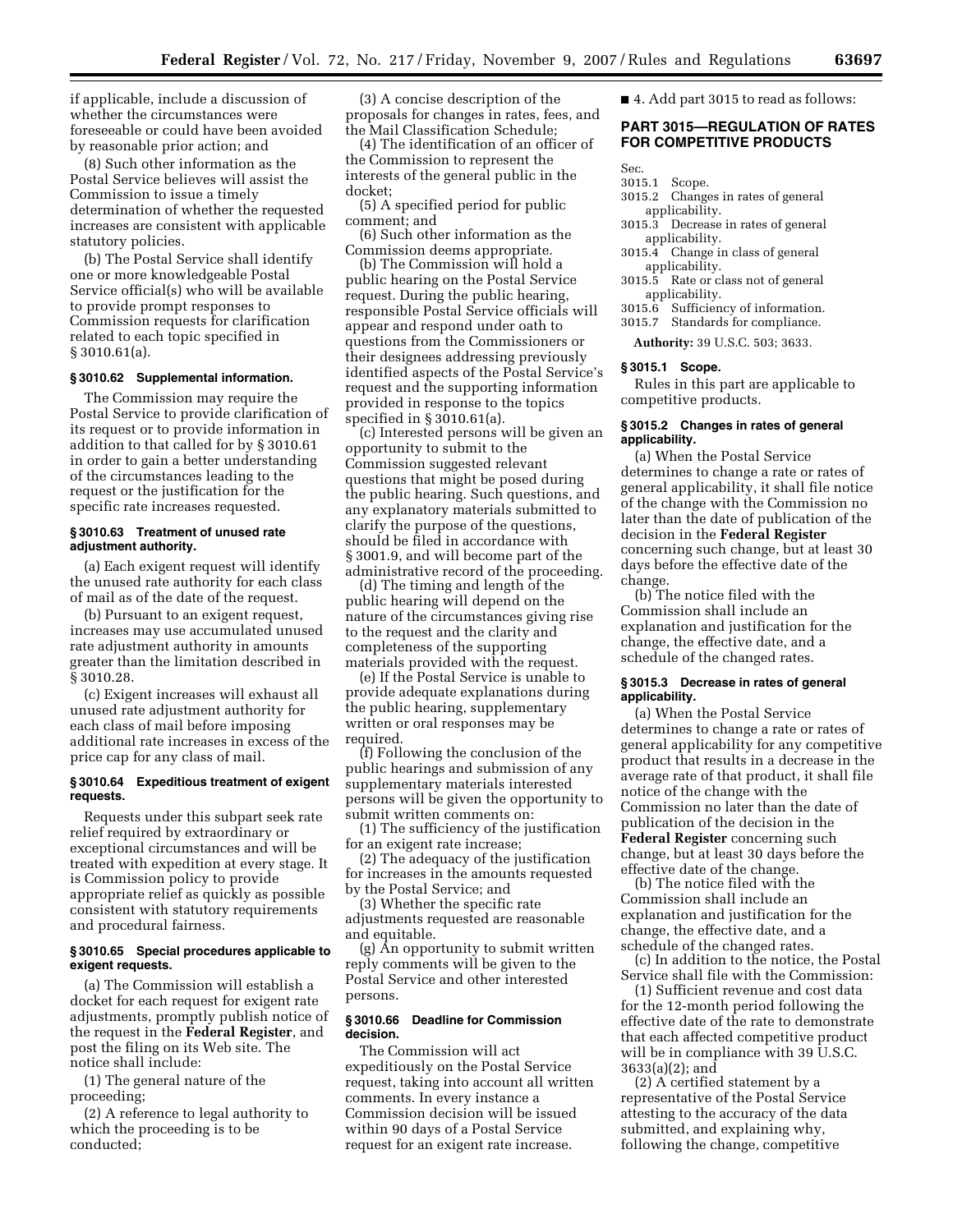products in total will be in compliance with 39 U.S.C. 3633(a)(1) and (3).

### **§ 3015.4 Change in class of general applicability.**

(a) In the case of a change in class of general applicability, the Postal Service shall file notice of the change with the Commission no later than the date of publication of the decision in the **Federal Register**, but at least 30 days before the effective date of the increase.

(b) The notice filed with the Commission shall include an explanation and justification for the change, the effective date, and the record of proceedings regarding such decision.

### **§ 3015.5 Rate or class not of general applicability.**

(a) When the Postal Service determines to add or change a rate or class not of general applicability, it shall file notice of its decision with the Commission at least 15 days before the effective date of the change.

(b) The notice filed with the Commission shall include an explanation and justification for the change, the effective date, the rate and class decision, and the record of proceedings regarding such decision.

(c) In addition to the notice, the Postal Service shall file with the Commission:

(1) Sufficient revenue and cost data for the 12-month period following the effective date of the rate or class to demonstrate that each affected competitive product will be in compliance with 39 U.S.C. 3633(a)(2); and

(2) A certified statement by a representative of the Postal Service attesting to the accuracy of the data submitted, and explaining why, following the change, competitive products in total will be in compliance with 39 U.S.C. 3633(a)(1) and (3).

# **§ 3015.6 Sufficiency of information.**

If, after review of the information submitted pursuant to this part, the Commission determines additional information is necessary to enable it to evaluate whether competitive products will be in compliance with 39 U.S.C. 3633(a), it may, in its discretion, require the Postal Service to provide additional information as deemed necessary.

### **§ 3015.7 Standards for compliance.**

For purposes of determining competitive products' compliance with 39 U.S.C. 3633, the Commission will apply the following standards:

(a) Incremental costs will be used to test for cross-subsidies by market dominant products of competitive products. To the extent that incremental cost data are unavailable, the Commission will use competitive products' attributable costs supplemented to include causally related, group-specific costs to test for cross-subsidies.

(b) Each competitive product must recover its attributable costs as defined in 39 U.S.C. 3631(b).

(c) Annually, on a fiscal year basis, the appropriate share of institutional costs to be recovered from competitive products collectively is, at a minimum, 5.5 percent of the Postal Service's total institutional costs.

■ 5. Add part 3020 to read as follows:

# **PART 3020—PRODUCT LISTS**

# **Subpart A—Mail Classification Schedule**

- Sec.
- 3020.1 Applicability.
- 3020.10 General.
- 3020.11 Initial Mail Classification Schedule.
- 3020.12 Publication of the Mail Classification Schedule.
- 3020.13 Contents of the Mail Classification Schedule.
- 3020.14 Notice of change.
- Appendix A to Subpart A of Part 3020—Mail Classification Schedule

### **Subpart B—Requests Initiated by the Postal Service To Modify the Product Lists Described Within the Mail Classification Schedule**

- 3020.30 General.
- Contents of a request.
- 3020.32 Supporting justification.
- 3020.33 Docket and notice.<br>3020.34 Review
- 3020.34 Review.
- Further proceedings.

### **Subpart C—Requests Initiated by Users of Mail To Modify the Product Lists Described Within the Mail Classification Schedule**

3020.50 General. 3020.51 Contents of a request. 3020.52 Supporting justification. 3020.53 Docket and notice. Postal Service notice and reply. 3020.55 Review. 3020.56 Further proceedings.

#### **Subpart D—Proposal of the Commission To Modify the Product Lists Described Within the Mail Classification Schedule**

3020.70 General. Contents of a proposal. 3020.72 Supporting justification. 3020.73 Docket and notice. 3020.74 Postal Service notice and reply. 3020.75 Review. 3020.76 Further proceedings. **Subpart E—Requests Initiated by the Postal Service To Change the Mail Classification Schedule** 

|         | 3020.90 General. |
|---------|------------------|
| 3020.91 | Modifications.   |
|         |                  |

- 3020.92 Public input.
- 3020.93 Implementation.

# **Subpart F—Size and Weight Limitations for Mail Matter**

- 3020.110 General.
- 3020.111 Limitations applicable to market dominant mail matter.
- 3020.112 Limitations applicable to competitive mail matter.

**Authority:** 39 U.S.C. 503; 3622; 3631; 3642; 3682.

# **Subpart A—Mail Classification Schedule**

#### **§ 3020.1 Applicability.**

(a) The rules in this part provide for establishing product lists. The product lists shall categorize postal products as either market dominant or competitive. As established, the market dominant and competitive product lists will be specified in the Mail Classification Schedule and shall be consistent with the market dominant products identified in 39 U.S.C. 3621(a) and the competitive products identified in 39 U.S.C. 3631(a).

(b) Once established, the Mail Classification Schedule may be modified subject to the procedures specified in this part.

# **§ 3020.10 General.**

The Mail Classification Schedule shall consist of two parts. Part One shall specify the list of market dominant products and include the explanatory information specified in § 3020.13(a). Part Two shall specify the list of competitive products and include the explanatory information specified in § 3020.13(b).

# **§ 3020.11 Initial Mail Classification Schedule.**

The initial Mail Classification Schedule shall specify the market dominant and competitive product lists. The Mail Classification Schedule product lists shall reflect the market dominant and competitive product lists identified in 39 U.S.C. 3621(a) and 39 U.S.C. 3631(a) respectively. The explanatory detailed descriptive information specified in § 3020.13(a) and § 3020.13(b) shall be incorporated by subsequent rulemaking.

### **§ 3020.12 Publication of the Mail Classification Schedule.**

(a) The Mail Classification Schedule established in accordance with subchapters I, II, and III of chapter 36 of title 39 of the United States Code and this subpart shall appear as Appendix A to this subpart.

(b) *Availability of the Mail Classification Schedule.* Copies of the Mail Classification Schedule, both current and previous issues, are available during regular business hours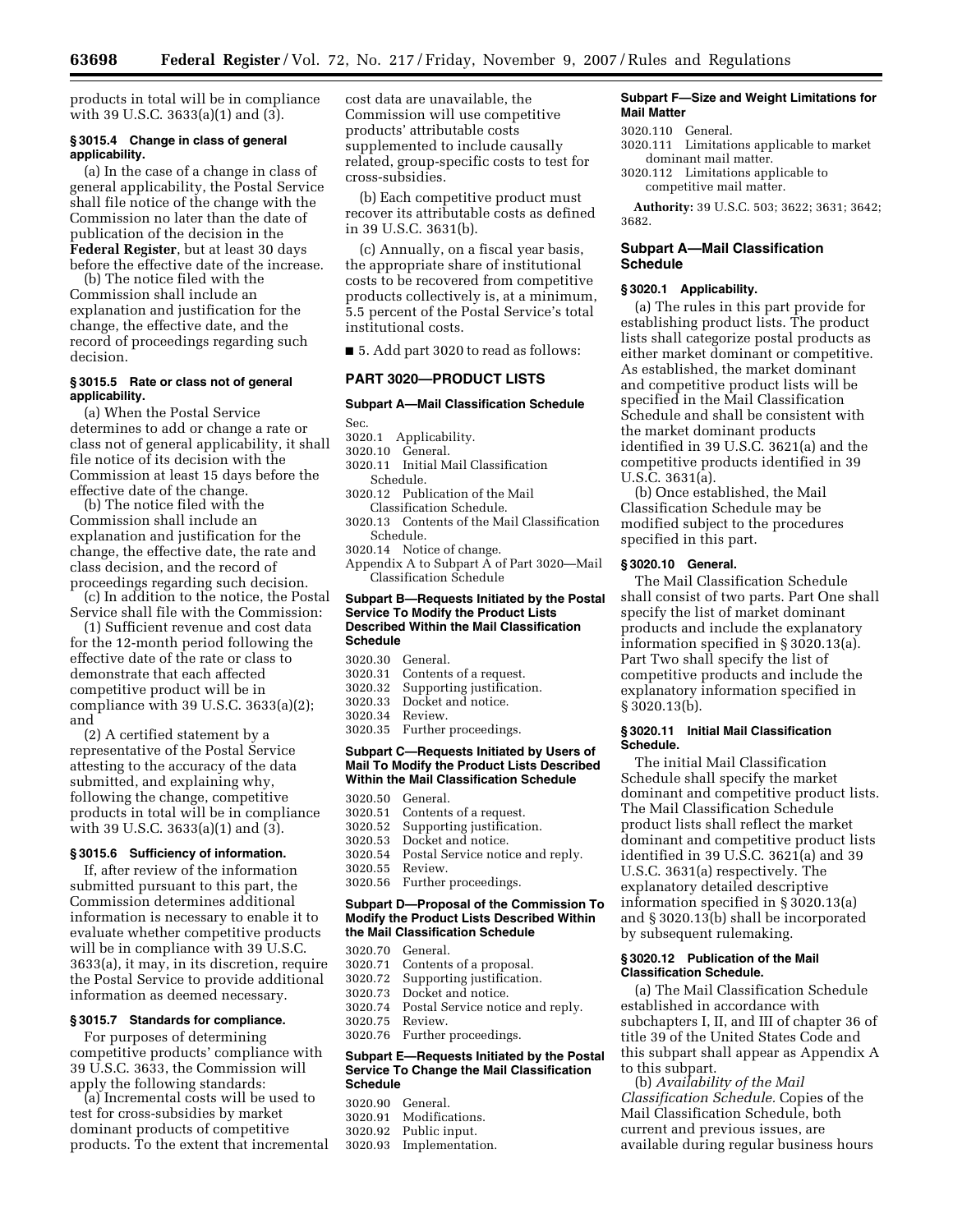for reference and public inspection at the Postal Regulatory Commission's Reading Room located at 901 New York Avenue, NW., Suite 200, Washington, DC 20268–0001. The Mail Classification Schedule, both current and previous issues, also is available on the Internet at *http://www.prc.gov.* 

# **§ 3020.13 Contents of the Mail Classification Schedule.**

The Mail Classification Schedule shall provide:

- (a) The list of market dominant products, including:
- (1) The class of each market dominant product;
- (2) The description of each market dominant product;

(3) A schedule listing for each market dominant product the current rates and fees;

- (4) Where applicable, the
- identification of a product as a special classification within the meaning of 39 U.S.C. 3622(c)(10) for market dominant products;
- (5) Where applicable, the identification of a product as an
- experimental product undergoing a market test; and (6) Where applicable, the

identification of a product as a nonpostal product.

(b) The list of competitive products, including:

(1) The description of each competitive product;

(2) A schedule listing for each competitive product of general applicability the current rates and fees;

(3) The identification of each product not of general applicability within the meaning of 39 U.S.C. 3632(b)(3) for competitive products;

(4) Where applicable, the identification of a product as an experimental product undergoing a market test; and

(5) Where applicable, the identification of a product as a nonpostal product.

### **§ 3020.14 Notice of change.**

Whenever the Postal Regulatory Commission modifies the list of products in the market dominant category or the competitive category, it shall cause notice of such change to be published in the **Federal Register**. The notice shall:

(a) Include the current list of market dominant products and the current list of competitive products appearing in the Mail Classification Schedule;

(b) Indicate how and when the previous product lists have been modified; and

(c) Describe other changes to the Mail Classification Schedule as necessary.

# **Appendix A to Subpart A of Part 3020—Mail Classification Schedule**

Table of Contents

- Part A—Market Dominant Products Sec.
- 1000 Market Dominant Product List 1001 Market Dominant Product
	- Descriptions
	-
- 1100 First-Class Mail<br>1105 Single-piece I Single-piece Letters/Postcards 1110 Bulk Letters/Postcards
	- 1115 Flats
	- 1120 Parcels
	- 1125 Outbound Single-Piece First-Class Mail International
- 1130 Inbound Single-Piece First-Class Mail International
- 1200 Standard Mail (Regular and Nonprofit)
- 1205 High Density and Saturation Letters
- 1210 High Density and Saturation Flats/
- Parcels
- 1215 Carrier Route
- 1220 Letters<br>1225 Flats
- Flats
- 1230 Non Flat-Machinables (NFMs)/
- Parcels
- 1300 Periodicals
	- 1305 Within County Periodicals
	- 1310 Outside County Periodicals
- 1400 Package Services
- Single-Piece Parcel Post 1410 Inbound Surface Parcel Post (at
- UPU rates)<br>1415 Bound Bound Printed Matter Flats
- 
- 1420 Bound Printer Matter Parcels<br>1425 Media Mail/Library Mail Media Mail/Library Mail
- 1500 Special Services
- 1505 Ancillary Services
- 
- 1505.1 Address Correction Service<br>1505.2 Applications and Mailing P
- 1505.2 Applications and Mailing Permits
- 1505.3 Business Reply Mail<br>1505.4 Bulk Parcel Return S
- 1505.4 Bulk Parcel Return Service
- 1505.5 Certified Mail
- 1505.6 Certificate of Mailing<br>1505.7 Collect on Delivery
- 1505.7 Collect on Delivery<br>1505.8 Delivery Confirmati
- 1505.8 Delivery Confirmation
- 1505.9 Insurance
- 1505.10 Merchandise Return Service<br>1505.11 Parcel Airlift (PAL)
- 1505.11 Parcel Airlift (PAL)
- 1505.12 Registered Mail
- 1505.13 Return Receipt
- 1505.14 Return Receipt for Merchandise
- 1505.15 Restricted Delivery<br>1505.16 Shipper-Paid Forw
- 1505.16 Shipper-Paid Forwarding
- 1505.17 Signature Confirmation<br>1505.18 Special Handling
- Special Handling
- 
- 1505.19 Stamped Envelopes<br>1505.20 Stamped Cards 1505.20 Stamped Cards<br>1505.21 Premium Stamp
- 1505.21 Premium Stamped Stationery<br>1505.22 Premium Stamped Cards
- Premium Stamped Cards
- 1510 International Ancillary Services
- 1510.1 International Certificate of Mailing<br>1510.2 International Registered Mail
- 1510.2 International Registered Mail
- 1510.3 International Return Receipt
- 1510.4 International Restricted Delivery
- 1515 Address List Services<br>1520 Caller Service
- 1520 Caller Service<br>1525 Change-of-Ad
- Change-of-Address Credit Card Authentication<br>1530 Confirm
- 1530 Confirm<br>1535 Internati
- 1535 International Reply Coupon Service
- 1540 International Business Reply Mail
- Service
- 1545 Money Orders<br>1550 Post Office Bo:
- Post Office Box Service
- 1555 Premium Forwarding Service (Experiment)
- 1600 Negotiated Service Agreement 1605 Discover Financial Services Negotiated Service Agreement
	- 1610 Bank One Negotiated Service Agreement
	- 1615 HSBC North America Holdings Inc. Negotiated Service Agreement

2110 Outbound International Expedited

2115 Inbound International Expedited

2505 International Priority Airlift (IPA)<br>2510 International Surface Airlift (ISAI) 2510 International Surface Airlift (ISAL)<br>2515 International Direct Sacks—M-Bags International Direct Sacks-M-Bags

2525 Inbound Surface Parcel Post (at non-

2520 Global Customized Shipping

2530 International Money Transfer

2610 Outbound International Glossary of Terms and Conditions Country Price Lists for International Mail Part A—Market Dominant Products 1000 Market Dominant Product List

Single-piece Letters/Postcards Bulk Letters/Postcards

Outbound Single-Piece First-Class Mail

Inbound Single-Piece First-Class Mail

Not Flat-Machinables (NFMs)/Parcels

Inbound Surface Parcel Post (at UPU rates)

Within County Periodicals Outside County Periodicals

Single-Piece Parcel Post

Bound Printed Matter Flats Bound Printed Matter Parcels Media Mail/Library Mail

Standard Mail (Regular and Nonprofit) High Density and Saturation Letters High Density and Saturation Flats/Parcels

2535 International Ancillary Services 2535.1 International Certificate of Mailing 2535.2 International Registered Mail 2535.3 International Return Receipt 2535.4 International Restricted Delivery 2535.5 International Insurance 2600 Negotiated Service Agreements

- 1620 Bookspan Negotiated Service
- Agreement

2100 Express Mail 2105 Express Mail

Services

Services 2200 Priority Mail 2205 Priority Mail

International

2300 Parcel Select 2400 Parcel Return Service 2500 International

Services

Service

UPU rates)

2605 Domestic

First-Class Mail

International

International

Carrier Route Letters Flats

Package Services

Periodicals

Flats Parcels

- Part B—Competitive Products
- Sec.
	- 2000 Competitive Product List 2001 Competitive Product Descriptions

2210 Outbound Priority Mail

2215 Inbound Air Parcel Post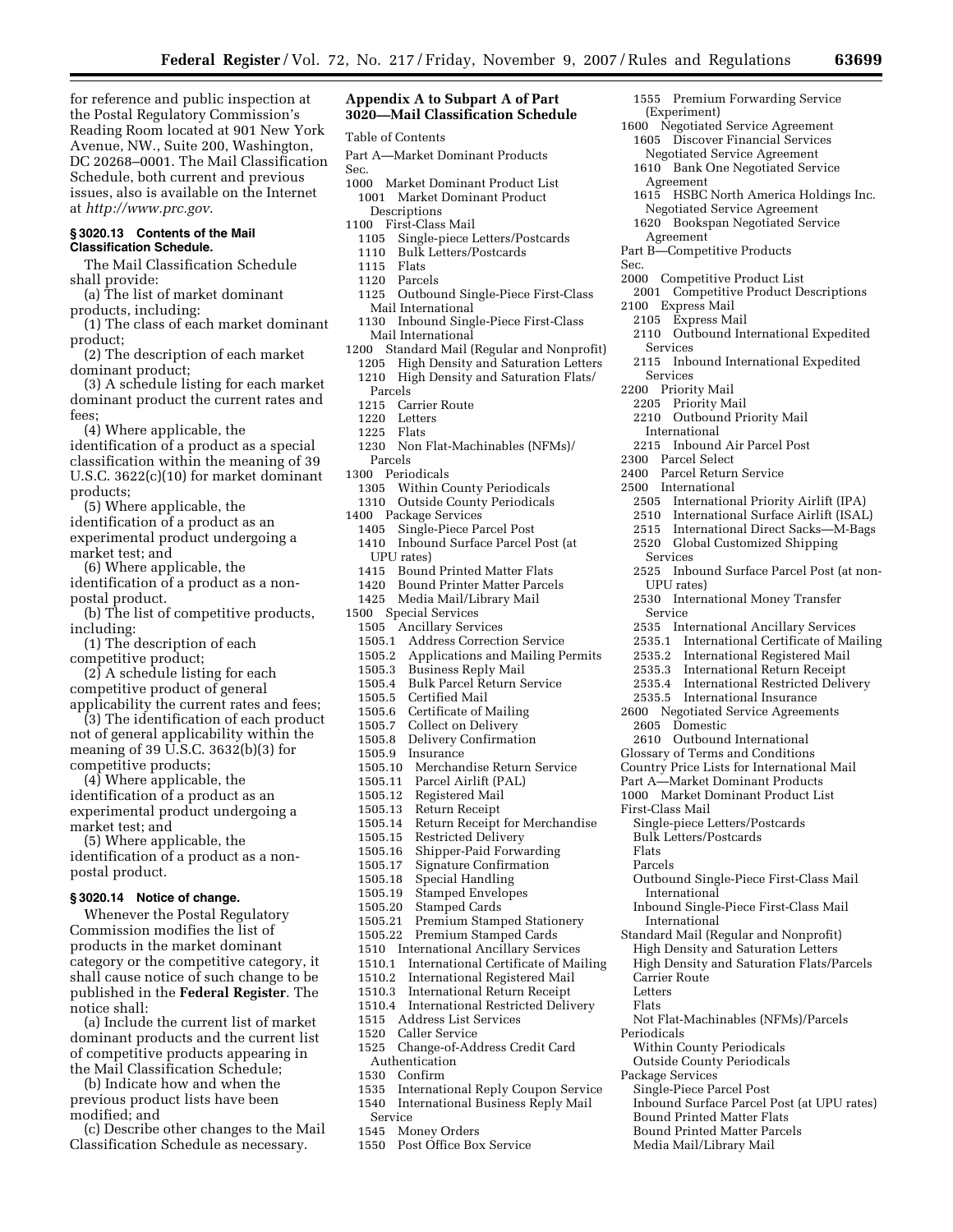- Special Services
	- Ancillary Services
	- International Ancillary Services Address List Services
	- Caller Service
	- Change-of-Address Credit Card
	- Authentication
	- Confirm
- International Reply Coupon Service
- International Business Reply Mail Service
- Money Orders
- Post Office Box Service
- Premium Forwarding Service (Experiment) Negotiated Service Agreements
- Discover Financial Services Negotiated Service Agreement
- Bank One Negotiated Service Agreement HSBC North America Holdings Inc.
- Negotiated Service Agreement Bookspan Negotiated Service Agreement 1001 Market Dominant Product
- Descriptions Sec.

- 1100 First-Class Mail [Reserved for Class Description]
	- 1105 Single-Piece Letters/Postcards [Reserved for Product Description]
	- 1110 Bulk Letters/Postcards [Reserved for Product Description]
	- 1115 Flats [Reserved for Product Description]
	- 1120 Parcels [Reserved for Product Description]
	- 1125 Outbound Single-Piece First-Class Mail International [Reserved for Product Description]
	- 1130 Inbound Single-Piece First-Class Mail International [Reserved for Product Description]
- 1200 Standard Mail (Regular and Nonprofit) [Reserved for Class Description]
	- 1205 High Density and Saturation Letters [Reserved for Product Description]
	- 1210 High Density and Saturation Flats/ Parcels [Reserved for Product Description]
	- 1215 Carrier Route [Reserved for Product Description]
	- 1220 Letters [Reserved for Product **Description**
	- 1225 Flats [Reserved for Product Description]
	- 1230 Not Flat-Machinables (NFMs)/ Parcels [Reserved for Product Description]
- 1300 Periodicals [Reserved for Class Description]
	- 1305 Within County Periodicals [Reserved for Product Description]
	- 1310 Outside County Periodicals
- [Reserved for Product Description] 1400 Package Services [Reserved for Class Description]
	- 1405 Single-Piece Parcel Post [Reserved for Product Description]
	- 1410 Inbound Surface Parcel Post (at UPU rates) [Reserved for Product Description]
	- 1415 Bound Printed Matter Flats [Reserved for Product Description]
	- 1420 Bound Printed Matter Parcels [Reserved for Product Description]
- 1425 Media Mail/Library Mail [Reserved for Product Description]
- 1500 Special Services [Reserved for Class Description]
- 1505 Ancillary Services 1505.1 Address Correction Service
- [Reserved for Product Description] 1505.2 Applications and Mailing Permits
- [Reserved for Product Description] 1505.3 Business Reply Mail [Reserved for
- Product Description] 1505.4 Bulk Parcel Return Service
- [Reserved for Product Description]
- 1505.5 Certified Mail [Reserved for Product Description]
- 1505.6 Certificate of Mailing [Reserved for Product Description]
- 1505.7 Collect on Delivery [Reserved for Product Description]
- 1505.8 Delivery Confirmation [Reserved for Product Description]
- 1505.9 Insurance [Reserved for Product Description]
- 1505.10 Merchandise Return Service [Reserved for Product Description]
- 1505.11 Parcel Airlift (PAL) [Reserved for Product Description]
- 1505.12 Registered Mail [Reserved for Product Description]
- 1505.13 Return Receipt [Reserved for Product Description]
- 1505.14 Return Receipt for Merchandise [Reserved for Product Description]
- 1505.15 Restricted Delivery [Reserved for Product Description]
- 1505.16 Shipper-Paid Forwarding [Reserved for Product Description]
- 1505.17 Signature Confirmation
- [Reserved for Product Description] 1505.18 Special Handling [Reserved for Product Description]
- 1505.19 Stamped Envelopes [Reserved for Product Description]
- 1505.20 Stamped Cards [Reserved for Product Description]
- 1505.21 Premium Stamped Stationery [Reserved for Product Description]
- 1505.22 Premium Stamped Cards [Reserved for Product Description]
- 1510 International Ancillary Services
- 1510.1 International Certificate of Mailing [Reserved for Product Description]
- 1510.2 International Registered Mail [Reserved for Product Description]
- 1510.3 International Return Receipt [Reserved for Product Description]
- 1510.4 International Restricted Delivery [Reserved for Product Description]
- 1515 Address List Services [Reserved for Product Description]
- 1520 Caller Service [Reserved for Product Description]
- 1525 Change-of-Address Credit Card Authentication [Reserved for Product Description]
- 1530 Confirm [Reserved for Product Description]
- 1535 International Reply Coupon Service [Reserved for Product Description]
- 1540 International Business Reply Mail Service [Reserved for Product Description]
- 1545 Money Orders [Reserved for Product **Description**
- 1550 Post Office Box Service [Reserved for Product Description]
- 1555 Premium Forwarding Service (Experiment) [Reserved for Product Description]
- 1600 Negotiated Service Agreements [Reserved for Class Description]
- 1605 Discover Financial Services Negotiated Service Agreement [Reserved for Product Description]
- 1610 Bank One Negotiated Service Agreement [Reserved for Product Description]
- 1615 HSBC North America Holdings Inc. Negotiated Service Agreement [Reserved for Product Description]
- 1620 Bookspan Negotiated Service Agreement [Reserved for Product Description]
- Part B—Competitive Products
- 2000 Competitive Product List
- Express Mail
	- Express Mail
	- Outbound International Expedited Services Inbound International Expedited Services

- Priority Mail
	- Priority Mail
	- Outbound Priority Mail International Inbound Air Parcel Post
- Parcel Select
- Parcel Return Service
- International

rates)

Domestic

Sec.

Outbound International

Description]

Description]

Description]

Description]

Description]

Description]

Description]

**Description** 

**Description** 

**Description** 

Description]

Group Description]

Services

- International Priority Airlift (IPA)
- International Surface Airlift (ISAL)
- International Direct Sacks–M-Bags
- Global Customized Shipping Services

International Money Transfer Service International Ancillary Services Negotiated Service Agreements

Inbound Surface Parcel Post (at non-UPU

Competitive Product Descriptions

2100 Express Mail [Reserved for Group

2105 Express Mail [Reserved for Product

2110 Outbound International Expedited Services [Reserved for Product

2115 Inbound International Expedited

2205 Priority Mail [Reserved for Product

2215 Inbound Air Parcel Post [Reserved

2300 Parcel Select [Reserved for Group

2400 Parcel Return Service [Reserved for

2500 International [Reserved for Group

2505 International Priority Airlift (IPA) [Reserved for Product Description] 2510 International Surface Airlift (ISAL) [Reserved for Product Description] 2515 International Direct Sacks—M-Bags 2520 Global Customized Shipping Services [Reserved for Product

2525 International Money Transfer Service [Reserved for Product

2530 Inbound Surface Parcel Post (at non-UPU rates) [Reserved for Product

2200 Priority [Reserved for Product

2210 Outbound Priority Mail International [Reserved for Product

for Product Description]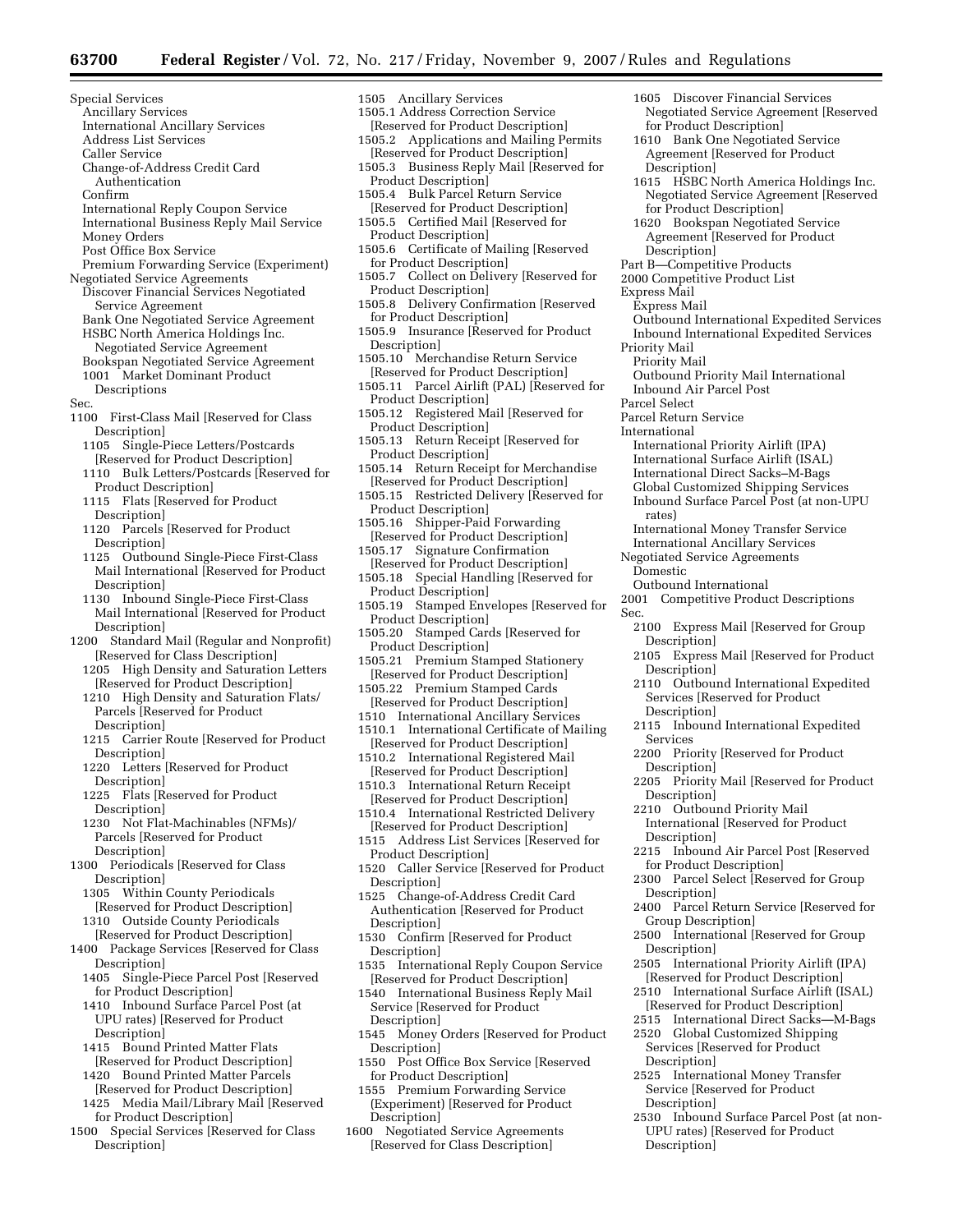2535 International Ancillary Services [Reserved for Product Description]

- 2535.1 International Certificate of Mailing [Reserved for Product Description]
- 2535.2 International Registered Mail [Reserved for Product Description]
- 2535.3 International Return Receipt [Reserved for Product Description]
- 2535.4 International Restricted Delivery [Reserved for Product Description]
- 2535.5 International Insurance [Reserved for Product Description]
- 2600 Negotiated Service Agreements [Reserved for Group Description]
- 2605 Domestic [Reserved for Product Description]
- 2610 Outbound International [Reserved for Group Description]

Glossary of Terms and Conditions [Reserved] Country Price Lists for International Mail

[Reserved]

# **Subpart B—Requests Initiated by the Postal Service To Modify the Product Lists Described Within the Mail Classification Schedule**

# **§ 3020.30 General.**

The Postal Service, by filing a request with the Commission, may propose a modification to the market dominant product list or the competitive product list appearing in the Mail Classification Schedule. For purposes of this part, modification shall be defined as adding a product to a list, removing a product from a list, or moving a product from one list to the other list.

#### **§ 3020.31 Contents of a request.**

A request to modify the market dominant product list or the competitive product list shall:

(a) Provide the name, and class if applicable, of each product that is the subject of the request;

(b) Provide a copy of the Governor's decision supporting the request, if any;

(c) Indicate whether the request proposes to add a product to the market dominant list or the competitive list, remove a product from the market dominant list or the competitive list, or transfer a product from the market dominant list to the competitive list or from the competitive list to the market dominant list;

(d) Indicate whether each product that is the subject of the request is:

(1) A special classification within the meaning of 39 U.S.C. 3622(c)(10) for market dominant products;

(2) A product not of general applicability within the meaning of 39 U.S.C. 3632(b)(3) for competitive products; or

(3) A non-postal product.

(e) Provide all supporting justification upon which the Postal Service proposes to rely; and

(f) Include a copy of the applicable sections of the Mail Classification Schedule and the proposed changes therein in legislative format.

# **§ 3020.32 Supporting justification.**

Supporting justification shall be in the form of a statement from one or more knowledgeable Postal Service official(s) who sponsors the request and attests to the accuracy of the information contained within the statement. The justification shall:

(a) Demonstrate why the change is in accordance with the policies and the applicable criteria of chapter 36 of title 39 of the United States Code;

(b) Explain why, as to market dominant products, the change is not inconsistent with each requirement of 39 U.S.C. 3622(d), and that it advances the objectives of 39 U.S.C. 3622(b), taking into account the factors of 39 U.S.C. 3622(c);

(c) Explain why, as to competitive products, the addition, deletion, or transfer will not result in the violation of any of the standards of 39 U.S.C. 3633;

(d) Verify that the change does not classify as competitive a product over which the Postal Service exercises sufficient market power that it can, without risk of losing a significant level of business to other firms offering similar products:

(1) Set the price of such product substantially above costs;

(2) Raise prices significantly;

- (3) Decrease quality; or
- (4) Decrease output.

(e) Explain whether or not each product that is the subject of the request is covered by the postal monopoly as reserved to the Postal Service under 18 U.S.C. 1696 subject to the exceptions set forth in 39 U.S.C. 601;

(f) Provide a description of the availability and nature of enterprises in the private sector engaged in the delivery of the product;

(g) Provide any information available on the views of those who use the product on the appropriateness of the proposed modification;

(h) Provide a description of the likely impact of the proposed modification on small business concerns; and

(i) Include such information and data, and such statements of reasons and bases, as are necessary and appropriate to fully inform the Commission of the nature, scope, significance, and impact of the proposed modification.

### **§ 3020.33 Docket and notice.**

The Commission will establish a docket for each request to modify the market dominant list or the competitive product list, promptly publish notice of the request in the **Federal Register**, and post the filing on its Web site. The notice shall include:

(a) The general nature of the proceeding;

(b) A reference to legal authority to which the proceeding is to be conducted;

(c) A concise description of the proposals for changes in the Mail Classification Schedule;

(d) The identification of an officer of the Commission to represent the interests of the general public in the docket;

(e) A specified period for public comment; and

(f) Such other information as the Commission deems appropriate.

### **§ 3020.34 Review.**

The Commission shall review the request and responsive comments. The Commission shall either:

(a) Approve the request to modify the market dominant and competitive product lists;

(b) Institute further proceedings to consider all or part of the request if it finds that there is substantial likelihood that the modification is inconsistent with statutory policies or Commission rules, and explain its reasons for not approving the request to modify the market dominant and competitive product lists;

(c) Provide an opportunity for the Postal Service to modify its request; or

(d) Direct other action as the Commission may consider appropriate.

#### **§ 3020.35 Further proceedings.**

If the Commission determines that further proceedings are necessary, a conference shall be scheduled to consider the concerns expressed by the Commission. Written statements commenting on the Commission's concerns shall be requested, to be filed 7 days prior to the conference. Upon conclusion of the conference, the Commission shall promptly issue a ruling to:

(a) Provide for a period of discovery to obtain further information;

(b) Schedule a hearing on the record for further consideration of the request;

(c) Explain the reasons for not going forward with additional proceedings and approve the request to modify the market dominant and competitive product lists; or

(d) Direct other action as the Commission may consider appropriate.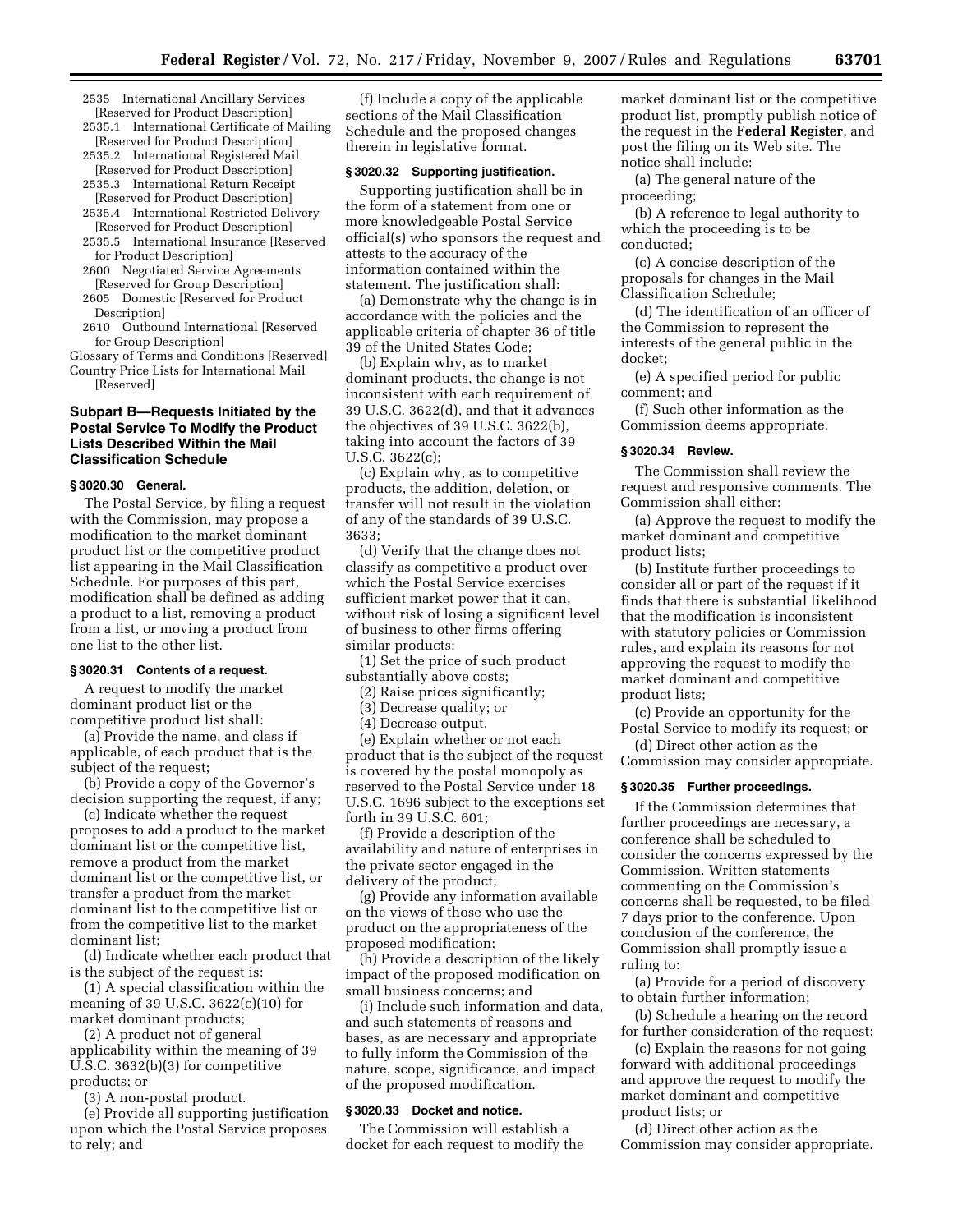# **Subpart C—Requests Initiated by Users of the Mail To Modify the Product Lists Described Within the Mail Classification Schedule**

### **§ 3020.50 General.**

Users of the mail, by filing a request with the Commission, may propose a modification to the market dominant product list or the competitive product list appearing in the Mail Classification Schedule. For purposes of this part, modification shall be defined as adding a product to a list, removing a product from a list, or transferring a product from one list to the other list.

### **§ 3020.51 Contents of a request.**

A request to modify the market dominant product list or the competitive product list shall:

(a) Provide the name, and class if applicable, of each product that is the subject of the request;

(b) Indicate whether the request proposes to add a product to the market dominant list or the competitive list, remove a product from the market dominant list or the competitive list, or move a product from the market dominant list to the competitive list or from the competitive list to the market dominant list;

(c) Indicate whether each product that is the subject of the request is:

(1) A special classification within the meaning of 39 U.S.C. 3622(c)(10) for market dominant products;

(2) A product not of general applicability within the meaning of 39 U.S.C. 3632(b) for competitive products; or

(3) A non-postal product.

(d) Provide all supporting justification upon which the proponent of the request proposes to rely; and

(e) Include a copy of the applicable sections of the Mail Classification Schedule and the proposed changes therein in legislative format.

# **§ 3020.52 Supporting justification.**

Supporting justification shall be in the form of a statement from a knowledgeable proponent of the request who attests to the accuracy of the information contained within the statement. The justification shall:

(a) Demonstrate why the change is in accordance with the policies and the applicable criteria of chapter 36 of 39 U.S.C.;

(b) Explain why, as to market dominant products, the change is not inconsistent with each requirement of 39 U.S.C. 3622(d), and that it advances the objectives of 39 U.S.C. 3622(b), taking into account the factors of 39 U.S.C. 3622(c);

(c) Explain why, as to competitive products, the addition, deletion, or transfer will not result in the violation of any of the standards of 39 U.S.C. 3633.

(d) Verify that the change does not classify as competitive a product over which the Postal Service exercises sufficient market power that it can, without risk of losing a significant level of business to other firms offering similar products:

(1) Set the price of such product substantially above costs;

- (2) Raise prices significantly;
- (3) Decrease quality; or
- (4) Decrease output.

(e) Explain whether or not each product that is the subject of the request is covered by the postal monopoly, as reserved to the Postal Service under 18 U.S.C. 1696 subject to the exceptions set forth in 39 U.S.C. 601;

(f) Provide a description of the availability and nature of enterprises in the private sector engaged in the delivery of the product;

(g) Provide any information available on the views of those who use the product on the appropriateness of the proposed modification;

(h) Provide a description of the likely impact of the proposed modification on small business concerns; and

(i) Include such information and data, and such statements of reasons and bases, as are necessary and appropriate to fully inform the Commission of the nature, scope, significance, and impact of the proposed modification.

#### **§ 3020.53 Docket and notice.**

The Commission will establish a docket for each request to modify the market dominant list or the competitive product list, promptly publish notice of the request in the **Federal Register**, and post the filing on its Web site. The notice shall include:

(a) The general nature of the proceeding;

(b) A reference to legal authority to which the proceeding is to be conducted;

(c) A concise description of the proposals for changes in the Mail Classification Schedule;

(d) The identification of an Office of the Commission to represent the interests of the general public in the docket;

(e) A specified period for public comment; and

(f) Such other information as the Commission deems appropriate.

#### **§ 3020.54 Postal Service notice and reply.**

The Secretary of the Commission shall forward to the Postal Service a copy of the request. Within 28 days of the filing of the request, the Postal Service shall provide its preliminary views in regard to the request. The Postal Service may include suggestions for appropriate Commission action in response to the request.

### **§ 3020.55 Review.**

The Commission shall review the request, the Postal Service reply, and any public comment to determine whether the proposed modification to the market dominant and competitive product lists complies with applicable statutory requirements and the Commission's rules, and whether the proposed modification is consistent with the position of the Postal Service as expressed in its reply. The Commission shall either:

(a) Approve the request to modify the market dominant and competitive product lists, but only to the extent the modification is consistent with the position of the Postal Service;

(b) Reject the request;

(c) Institute further proceedings to consider the request to modify the market dominant and competitive product lists; or

(d) Direct other action as the Commission may consider appropriate.

# **§ 3020.56 Further proceedings.**

If the Commission determines that further proceedings are necessary, a conference shall be scheduled to consider the merits of going forward with the request. Upon conclusion of the conference, the Commission shall promptly issue a ruling to:

(a) Provide for a period of discovery to obtain further information;

(b) Schedule a hearing on the record for further consideration of the request;

(c) Explain the reasons for not going forward with formal proceedings; or

(d) Direct other action as the Commission may consider appropriate.

# **Subpart D—Proposal of the Commission To Modify the Product Lists Described Within the Mail Classification Schedule**

#### **§ 3020.70 General.**

The Commission, of its own initiative, may propose a modification to the market dominant product list or the competitive product list provided within the Mail Classification Schedule. For purposes of this part, modification shall be defined as adding a product to a list, removing a product from a list, or transferring a product from one list to the other list.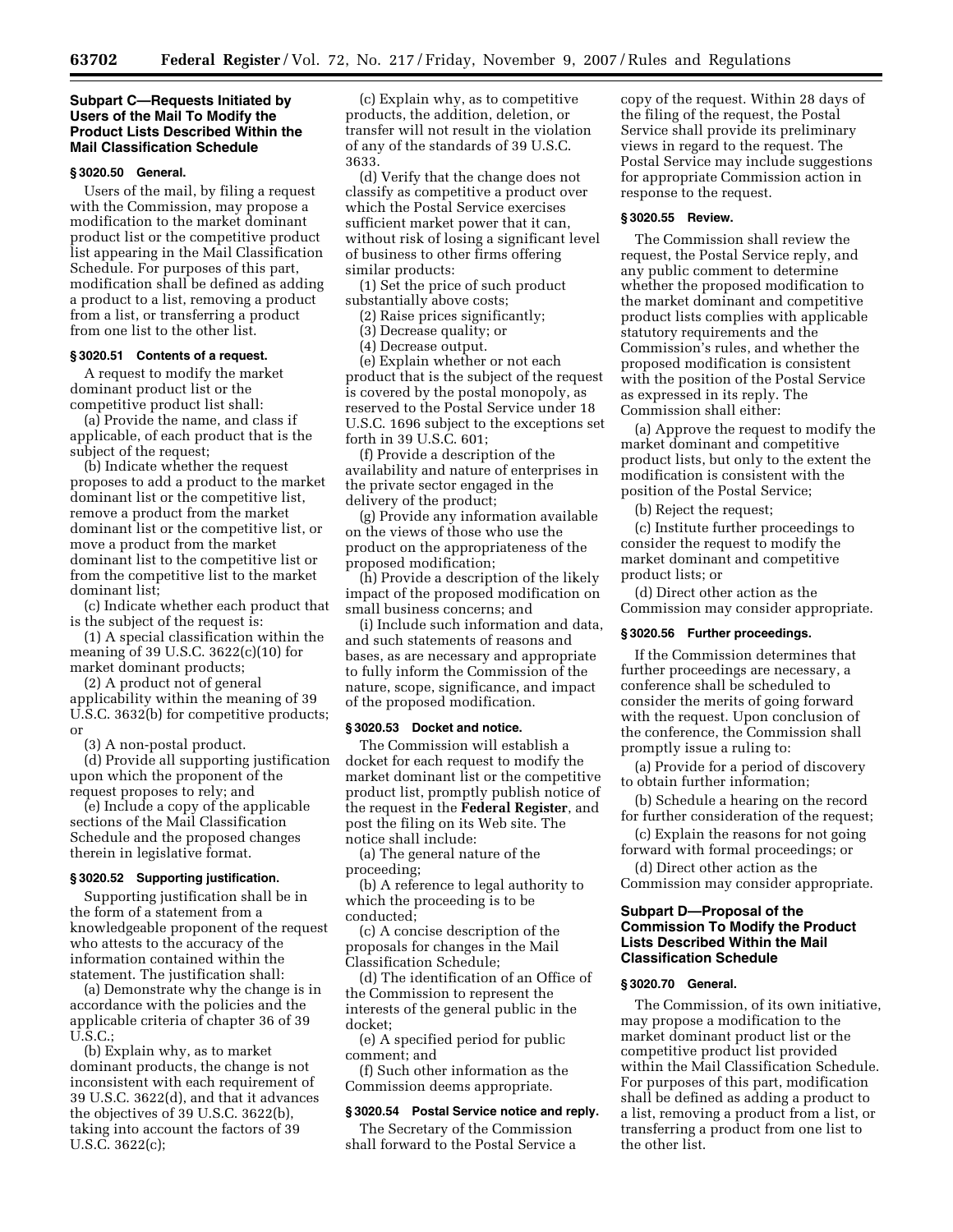#### **§ 3020.71 Contents of a proposal.**

A proposal to modify the market dominant product list or the competitive product list shall:

(a) Provide the name, and class if applicable, of each product that is the subject of the proposal;

(b) Indicate whether the proposal would add a product to the market dominant list or the competitive list, remove a product from the market dominant list or the competitive list, or move a product from the market dominant list to the competitive list or from the competitive list to the market dominant list;

(c) Indicate whether each product that is the subject of the proposal is:

(1) A special classification within the meaning of 39 U.S.C. 3622(c)(10) for market dominant products;

(2) A product not of general applicability within the meaning of 39 U.S.C. 3632(b) for competitive products; or

(3) A non-postal product.

(d) Provide justification supporting the proposal; and

(e) Include a copy of the applicable sections of the Mail Classification Schedule and the proposed changes therein in legislative format.

# **§ 3020.72 Supporting justification.**

Supporting justification shall: (a) Provide an explanation for initiating the docket;

(b) Explain why, as to market dominant products, the change is not inconsistent with each requirement of 39 U.S.C. 3622(d), and that it advances the objectives of 39 U.S.C. 3622(b), taking into account the factors of 39 U.S.C. 3622(c);

(c) Explain why, as to competitive products, the addition, subtraction, or transfer will not result in the violation of any of the standards of 39 U.S.C. 3633;

(d) Verify that the change does not classify as competitive a product over which the Postal Service exercises sufficient market power that it can, without risk of losing a significant level of business to other firms offering similar products:

(1) Set the price of such product substantially above costs;

(2) Raise prices significantly;

(3) Decrease quality; or

(4) Decrease output.

(e) Explain whether or not each product that is the subject of the request is covered by the postal monopoly as reserved to the Postal Service under 18 U.S.C. 1696 subject to the exceptions set forth in 39 U.S.C. 601;

(f) Provide a description of the availability and nature of enterprises in the private sector engaged in the delivery of the product;

(g) Provide any information available on the views of those who use the product involved on the appropriateness of the proposed modification;

(h) Provide a description of the likely impact of the proposed modification on small business concerns; and

(i) Include such information and data, and such statements of reasons and bases, as are necessary and appropriate to fully inform the Postal Service and users of the mail of the nature, scope, significance, and impact of the proposed modification.

# **§ 3020.73 Docket and notice.**

The Commission will establish a docket for each request to modify the market dominant list or the competitive product list, promptly publish notice of the request in the **Federal Register**, and post the filing on its Web site. The notice shall include:

(a) The general nature of the proceeding;

(b) A reference to legal authority to which the proceeding is to be conducted;

(c) A concise description of the proposals for changes in the Mail Classification Schedule;

(d) The identification of an officer of the Commission to represent the interests of the general public in the docket;

(e) A specified period for public comment; and

(f) Such other information as the Commission deems appropriate.

### **§ 3020.74 Postal Service notice and reply.**

The Secretary of the Commission shall forward to the Postal Service a copy of the notice of proposal. Within 28 days of the filing of the proposal, the Postal Service shall provide its preliminary views in regard to the proposal. The Postal Service may include suggestions for appropriate further procedural steps.

#### **§ 3020.75 Review.**

The Commission shall review the Postal Service reply and public comment. The Commission shall either:

(a) Approve the proposal to modify the market dominant and competitive product lists, but only to the extent the modification is consistent with the position of the Postal Service;

(b) Withdraw the proposal;

(c) Institute further proceedings to consider the proposal, identifying relevant issues that may require further development; or

(d) Direct other action as the Commission may consider appropriate.

# **§ 3020.76 Further proceedings.**

If the Commission determines that further proceedings are appropriate, a conference shall be scheduled to consider the merits of going forward with the proposal. Upon conclusion of the conference, the Commission shall promptly issue a ruling to:

(a) Provide for a period of discovery to obtain further information;

(b) Schedule a hearing on the record for further consideration of the proposal;

(c) Explain the reasons for not going forward with formal proceedings; or

(d) Direct other action as the Commission may consider appropriate.

# **Subpart E—Requests Initiated by the Postal Service to Change the Mail Classification Schedule**

# **§ 3020.90 General.**

The Postal Service shall assure that product descriptions in the Mail Classification Schedule accurately represent the current offerings of Postal Service products and services.

#### **§ 3020.91 Modification.**

The Postal Service shall submit corrections to product descriptions in the Mail Classification Schedule that do not constitute a proposal to modify the market dominant product list or the competitive product list as defined in § 3020.30 by filing notice of the proposed change with the Commission no later than 30 days prior to the effective date of the proposed change.

### **§ 3020.92 Public input.**

The Commission shall publish Postal Service submissions pursuant to § 3020.91 on its Web site and provide interested persons with an opportunity to comment on whether the planned changes are inconsistent with 39 U.S.C. 3642.

# **§ 3020.93 Implementation.**

(a) The Commission shall review the proposed changes to product descriptions, and the comments thereon. So long as such changes are not inconsistent with 39 U.S.C. 3642, the Commission shall, subject to editorial corrections, change the Mail Classification Schedule to coincide with the effective date of the proposed change.

(b) The Commission's finding that changes to the market dominant product descriptions are not inconsistent with 39 U.S.C. 3642 is provisional and subject to subsequent review.